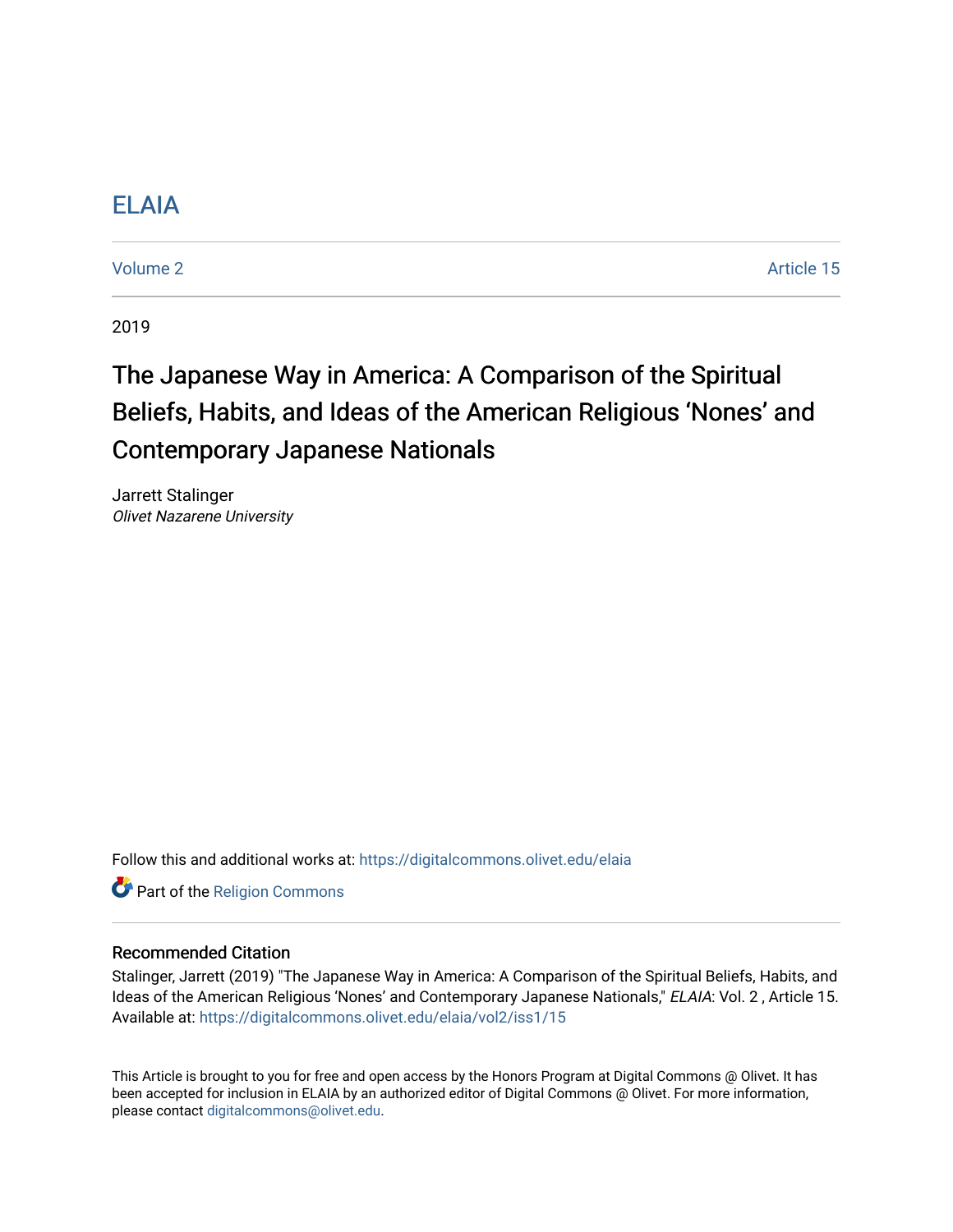# The Japanese Way in America: A Comparison of the Spiritual Beliefs, Habits, and Ideas of the American Religious 'Nones' and Contemporary Japanese Nationals

# Cover Page Footnote

Thank you to the professors who worked with me on this project; without them I could not have succeeded. Thank you, Professor Mercer, for your patience and willingness to help me and engage my project. Your insight was extremely beneficial, and I am very grateful. Thank you, Dr. Schurman, for your corrections to the project and your guidance during my time abroad. You brought structure to my project that was necessary and helped me know what to do next and where to go. Thank you to the professors in my disciplines as well; your knowledge and wisdom has been greatly appreciated. Thank you, Dr. Lowery, Dr. Gassin, Dr. Perabeau, and Dr. Quanstrom for all your teaching and knowledge. Thank you, Dr. Franklin, who first told me about the study abroad trip to Japan. Your wisdom and expertise in the culture and religion of Japan truly sparked in me a passion for searching for the deeper things in the human psyche. Thank you, Tokyo Christian University, for giving me a wonderful opportunity to learn more about Japan and about the world at large. The things I learned in Japan are life-changing and I will never forget them. I also want to thank Olivet Nazarene University, and specifically the Honors Program, for giving me the possibility of advancing knowledge in a small but very interesting area. The support from the university has been greatly appreciated. Finally, thank you to all my friends from both America and Japan for supporting me and encouraging me in this endeavor; it truly means a lot and I am glad I got to walk beside all of you during this time.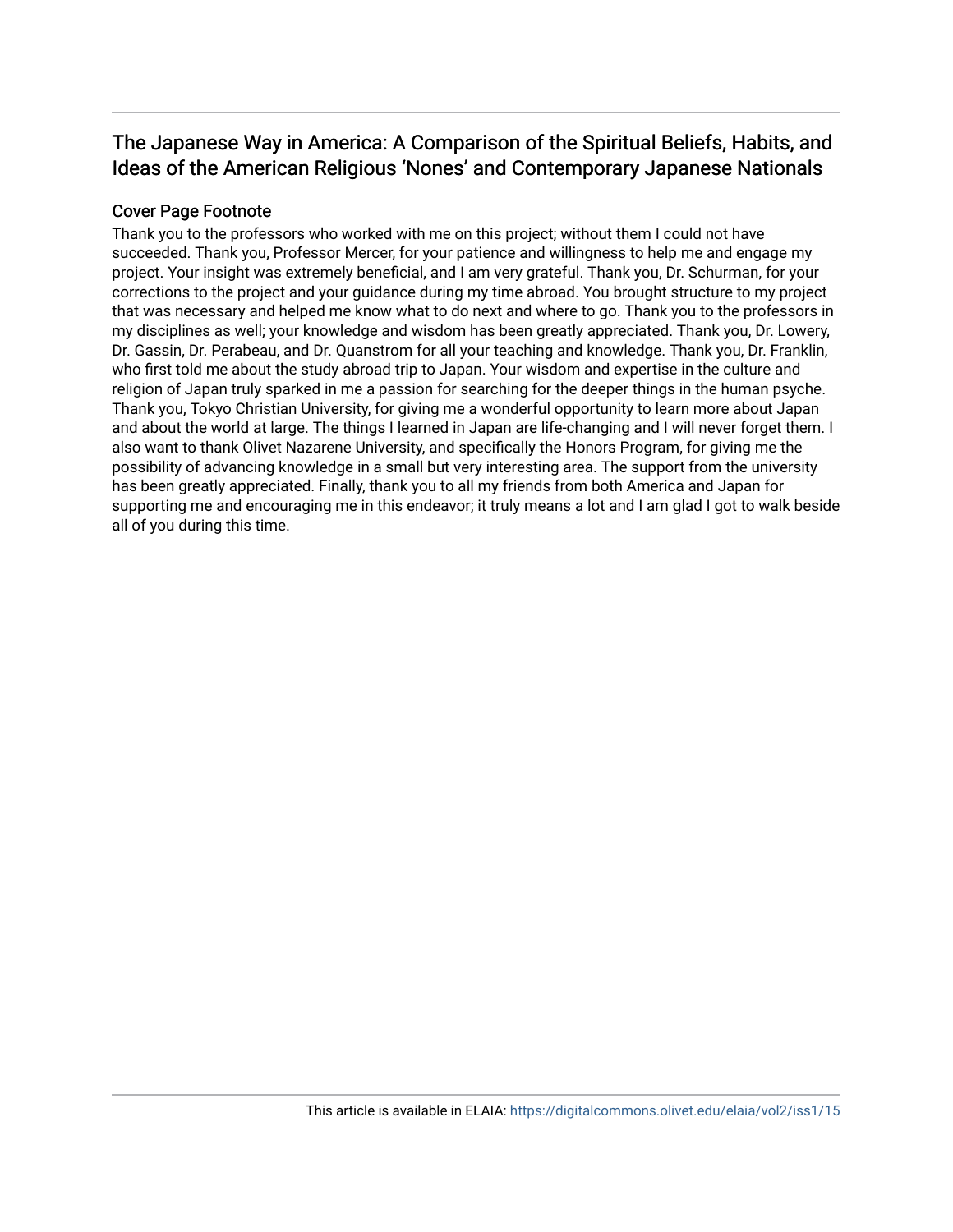

# **The Japanese Way in America: A Comparison of the Spiritual Beliefs, Habits, and Ideas of the American Religious 'Nones' and Contemporary Japanese Nationals**

*Jarrett Stalinger*

# ACKNOWLEDGEMENTS

Thank you to the professors who worked with me on this project; without them I could not have succeeded. Thank you, Professor Mercer, for your patience and willingness to help me and engage my project. Your insight was extremely beneficial, and I am very grateful. Thank you, Dr. Schurman, for your corrections to the project and your guidance during my time abroad. You brought structure to my project that was necessary and helped me know what to do next and where to go. Thank you to the professors in my disciplines as well; your knowledge and wisdom has been greatly appreciated. Thank you, Dr. Lowery, Dr. Gassin, Dr. Perabeau, and Dr. Quanstrom for all your teaching and knowledge. Thank you, Dr. Franklin, who first told me about the study abroad trip to Japan. Your wisdom and expertise in the culture and religion of Japan truly sparked in me a passion for searching for the deeper things in the human psyche. Thank you, Tokyo Christian University, for giving me a wonderful opportunity to learn more about Japan and about the world at large. The things I learned in Japan are life-changing and I will never forget them. I also want to thank Olivet Nazarene University, and specifically the Honors Program, for giving me the possibility of advancing knowledge in a small but very interesting area. The support from the university has been greatly appreciated. Finally, thank you to all my friends from both America and Japan for supporting me and encouraging me in this endeavor; it truly means a lot and I am glad I got to walk beside all of you during this time.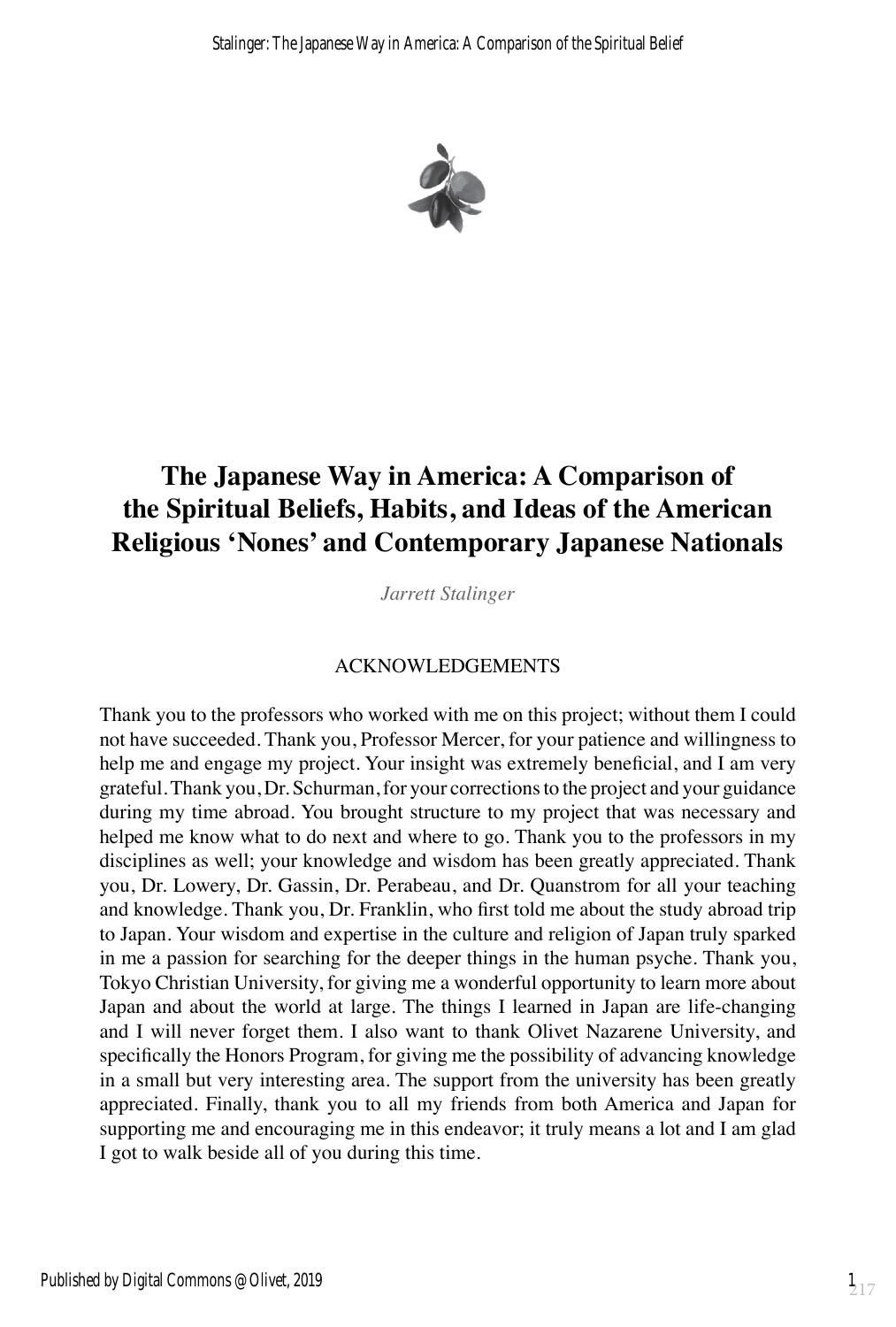#### *ELAIA, Vol. 2 [2019], Art. 15*

#### ABSTRACT

There has been growing interest in the religiously unaffiliated within America. This growing interest has caused a new name to come about, the Nones. The present discussion attempts to give context to the rise of the Nones and to compare the religious beliefs and habits of these American Nones with the Japanese Nationals who inhabit Japan. There are many similarities between these two groups relating to ethics, interactions with people, and connection with nature. These comparisons show that there is a possible connection between people that explains spiritual experience, even outside that of normalized, institutional religions. This "intuition of the sacred" is vital in understanding human spiritual experience and, arguably, what it means to be human. Intuition of the sacred may explain why some spiritual beliefs and experiences of the American Nones are similar to the Japanese Nationals. By looking at the categories of sacred Space, Time, Nature, and Human Experience through the lens of the question, "What does it mean to be human?" it can be discovered that there are interesting similarities between the spiritual lives of the American Nones and the Japanese Nationals. This "Japanese way in America" may show that although the Nones are new linguistically, the concern noted by researchers and religious leaders about the growing group and their irreligiosity is actually unnecessary. With a spiritual focus on relationships and daily living, the American Nones and the Japanese Nationals have a lot in common.

#### INTRODUCTION

The beginning was just chaos, there was no order at all. The world was like "an ocean of oil."1 This world was completely unlike our own, yet here is where the incipience of our modern world with airplanes, trains, smart phones, and microwaves occurs. This murky, atramentous sea would proceed to birth a being. This being was known as Kuni-tokotachi, or the Eternal-Ruling Lord. Along with this deity, the High-Producing-god and the Divine-Producing-goddess were thrust into existence<sup>2</sup> as well. These three would prove to be the originally generative force that would create mankind, the gods, and everything else in existence. This beginning is a mythic one, but that does not mean it is irrelevant to daily society. The sacred is all around us in our lives. Sometimes it is seen, while other times it is not. The sacred nonetheless plays a deep role in the spiritual lives of the American Nones and the Japanese Nationals, the foci of this project.

The Land of the Rising Sun is a truly unique nation. The origins detailed above show the mythic beginnings of Japan as a country. This is quite the contrast with the modern technological marvel that it has become today. Tokyo is one of the most technologically advanced cities in the world. This story contrasts greatly with the advanced nation, and this is why Japan is a good subject for this research. The clash of ideals from both the western and eastern world make Japan a very interesting nation to look at from both a religious and cultural perspective. The myths of the past and the technology of the present collide in a strange and mysterious way. In this paper specifically, the object of study will be Japanese religion and how it compares to the beliefs and habits of the religiously unaffiliated "Nones" that are present in America today. Through a comparison of these

<sup>1</sup> J.A. MacCulloch and George Foot Moore, *The Mythology of All Races in Thirteen Volumes* (New York: Cooper Square Publications, 1928), 222.

<sup>2</sup> MacCulloch and Moore, *The Mythology of All Races in Thirteen Volumes*, 222.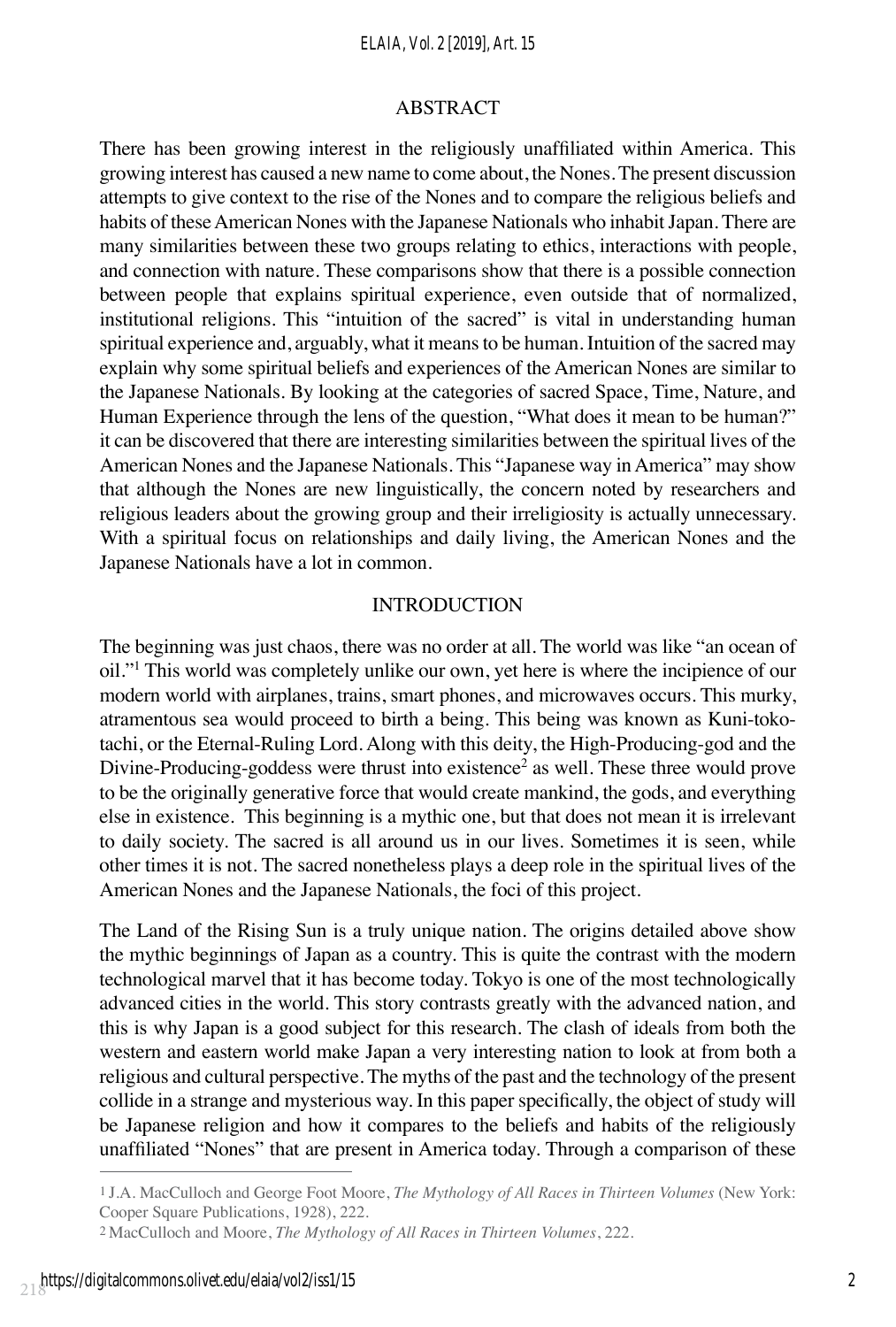different yet also similar views through the lens of what it means to be human, this paper will try to show that there is a deep similarity in the religious beliefs, habits, and ideas of the Japanese Nationals and the American Nones.

The American Nones are a relatively "new" group that have recently claimed a lot of public attention. These are the people who claim to not be affiliated to any particular religion yet do not deny spirituality in their lives<sup>3</sup>. The Nones are not enigmatic people who have come to hate the church. Rather, contemporary religious affiliation is more complex, and in order to help detail the situation, examples of Japanese thought will be presented to show that similar cognitive processes have been around for centuries. The hypothesis of this paper is that the "Rise of the Nones" is not an entirely new movement but has deep similarities to systems of belief that have already been established. These similarities can be seen in the beliefs, habits, and ideas held by the Japanese Nationals within their own religious context. This comparison will be one based on the specific spiritual beliefs and habits within each culture, systematized into the four categories that Mircea Eliade outlines in his book *The Sacred and The Profane*<sup>4</sup> .

In order to accomplish all of this the Japanese Nationals and American Nones will be compared after preliminary study is given to both of these groups. The next section covers the historical context of both groups and looks at how each has evolved over time to its present state today. For the Nones, this section will explore past perceptions and names of the group. The history of the Japanese Nationals will be more of an introduction to the culture and religious landscape at large. The following section will look at the actual beliefs systems of the Japanese Nationals and the American Nones. Both groups will be detailed in what they currently believe and give broader relevant context to each group as a whole. Both of these sections will provide historical and religious context to the belief systems that are to be compared. These sections will also answer the question of "what does it mean to be a Japanese National or an American None?"

The fourth section will be the point where both groups' spiritual beliefs, habits, and ideas, are compared to each other. Using Eliade's four categories along with Ethics, the two groups will be compared and contrasted. The results will then be stated at the end of the fourth section before yielding the discussion of final section. This section will then conclude the project looking at the research through the lens of the question "what then does it mean to be human?" The response will consider the comparison and then deliver some practical and theoretical applications. It should also be mentioned that research for this project included a combination of reading books and immersion in both cultures. In this way, the following information will be a combination of experience and study.

# HISTORICAL CONTEXT

#### **Context of the Nones**

The "American Nones" are those that have chosen "none of the above" when answering surveys about which religious organization or institution they are affiliated with.<sup>5</sup> The key

<sup>3</sup> Mercadante, Linda, "Belief Without Borders: Inside the Minds of the Spiritual but Not Religious," in William Parsons, *Being Spiritual but Not Religious*, (London: Routledge, 2018), 122-139.

<sup>4</sup> Mircea Eliade, *The Sacred and the Profane: The Nature of Religion*, (San Diego: Harcourt, 1987).

<sup>5</sup> A quick note should be mentioned here. Though I do my best to describe the context of the Nones, part of the culture and understanding surrounding the American None framework is the idea of self-identification. The Nones are a dynamic group that is difficult to characterize in its entirety.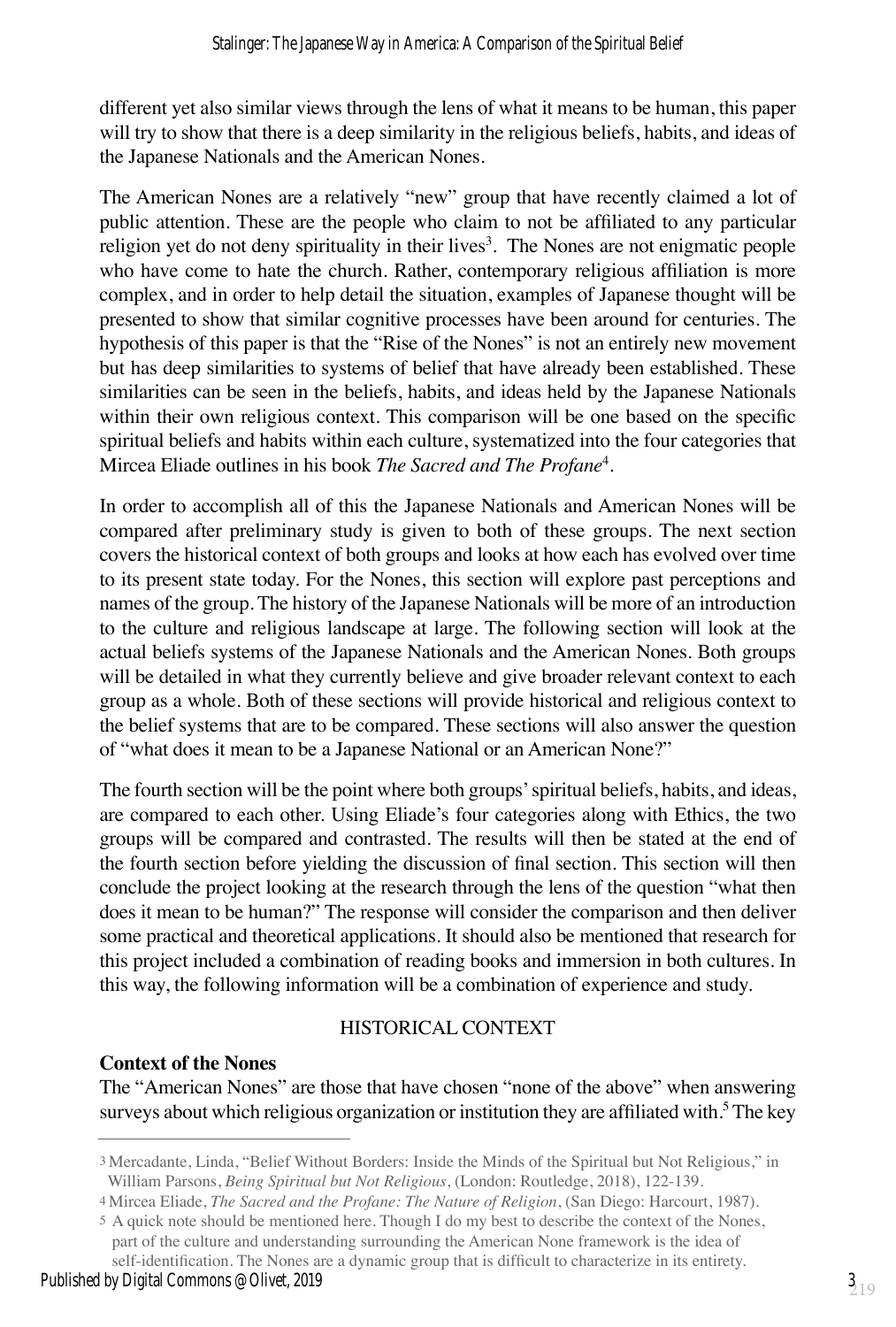word here is *affiliated*. The American Nones are unaffiliated but still regard themselves as spiritual, people who are outside the boundaries of traditional religion. <sup>6</sup> Many names have been given to people who have professed similar beliefs in the past. The "unchurched" was a popular one, as was unaffiliated. "Churchless" and "unsaved" were also used in the past. However, some terms were harsher, with titles including "heathen," "pagan," and even "infidel." Some American Nones themselves have even added to this nomenclature, with self-titled names such as "metaphysicals" or "freethinkers." All these are titles that have been used to describe the Nones, or people similar in their beliefs, in the past.<sup>7</sup>

The discussions surrounding the Nones has been vast. Fuller writes about three different types of unchurched people. The term unchurched was accepted in the past referring to those who were outside the normalized boundaries of institutionalized religion. First, there are those who are not religious at all. These are the ones who do not believe in a supernatural force or a divine being. Specifically, Fuller uses the term "Secular Humanist." Next, there are those who are not a part of a church but attend every so often. This group may also include those who attend church monthly, possibly even biweekly, but do not become a member of the church. The third group of the unchurched is the one Fuller titles as those who "should nonetheless be considered religious in some broad sense of the term." <sup>8</sup> These are the "spiritual but not religious" types who believe there are objects outside of the empirical sense of humanity but do not affiliate themselves with a specific religion or denomination of Christianity.<sup>9</sup> For the purposes of this paper, it is important to see how these understandings of the Nones have come to be, as the umbrella term of "None" may apply to all of these categories.

In 1990, Barna Research Group studied the unchurched. They found that 70% of the 906 adults that were studied had "favorable impressions of Christianity as a religion." 10 This finding is not true of the present. "Regarding views of organized religion, a slight majority of atheists, agnostics, and nonaffiliated believers express 'hardly any' confidence in religious institutions." <sup>11</sup> Interesting, however, is Baker and Smith's finding that "62%" of atheists, 76% of agnostics, and 86% of nonaffiliated believers report believing there is 'basic truth in many' religions."12 With this in mind, the American Nones are not defined as irreligious; rather, they are unaffiliated. The Nones are those who still have some semblance of spiritual life but are not within a religious organization. However, they are not altogether denying the ineffable reality of spiritual experience. In the Barna

Throughout this paper, unless explicitly identified as otherwise, the understanding is that the descriptions are general, with plenty of room for exceptions or differences. The personal, individualized spiritual life of the Nones cannot be so easily put into bounded terms like Buddhist or Christian doctrine can. Religions and cultures are alive and made up of living people, thus they may change over time and include sub-groups and those who may disagree. This is important to keep in mind throughout the entire paper, not just here.

 *Systems* (New York: New York University Press, 2015), 90.

<sup>6</sup> Elizabeth Drescher, *Choosing Our Religion: The Spiritual Lives of Americas Nones* (New York: Oxford University Press, 2016), 10-15.

<sup>7</sup> Drescher, *Choosing Our Religion*, 26-27.

<sup>8</sup> Robert C. Fuller, *Spiritual, but Not Religious: Understanding Unchurched America* (Oxford: Oxford University Press, 2001), 4.

<sup>9</sup> Fuller, *Spiritual, but Not Religious*, 2-4.

<sup>10</sup> *Never on a Sunday: The Challenge of the Unchurched* (California: Barna Research Group, 1990), 3. 11 Joseph Baker and Buster Smith, *American Secularism: Cultural Contours of Nonreligious Belief*

<sup>12</sup> Baker and Smith, *American Secularism*, 90.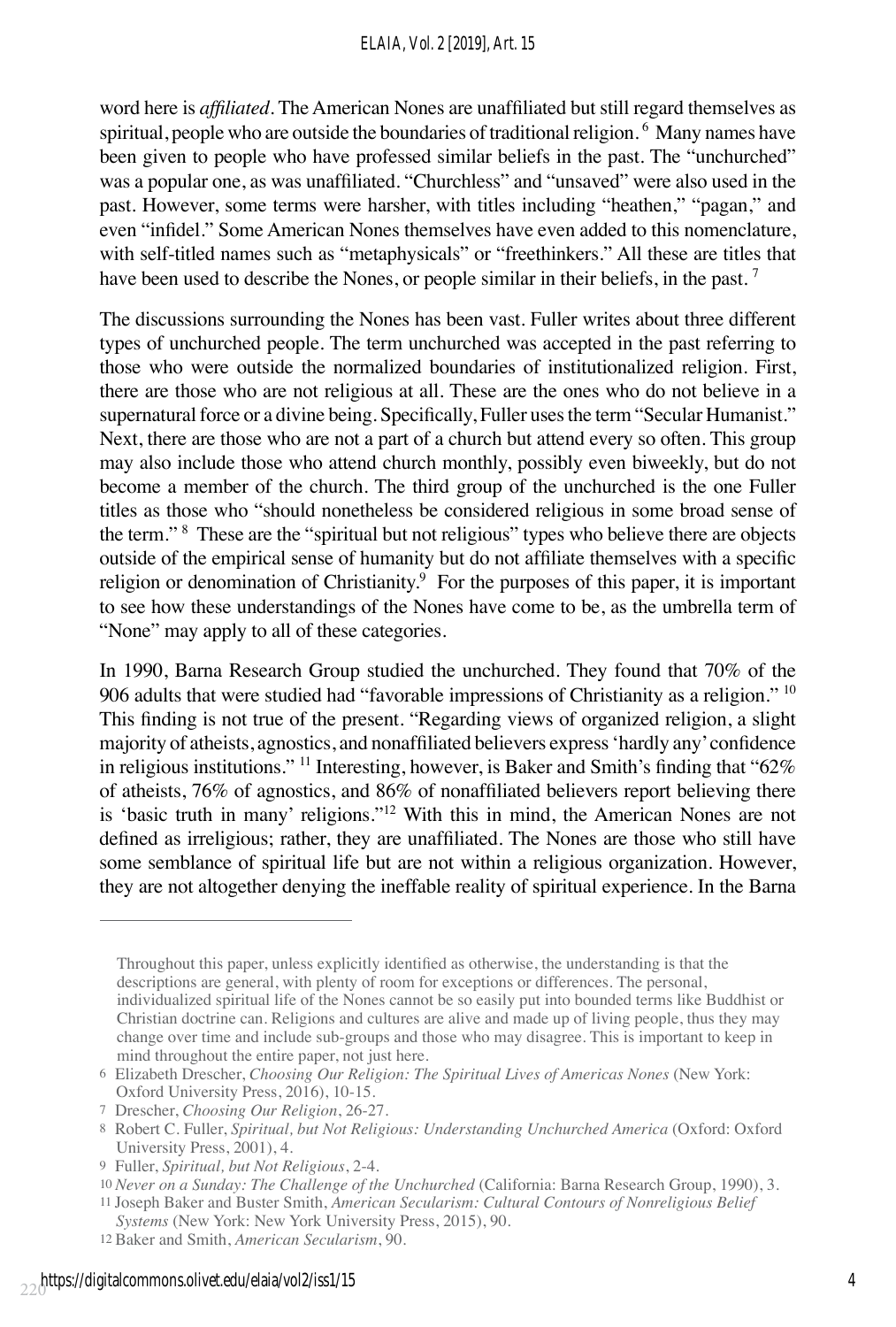study, 53% of the adults studied thought Christian Churches were friendly, and 46% believed that churches were involved in the community.<sup>13</sup> The Barna Group also compared religious beliefs of the Unchurched and the Churched and found that over half of the Unchurched believed that Christ was the Son of God, that he rose from the dead, and that he reappeared after his resurrection.<sup>14</sup> The Unchurched, at least from this Barna Group study, were not ignorant of Christian theology and even agreed with it for the most part. Based off this Barna report, there was still a lively and growing spiritual consciousness within the Unchurched, yet they were still outside the realm of institutionalized religion. Compared to today, however, things have changed a bit. Those who consider themselves agnostic and atheists were extremely unlikely to believe in supernatural beings, scoring close to a zero on a zero to five scale. The unaffiliated were a bit higher and held an average amount of belief in supernatural things at a 2.5 on the scale. Interesting, however, is that some atheists  $(1.1)$  and agnostics  $(1.3)$  still considered the belief in paranormal activity, such as ghosts or ESP as possible. Actively religious people were at a 1.7 on the scale while the unaffiliated were at a 2.2.<sup>15</sup> Thus, those unaffiliated with a particular religion are almost as equally likely to believe in extraterrestrial life as they are to believe in a supernatural being.

Another important context of the Nones that should be discussed is the fact that western culture, in general, has been shaped by Christianity. Many of the terms understood in the United States, and indeed the West broadly, are terms within the context of Christianity. This is not necessarily bad. Rather, when it comes to spiritual motives, it is especially important to notice the effects of Christianity on not just the childhood development of some Nones but even in their language or the very way they describe their spiritual practices. The Christian influence is prevalent, even to the point of some Nones self-titling themselves as a "Jesus Follower" instead of being called Christian because of the political and social baggage that comes with the term Christian.<sup>16</sup>

The knowledge of the history of the Unchurched is vital in understanding the presentday realities of the American Nones. Those who were originally dubbed "Unchurched" have become a part of the umbrella term "None." While names may vary, the key thing to understand is that the Nones did not just appear all of the sudden. There has been an ongoing transition that has been documented for decades.17 While the ideas that the Nones are unaffiliated may be shocking to some, it is important to remember that even in America, this is not altogether a novel idea.

Demographics also play a part in understanding who the American Nones are. In a few surveys done by various groups, the majority of Nones are usually younger and male.<sup>18</sup> This is not to say that the only people who claim to be Nones are male or young; but this clarification can show that there may be a consistent thread throughout the Nones.<sup>19</sup> Along

<sup>13</sup> *Never on a Sunday*, 14.

<sup>14</sup> *Never on a Sunday*, 21.

<sup>15</sup> Baker and Smith, *American Secularism*, 92.

<sup>16</sup> Drescher, *Choosing Our Religion*, 35-36.

<sup>17</sup> Baker and Smith, *American Secularism*, 83-87.

<sup>18</sup> Joseph O. Baker, and Buster G. Smith, "The Nones: Social Characteristics of the Religiously Unaffiliated" (2009).

<sup>19</sup> Barry A. Kosmin, Ariela Keysar, Ryan Cragun, and Juhem Navarro-Rivera, "American Nones: The Profile of the No Religion Population," Trinity College Commons, (2011). http://commons.trincoll.edu/aris/files/2011/08/NONES\_08.pdf.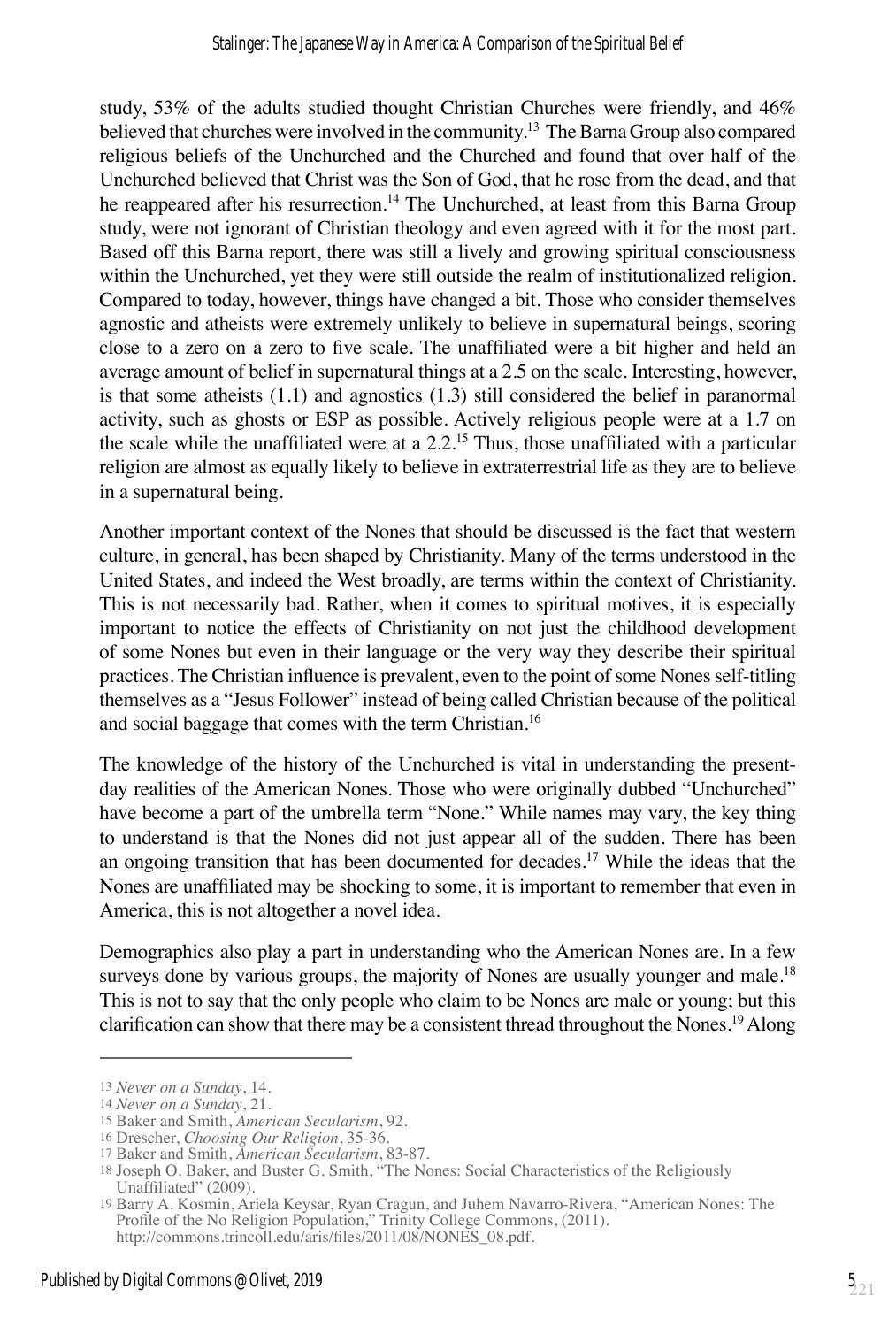with this, most Nones are politically moderate to liberal. This finding remains consistent for most topics including view of government and view of gender and sexuality.<sup>21</sup> James Emery White cites a Pew Forum research study that showed a significant majority, 71%, of Nones were white in 2012.22 With this information in mind, hopefully a more comprehensive understanding of the American Nones can be reached.

Self-Identification is fundamental for understanding the Nones. This poses a few linguistical problems. Many traditionally held definitions of words may mean something a bit different within the context of the specific Nones who are describing themselves. Nevertheless, the more prevalent ones will be addressed before continuing. It should be remembered throughout this project that much of the content is nuanced and sometimes topics and groups may be fuzzy or abstract rather than neatly concrete and easily measurable. This is mainly detailed in Elizabeth Drescher's list of terms in her book Choosing Our Religion.

- Atheist: One who does not believe in a transcendental being or force that rules supreme over the universe.
- Agnostic: There can be nuance here, but the term ranges from saying that one does not believe one can know for certain if there is a transcendent being or force to one who humbly admits the lack of evidence and claims doubts of such a being or force.
- Secular Humanist: One who, whether consciously or not, is influenced by the Enlightenment. This view highlights the innate goodness of humanity and the rationality that all humans are capable of. A belief in the "human spirit" may also be present.
- Spiritual: The pursuit of spiritual growth and development. Also, a focus on human relationships.
- Spiritual-But-Not-Religious (SBNRs): One who usually believes in a transcendent being or force, but is usually not affiliated with a religion, even though they may practice the spiritual practices of that religion.
- None: One who claims "none of the above" when asked about religious preferences on a survey or to which religion one belongs to.

As stated in her own book from which these terms are addressed, this is by no means exhaustive or complete.<sup>22</sup> However, all of these terms may fall under the umbrella term of "None." The definitions of these labels may be up for interpretation as well. This is not to say that the Nones are "wishy-washy" or lack resilience in their beliefs. The difficulty arises from, as mentioned previously, the difficulty of describing spiritual experience.

Another reason that the specific terms detailing one's beliefs are so significant yet nuanced is due to the contemporary philosophy of Post-Modernism. Post-Modernism is a critique of the Modernist philosophy that was prevalent in the post-enlightenment period. Post-Modernism is defined mostly by its skepticism of overarching metanarratives and a rejection of the deification that reason received from enlightenment thinking. This skepticism of metanarratives has a few consequences. The first is the denial of religious

<sup>20</sup> Baker and Smith, *American Secularism*, 188-189.

<sup>21</sup> James Emery White, *The Rise of the Nones: Understanding and Reaching the Religiously*

*Unaffiliated*. (Michigan: Baker Books, 2014), 22.

<sup>22</sup> Drescher, *Choosing Our Religion*, 28-29.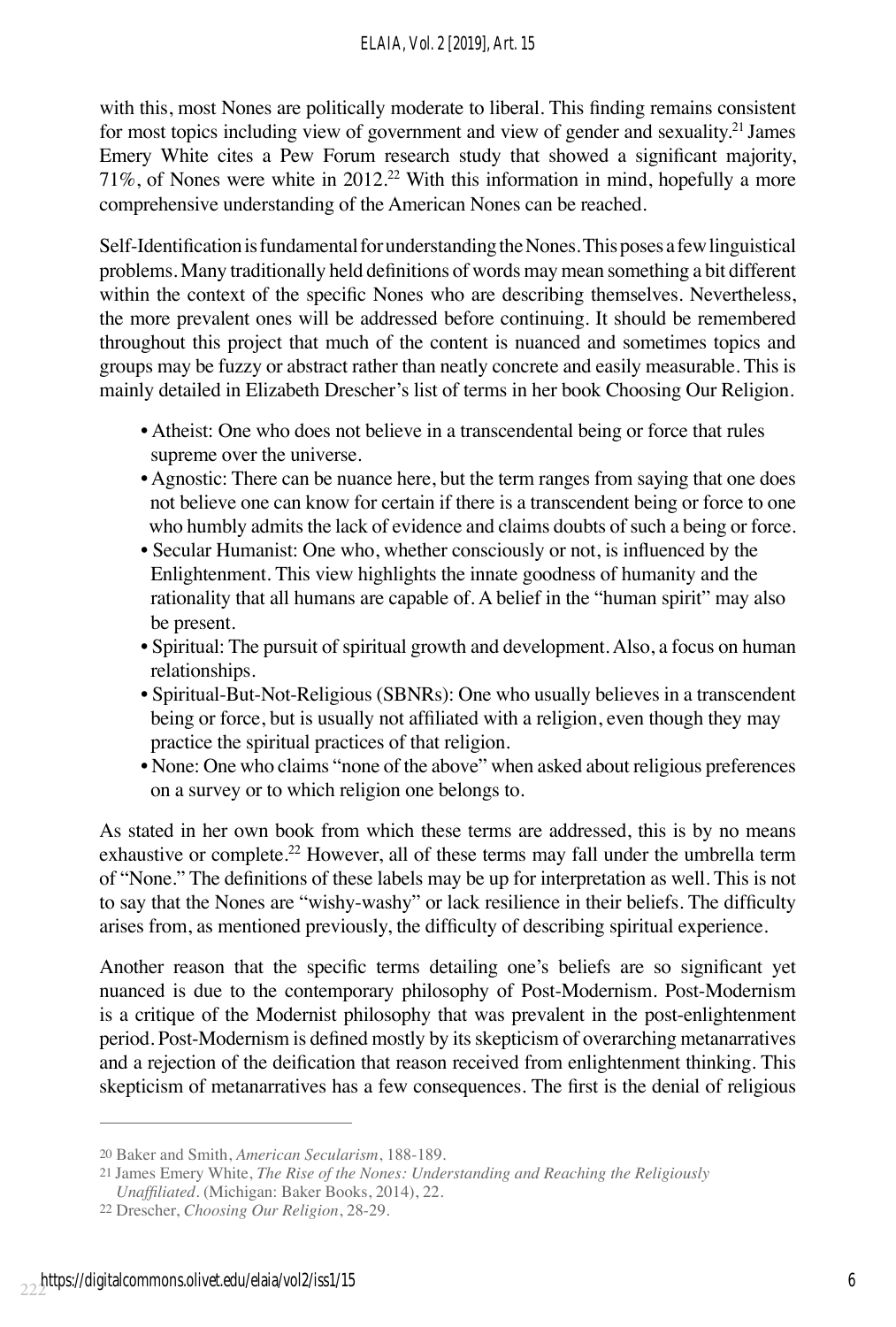affiliation that was mentioned before. This translates into the belief that no single religion has a monopoly on truth. There are a variety of places that can help one further their spiritual growth, even if they are considered strange or on the fringes by most people.<sup>23</sup>

The other consequence is the somewhat eclectic nature of a None's spiritual beliefs. Some Nones may draw from Christianity, Buddhism, and pseudoscience. Still, others may speak of personal experience and horoscopes with the same tone of credibility. Since no single religious organization has all the answers, it is perfectly acceptable to try to find answers in other places.

Finally, the last piece of the context of the Nones that will be mentioned is that of individualism. The West, in general, is very individualistic; individualism is understood as the focus on what is good for the individual person and the necessity of personal responsibility. For this group, it can be understood a bit more as the "personalization" of spiritual experiences. This can easily be seen in the ideas held by American Nones. This individualization context allows many Nones to choose for themselves what they believe.<sup>24</sup>This individualism does not mean an absent of community, however. In fact, it would be better to say that "individual religion" is based in the social world. Things are shared and communal experiences enhance bonds. The individual still has a large focus, but no one lives on an island.25 Ultimately, the individualistic culture of the west is important in allowing the individual the freedom of exploration amongst the plethora of philosophies that have been presented in human history.

Overall, many aspects have contributed to the context of the Nones. They are a new linguistic category, but they did not come into existence just because of a new definition. The Nones have existed as many different titles, sometimes self-described, sometimes not. The context that has led up to the "rise of the Nones," as the title of White's book so claims<sup>26</sup> is vastly different from that of the Japanese. This will be treated in more detail in the next section.

# **Context of the Japanese**

According to Japanese legend, two divine beings were sent down to the earth to procreate and spread life all around them; they were known as Izanagi (the man who invites) and Izanami (the woman who invites). After landing on an island, Izanagi went one way and Izanami went the other. They both met each other on the other side of the island, and there they got married. After getting married, they progenerated many things until Izanami, the wife, died with similar symptoms to a fever. Dragged down to the underworld, Izanami was chased by her husband. When Izanagi reached her in the underworld, his wife pleaded with him to not look upon her. Desperate to see her, Izanagi lit a light in the darkness to gaze upon his beloved's face. The only issue, however, was that she was ugly and decaying and furious that her husband had blatantly ignored her request. In absolute rage and anger,

<sup>23 &</sup>quot;Postmodern Worldview," AllAboutWorldview, 2018.

https://www.allaboutworldview.org/postmodern-worldview.htm.

<sup>24</sup> It may be possible to make the argument that the reason some Nones are unaffiliated is correlated simply to the fact that their ideas are much more eclectic and nuanced that no single group or association has come about yet that fits their own beliefs. This would be an interesting correlational study but is not discussed much further here. Nonetheless, the idea may help some to understand the cognitions of the Nones and therefore is mentioned in this note.

<sup>25</sup> Drescher, *Choosing Our Religion*, 120.

<sup>26</sup> White, *The Rise of the Nones*.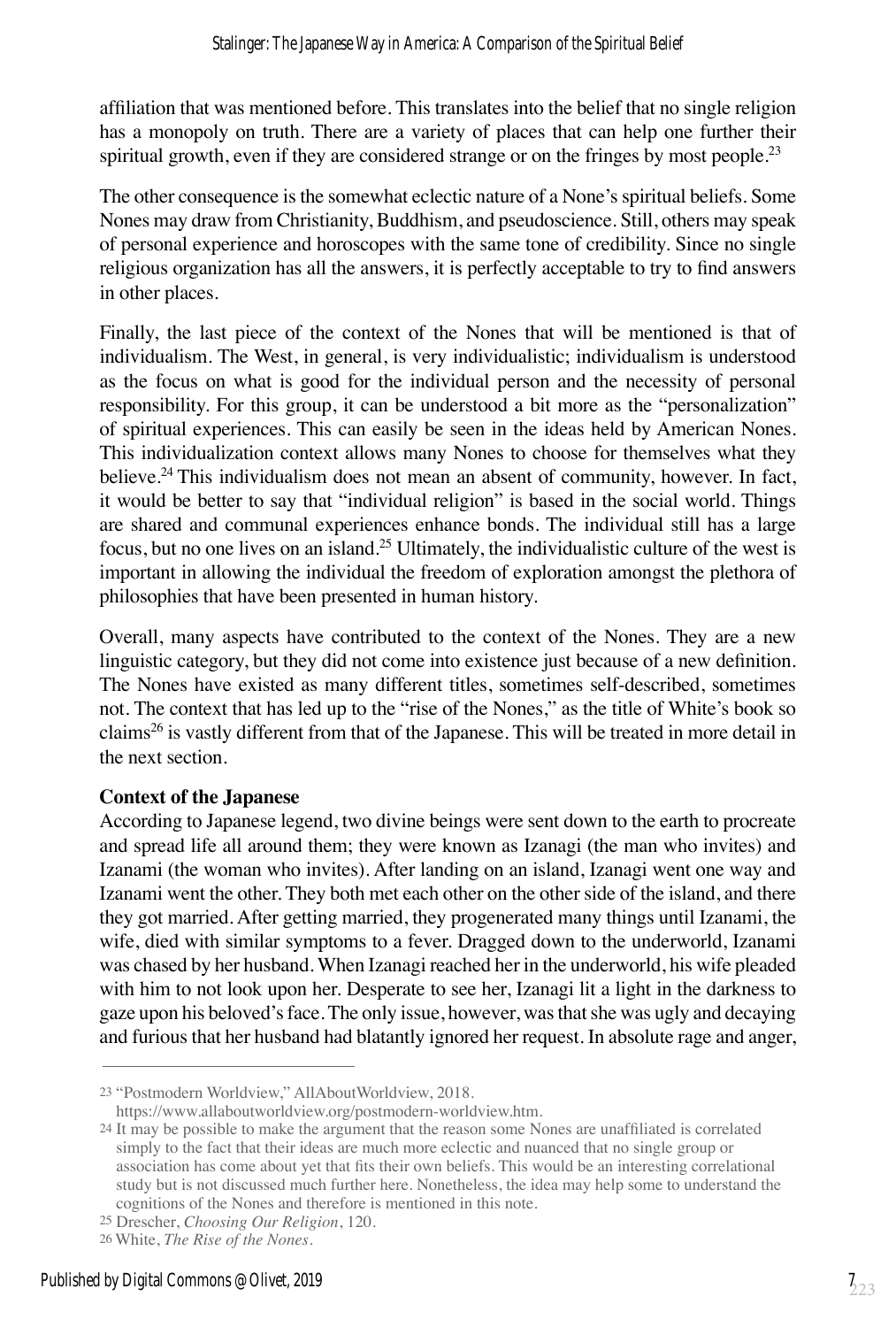she ran from him and summoned dark spirits to attack her once loving husband. Izanagi barely escaped the wrath of the woman and just before leaving earshot heard her threaten his progeny, "I will kill one thousand people every day for as long as the world turns" she exclaimed to her previous lover. Quickly, Izanagi responded: "Then I shall father one thousand five hundred humans every day." And so, Izanagi left his enraged wife behind and, fleeing to Japan, proceeded to birth his number and watch his wife kill her number.<sup>27</sup>

This story describes the origin of humanity in Japanese mythology. While there is no direct parallel to it for the Nones, this story gives us a mythic context for the other people group in this project. The question of relevancy of this myth does have merit, though. The question of "how religious or spiritual is Japan, really?" is an important one to address. Ellwood points out that "[in] Japan, the religious and the secular are not easily separated. What looks to be this-worldly beauty may actually have a religious background—and then that background may turn out to be slippery by Western concepts of religion."28 The mythic and the present collide in ways that are not so easily ascertained in the Western understanding of religion. The Japanese Nationals, just like the American Nones, have their own context which influences everything from daily life to philosophy and to religion. While the influences may be different, they are nonetheless just as important to examine.

Before getting too far, it would be best to define exactly what is meant by Japanese Nationals in this paper. "Japanese Nationals" will be defined as those who are culturally and ethnically Japanese who inhabit the islands of Honshu, Shikoku, and Kyushu in the country of Japan. Religiously they are those who hold to the teachings of Shintoism, Buddhism, and Confucianism.29 Thus, the focus will be more on the main island of Honshu. Japanese Nationals are citizens of Japan, but this excludes Koreans, visitors, and Asian-Americans, at least for the definition that is used in this paper, not necessarily in general. Now that the group has been identified, it is important to relate the factors that have affected this group.

The first glaring difference is that Japan is much older than America and is in an entirely different part of the world. The influences on Japan have been much different from those on the western world. Historically, China has been one of the biggest contributors to Japanese culture.<sup>30</sup> The several systems of writing, the kana and the kanji, are based on the original Chinese characters that were brought over to Japan. Kanji literally means "Kan," as in the Chinese dynasty, and character (ji). This is not just delegated to written language. Religion, philosophy, and even art have all been impacted by the influence of the Chinese. Chinese culture has been, and still is, an important factor in the growth of the Japanese nation and culture.

<sup>27</sup> MacCulloch and Moore, *The Mythology of All Races in Thirteen Volumes*, 221-224.

<sup>28</sup> Ellwood, *Introducing Japanese Religion*, 3.

<sup>29</sup> For the sake of this study, Christianity in Japan will not be taken into account in the actual comparison of the two groups. However, many sources may include history from a Christian perspective or mention Christianity. The account of Christianity in Japan is worth telling, but there is sadly no such space in this project. Others have done a very good job at detailing the persecution and maintenance of the religion in Japan since its introduction. For further reading on this, Richard Drummond's *A History of Christianity in Japan* (Michigan: Eerdmans, 1971) and Samuel Moffett's *A History of Christianity in Asia* (Volume II, New York: Orbis Books, 2005) would be a good start and informed this project's context.

<sup>30</sup> Paul Varley, *Japanese Culture* (Honolulu: University of Hawaii Press, 2000) 20.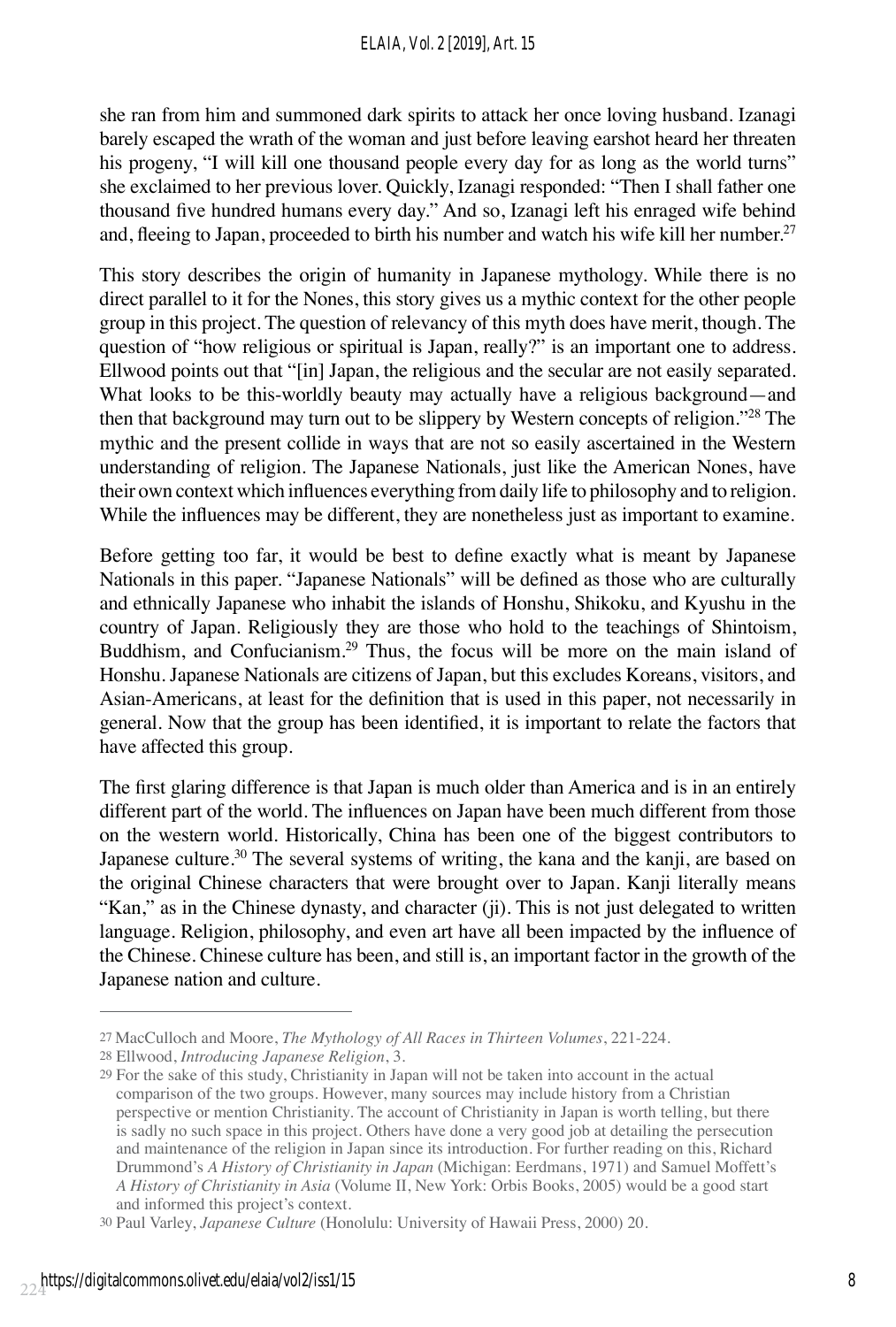Each religious or philosophical system will be analyzed in a more detailed manner later, but, for now, a quick overview of each would be beneficial. Shintoism is the folk religion of Japan and has an origin along with the country itself. Shintoism is understood in a polytheistic sense. Even to this day Shintoism can be understood as a "civic religion" and is an important part of social life in Japan.<sup>31</sup> The main deities of Shintoism are called the *kami*. <sup>32</sup> These deities may be best understood as "anything that can fill us with wonder and awe"<sup>33</sup> There is a lot more to unpack, but this polytheistic folk religion is fundamental to understanding the religious landscape of Japan. Many *matsuri*, or shrine festivals, include reference to the *kami*. These festivals are all over Japan at various times of the year, depending on the specific *kami* that is enshrined. Offerings may be given and a prayer, called the *norito*, is given along with these presents. Celebrations such as dances and feasts are also present as well.<sup>34</sup> As mentioned prior, these ceremonies are both equally cultural and religious and inseparable into either category alone.

Confucianism is the next belief system to be addressed. Along with Buddhism, Confucianism came from China to Japan. While more of an ethical system than a perfect definition of "religion," Confucianism has its "spiritual" aspects as well. Confucius was a traveling Chinese philosopher who taught more on how people should involve themselves in society rather than the metaphysical mysteries of the world.<sup>35</sup> The early Japanese intelligentsia was intrigued by the teachings of both Buddhism and Confucianism and sought to spread their ideas to the rest of the Japanese. This can be seen in the Seventeen-Article Constitution by Prince Shotoku in 604 CE which was "the first statement in Japanese history of the need for ethical government."<sup>36</sup> Virtue is an important goal in Japanese Confucianism and has had an impact on Bushido, or the samurai honor code, another connection between the philosophical and political. This "way of the warrior" greatly influenced the ethical boundaries of the Samurai warriors, a class during the divided warrior states period of Japan.<sup>37</sup> Another influence Confucianism had on the Japanese was an awakening of the appreciation for the culture of China, which, as mentioned previously, greatly influenced Japanese society.38 So Confucianism is not just a thought system; it has had its hand in the politics and evolution of Japanese society for millennia.

Buddhism in Japan also had an impact on the political environment of Japan as well as the religious landscape. The Buddhism that exists in Japan is from the Mahayana branch of Buddhism, which traveled from India through Tibet into China and then into Japan. When Kyoto was the capital of Japan, esoteric Buddhism (a sect of Buddhism focused on secret rites related to enlightenment) was extremely intriguing to many upper-class political figures. This sect of Buddhism was introduced by Kukai (also known as Kobo Daishi, or Great Teacher Kobo), who was also given the credit for creating the *kana* syllabary. It is even posited that Sanskrit, the holy language of Buddhism, played a role in the evolution of the *kana*. 39

35 Varley, *Japanese Culture*, 25. 36 Varley, *Japanese Culture*, 26.

33 Ellwood, *Introducing Japanese Religion*, 62. 38 Varley, *Japanese Culture*, 213.

<sup>31</sup> Robert Ellwood, *Introducing Japanese Religion* (London: Routledge, 2016), 62.

<sup>32</sup> Usually translated as "god" but such a definition may not articulate the nuance of the word or be too reductionistic.

<sup>34</sup> Ellwood, *Introducing Japanese Religion*, 30.

<sup>37</sup> Ellwood, *Introducing Japanese Religion*, 160.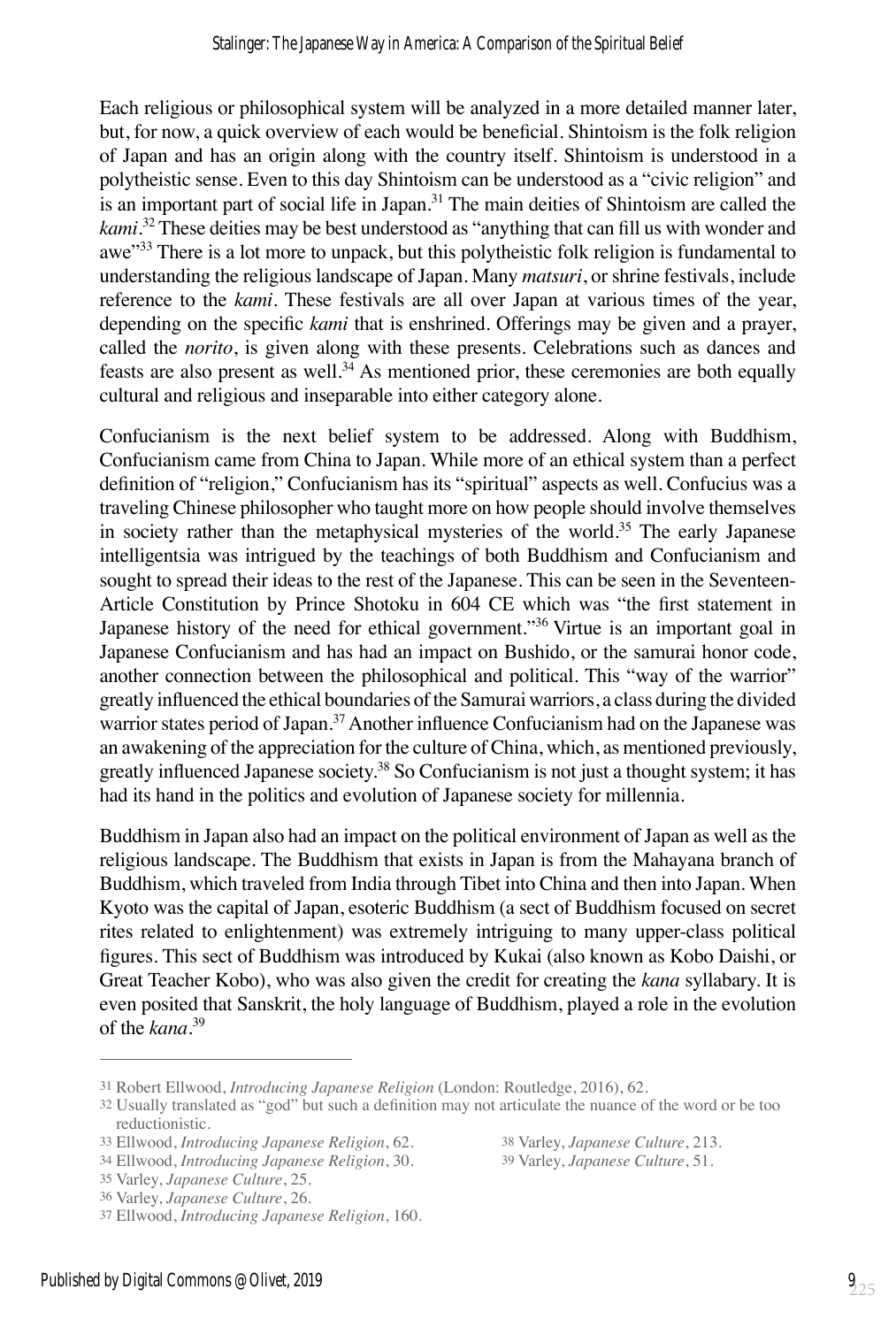Through the history of Buddhism in Japan multiple sects of Buddhism have emerged, making it comparable to the denominations of western Christianity. Influenced by Hindu thought, Buddhism is the teachings of the Buddha, or Siddhartha Gautama.<sup>40</sup>The Buddha taught four noble truths. First, there is suffering in this world. This realization is necessary for the next truth. Second, the suffering that pervades all life is caused by desire. Other words that may be used to describe desire are cravings, thirsts, attachments, or lusts. Thirdly, there can be an end to the suffering of this world. Finally, this end of suffering is brought about by following the eightfold path. The eightfold path includes right views, right intentions, right speech, right conduct, right livelihood, right effort, right mindfulness, and right concentration (or meditation).<sup>41</sup> While this is the historical Buddhism that first sprouted in India, the Buddhism seen in Japan differs in doctrine and rites depending on the sect. For this study, the sects will be emphasized will be Pure Land Buddhism and Zen Buddhism.

Outside of religion, there are other influences as well that affect the Japanese. The people of Japan have an understanding of *Shudan Ishiki*, or "Group Consciousness." This could be understood as the collective nature of the culture that is the opposite of the individual culture of the West. This is a different understanding of the nature of society. Japan is a collective society; therefore, the group is emphasized over the individual. This means that group success is interpreted as personal success, group failure is interpreted as personal failure, and group opinions are interpreted as personal opinions. Individuality is different from an individual based society, such as America. There is individuality, but one ought to conform to the group opinion in order to maintain social harmony. Social harmony is important because it enables personal individuality to flourish. Individuality is understood differently. People have different sets of skills and abilities in different areas. This is inevitable and provides individual variance in society.<sup>42</sup> Therefore, the success that is attained by the group is much greater than the success attained by one person because no one person can do everything.

To help define the group, there are two other concepts related to *Shudan Ishiki*. Those who are uchi are insiders. These people are family and friends. This also includes *shinrai*  or acquaintances. These acquaintances may be a friend of a friend of a friend of a close family member. The other concept is *soto*. Those who are *soto* are outsiders. This may refer to a person with whom one does business with or a traveler who asks a question. An outsider to a Japanese does not have to be a foreigner.<sup>43</sup> Fundamentally, *uchi* is an intra-collective idea while *soto* is an extra-collective one.

The influences on Japan are plentiful and detailed greatly in other research. The history of Japan has been influenced greatly by China, but in the most recent centuries by the West. Spanning from the Russo-Japanese War to the Second World War, Japan has been a power that gained awe and criticism from the West. So, one cannot say that Japan is impotent or unimportant to the rest of the world. For the rest of this project a closer look at the three religions of Shintoism, Buddhism, and Confucianism will be detailed.

<sup>40</sup> Different sects of Buddhism may have different names, stories, or origins of the Buddha. Such historicity of the Buddha, however, is not the focus. The main emphasis is the enlightening knowledge that has been granted to humanity through the Buddha.

<sup>41</sup> Ellwood, *Introducing Japanese Religion*, 81.

<sup>42</sup> Roger Davies and Osamu Ikeno, *The Japanese Mind: Understanding Contemporary Japanese Culture* (Tokyo: Tuttle Publishing) 195-198.

<sup>43</sup> Davies and Ikeno, *The Japanese Mind*, 196.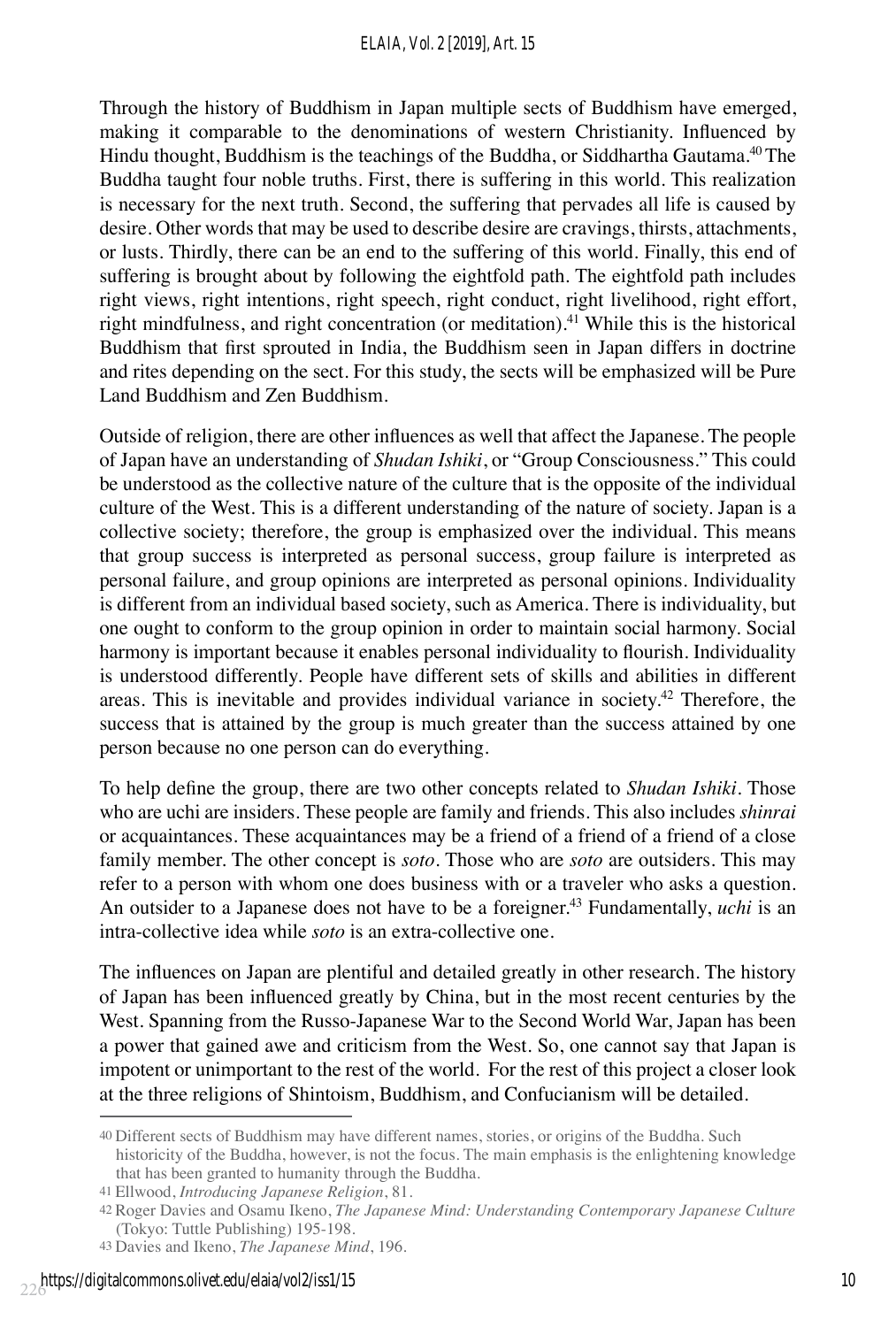# SPIRITUAL HABITS, BELIEFS, AND IDEAS

#### **Spiritual habits, beliefs, and ideas of the Nones**

The spiritual habits, beliefs, and ideas of the American Nones, which are similar to the Japanese, are difficult to pin down and generalize. Nevertheless, in order to compare the general beliefs of the American Nones and Japanese Nationals, a somewhat general idea of the spiritual habits and beliefs of the Nones will be outlined here. As mentioned in the overview, due to self-identification and individualism, the number of habits of the Nones may be the same number of people that claim to be Nones. However, this does not mean that no patterns or similarities arise within this group. This section will be about a broad overview of the main concepts considered sacred and held by the Nones along with some quotidian anecdotes.

Borrowing heavily from Elizabeth Drescher's book Choosing Our Religion, the focus of the Nones' spirituality is around what she calls "the four 'F's." These four 'F's stand for family, friends, Fido, and food.<sup>44</sup> These four topics will be covered in this section, along with another portion dedicated to some specific practices.

The first "F" that most Nones in the interviews done by Drescher mentioned was family. Family is an extremely important aspect of the spiritual lives of many Nones. A key focus on the spiritual experience of the Nones is on the relational.<sup>45</sup> That is, the sacred is seen in the connectedness, or in some cases theophany, between a person and another person. This is easily seen within families. A parent and a child have a significant connection. While it is possible for that connection to be abused, it can also be an important motivation for growth or medium for wisdom. Some Nones mentioned that the very reasons they had left religious organizations previously or were now unaffiliated were because they wished to spend more time with their families. Because family is so important, it is important to spend time with them. This may be difficult to do if the mother is in two different groups after church, the father is an usher and teacher, and the children are all in classes or church sports. The danger of not just overcommitting, but over involvement as well at a church may become a serious problem.

Another topic related to this is raising a family as an American None. One of the interviewees of Drescher explained that they received considerable backlash from family members when deciding not to raise her daughters in a religious tradition.<sup>46</sup> Withdrawal from the church, if one does not return with children, usually means that the children themselves remain outside of the religion. Baker and Smith point out that, "[while] religious retention has fallen, secularity has nearly caught up with organized religion in terms of keeping people in the belief system in which they were raised."<sup>47</sup> This does not mean children are raised in a home without any spiritual experience. Rather, the experience is more based on the individualized spiritual beliefs of the parents. Most American Nones seem to be cautious in bringing up their children in a specific religious tradition so that they have the same freedom their parents did in choosing their religion.<sup>48</sup>

46 Drescher, *Choosing Our Religion*, 220-221.

<sup>44</sup> Drescher, *Choosing Our Religion*, 44.

<sup>45</sup> Drescher, *Choosing Our Religion*, 119.

<sup>47</sup> Baker and Smith, *American Secularism*, 82.

<sup>48</sup> Drescher, *Choosing Our Religion*, 223-225.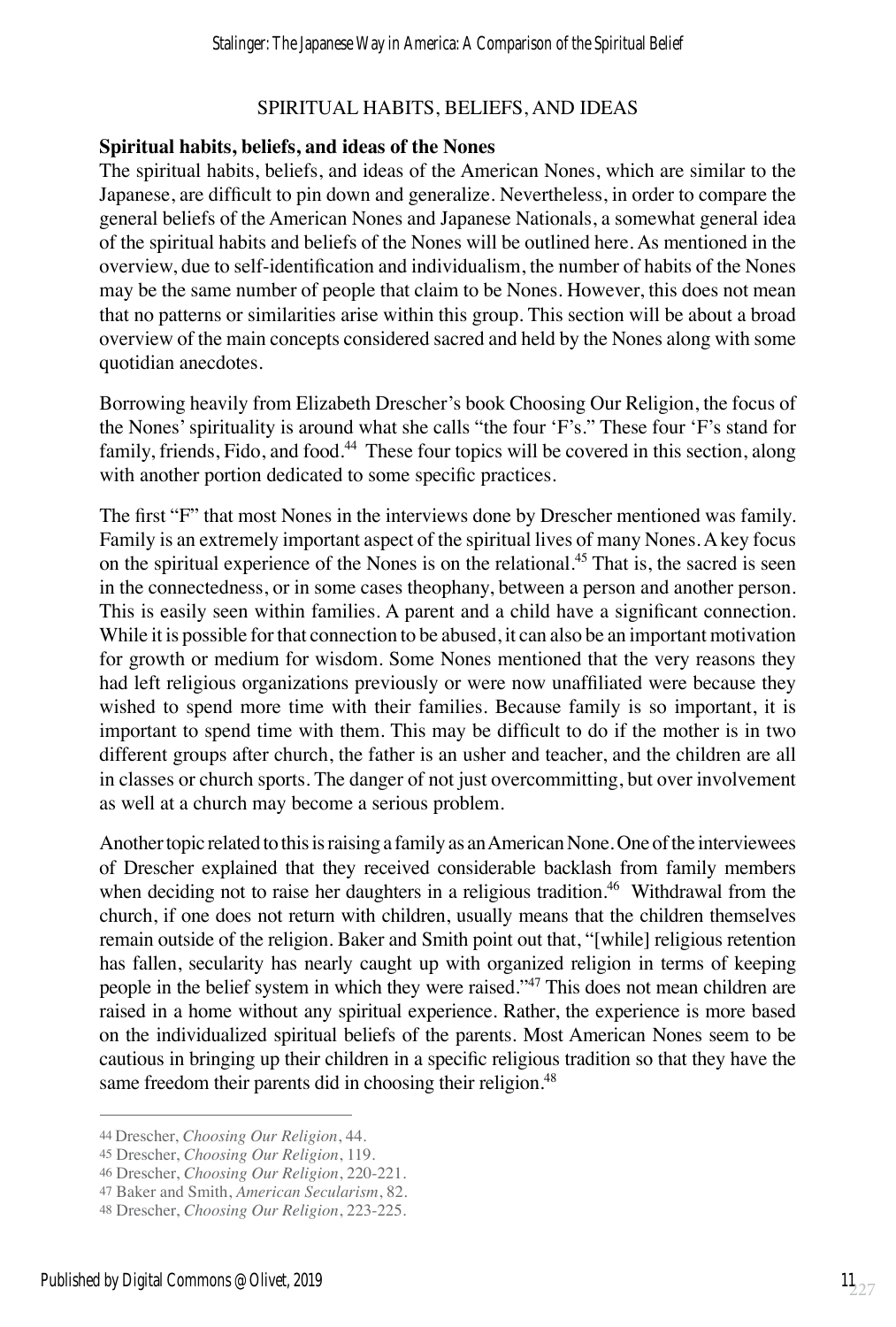Another thing to mention about family is that it does not necessarily mean bloodrelated kin. Brotherhood and sisterhood may occur among friends or family friends. Some people may be adopted into families. The relationships, however, are just as important in family gatherings and are nurtured accordingly. Familial relationships are important to the Nones. While family will be understood differently by everyone, the aspect that there is a social community of love and solidarity in one's life could be understood as a religious aspect for the Nones.

Friendship is the next aspect of the four F's that will be addressed. One specific interviewee discussed that he had a friend he considered a "soul-mate."<sup>49</sup> This is not a soul-mate understood within the idea of romance but, rather, a literal spiritual friend. This is a closeness that can really only be described using spiritual terms. Close friendships have an air of authenticity about them. Friends can know the true essence of each other and, as they mature together, can encounter a closeness that may be described as "intimate."<sup>50</sup> Some other words that may be used instead of soul-mate are "brother" or "sister." These are not people within a person's biological family; rather, they are people who have a bond with the person that may come on par to that of familial ties. Closeness is not the only requirement to see the spiritual depth of friendship, however. Another interviewee talked of the "miracle" that occurred when she met one of her good friends who encouraged her.<sup>51</sup> This encouragement, or, if it may be put this way, this granting of life with words, engendered a relationship that may not have normally occurred. Encouragement, presence, closeness, vulnerability, service, compassion, and love are just a few aspects of friendship. Close friendship is a dynamic relationship that can easily have spiritual aspects tied to it.<sup>52</sup>

The third of the four Fs may not be so obvious at first. Fido is an average name for a dog, so the F this time is related to the relationship Nones may have to their pets. This may seem peculiar to some, but the authenticity of these experiences is not to be ignored. Research has shown that "Animals provide medical, therapeutic, and social support in a wide variety of clinical and domestic settings. They serve as expert trackers and identifiers of bodies, chemicals, and explosives for police departments, security agencies, and the military."53 The social support of life is something that should really be emphasized. If the spiritual lives of the Nones are indeed relational, then these relationships with pets are not just pragmatic ones but possibly religious ones as well. The phrase "dogs are man's best friend" is an old one with plenty of veracity. An interviewee of Drescher's talked of his "therapist cat" who would come in at just the right time during arguments between people and dissolve all sorts of tension.<sup>54</sup> Animals are not just husks that move. They are fundamentally related to the spiritual lives of some Nones. This may not be the case everywhere as not every None has a pet.

<sup>49</sup> Drescher, *Choosing Our Religion*, 131.

<sup>50</sup> Here is another example of the difficulty of language. Intimacy here can be understood in a platonic way, but the true vulnerability that close friendships have is difficult to describe with simple words. Experience is again emphasized.

<sup>51</sup> Drescher, *Choosing Our Religion*, 133.

<sup>52</sup> The difference between family and friends is very contextual and personal. Someone might see a close friend as a brother, while another person might see a similar person in a similar situation as a friend. Although there is a more subjective line here between these two F's, the point is that relationships between people is extremely important in the daily lives of the American Nones.

<sup>53</sup> Drescher, *Choosing Our Religion*, 139.

<sup>54</sup> Drescher, *Choosing Our Religion*, 141.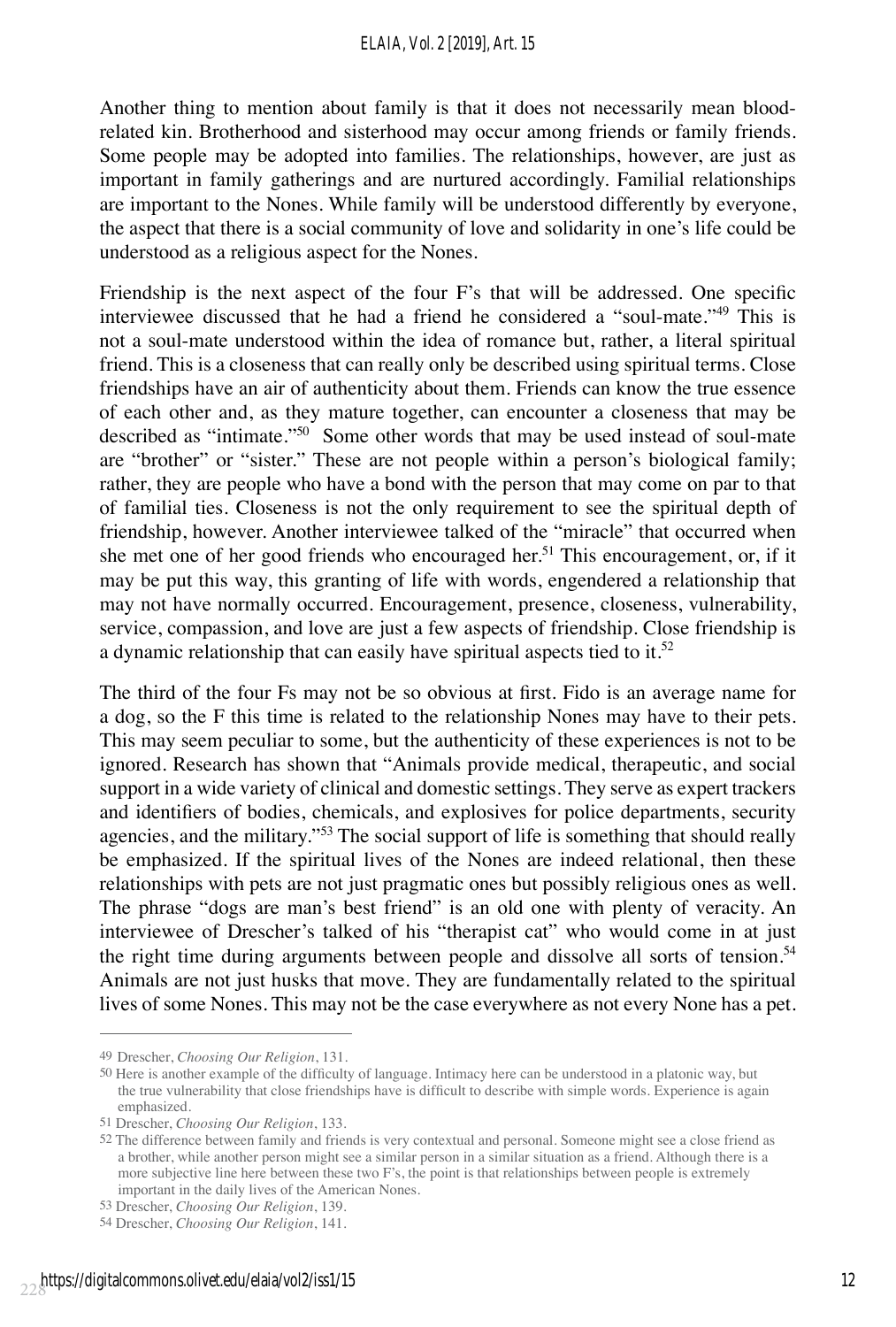Yet, those who do have pets may count them among their family members. If a pet is counted among family members, it is a short distance to consider that relationship a spiritual one.

Food is the last of the four Fs but exerts influence in all the other three. Some anthropologists have argued that it is very possible that most things in cultures and developed societies can be traced back to an origin in food. Fox makes a very intriguing observation: "Apart from the physiological prediction, we can be sure that eating as display—as a code of messages about selves and status, role and religion, race and nation—will persist in an animal that lives by symbolic communication."<sup>55</sup> Food is a vital aspect of social gatherings. Festivals, get-togethers, even coffee dates are just a few examples. The social lives of humans, not just Nones, are connected to food in some respects. Food preparation and food sharing are important aspects of some American None's lives. Drescher interviewed a baker<sup>56</sup> who found it spiritually moving to share her bread with friends, family, and even strangers if she had some on hand. Drescher herself was even gifted with some of this bread. The kitchen, then, may become something like a church. The intense preparation, possibly with multiple people involved, produces an "atmosphere," if that term may be used, that some might call religious. There can be community and solidarity in having a meal with other people. These are sacred moments which should not be glossed over so easily.

There are two more aspects of the spiritual lives of the Nones that should be mentioned. Prayer is not simply confined to a monotheistic religion. Many different religions have prayers and different ways to do them. This also applies to the Nones but in less orthodox ways. There are many aspects to prayer within the understanding of the American Nones. Some described prayer as a feeling while still others counted it as an actual experience such as "thinking about someone."<sup>57</sup> Some Nones pray to God/Divine Being, while others may pray to a universal Force or energy. Still, others may pray to nothing. Prayer may be used for personal growth or comfort or it may be used to maintain social harmony with other prayerful persons. Most importantly though, prayer may be understood relationally, or connective. This relational connection may be to nature, people, both living and dead, God, or a force.<sup>58</sup> For the Nones, prayer is not just talking to a monotheistic god or pantheistic force. In fact, it may be a nontheistic prayer. Some Nones described prayer as really thinking about someone. Prayer is more than just thinking good thoughts about someone. It is an experience that changes things as if it really does make a difference. This can be seen in embodied prayers.<sup>59</sup> These are not simply prayers that inquire of a supernatural being/force to act, rather they are acts of service that actually make a difference in other's lives. Caring for the earth is one example, as is serving a homeless person. In both cases, the emphasis is on action. Even so, action is not a requirement for prayer. Perhaps a better way to describe it from a None's perspective would be the manifestation of the intention to change the world for the better.<sup>60</sup>

<sup>55</sup> Robin Fox, "Food and Eating: An Anthropological Perspective," 2014. http://www.sirc.org/publik/foxfood.pdf.

<sup>56</sup> Drescher, *Choosing Our Religion*, 145.

<sup>57</sup> Drescher, *Choosing Our Religion*, 178-181.

<sup>58</sup> Drescher, *Choosing Our Religion*, 163-164.

<sup>59</sup> Drescher, *Choosing Our Religion*, 167-168.

<sup>60</sup> This manifestation may not be physical. The idea is more of a harmonious balance of the experiential subjectivity of it all and the objective action that causes good to flourish in another's life. Prayer, for the American Nones, may be taken literally in some cases, but in others it cannot be understood that way. Thus, the diction used is done so for the hope that the nuanced idea of prayer is conveyed. "It's more than a simple feeling" is a better way to put it, though that may not be the most formal way.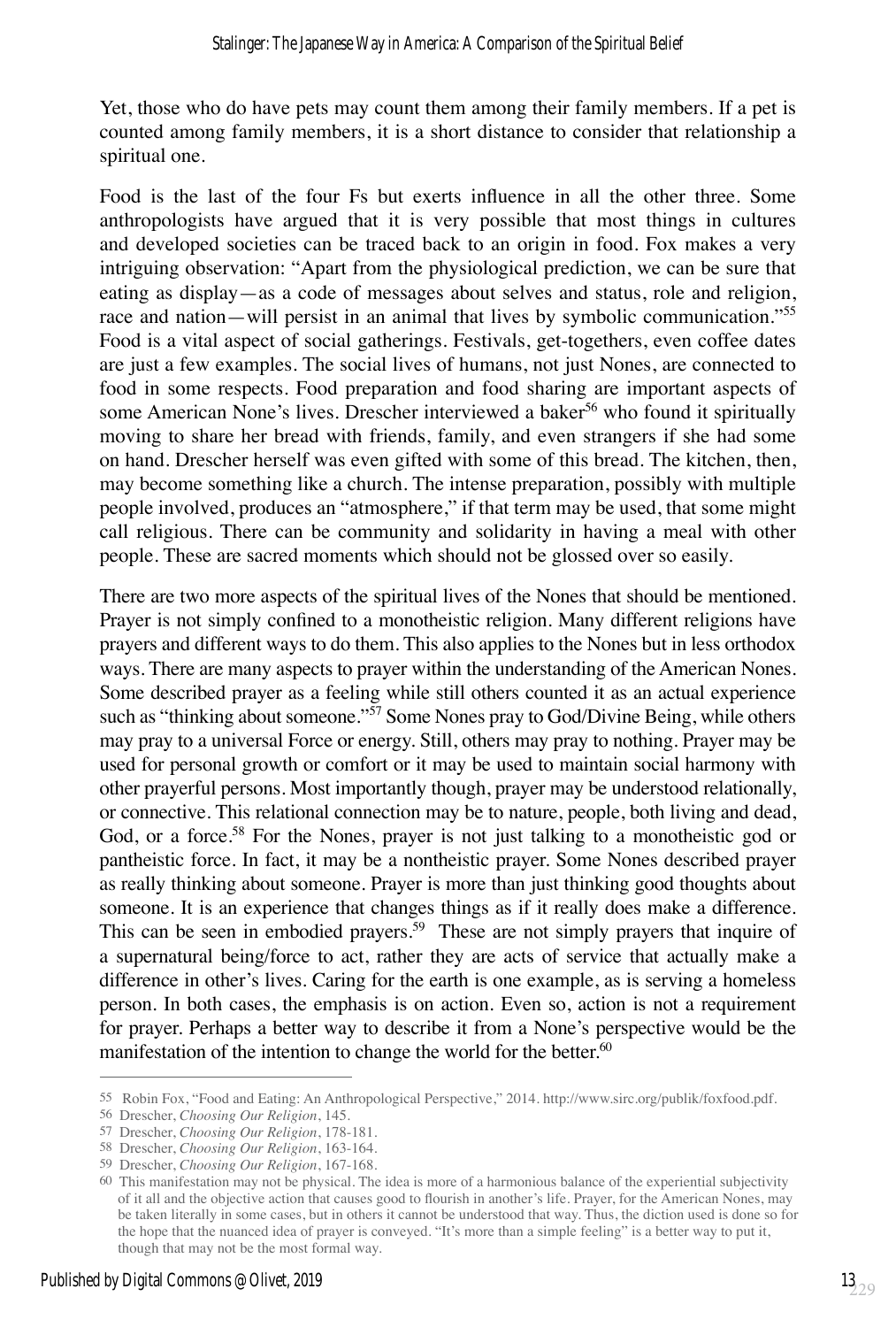Morality is the final piece of the puzzle. Some Nones do in fact believe in God and follow moral guidelines similar to Christianity or to the religious organizational context that many Nones came from. However, not all American Nones follow this pattern. Rather, an ethic of care, also known as relational ethics, is the driving force for the morality of Nones. As can be perceived in the four 'F's, relationality is at the core of the morality for Nones. This can be seen in the influence the story of the good Samaritan, told by Jesus of Nazareth. The selfless actions of one man to help another as a foundation for morality says volumes about the ethics of the Nones. Drescher points out that, even though society and norms said otherwise, and others could have responded, the real heroes are the ones who truly make themselves available to those in need.<sup>61</sup> Relationships are to be taken as a priority and helping those in need stems from this idea. Most American Nones do not view humanity as innately evil but focus on the good in people and respond to it likewise.

The core of the spiritual habits, beliefs, and ideas of the Nones revolve around other human beings. Relationships are paramount to them. Drescher in her book says the following about being a None: "However these spiritualities might be theorized or theologized, the spiritual lives of the Nones, as they themselves articulate their understandings about them, are oriented primarily around interpersonal relationships in which intimacy, trust, and personal authenticity are experienced to a heightened degree." $62$  That is exactly the point. For Nones, relationships *are* god, at least in a way. Morality, life, even religious experiences all stem from connections to other people. Drescher states, "Unaffiliated spirituality is fundamentally relational, that relationality is expressed through the care of others; and this is a valuable ethical and spiritual orientation in an increasingly cosmopolitan, religiously diverse world."63 Relationships are religion. The Nones care about the world and its inhabitants and seek to better both themselves and other people through compassion and kindness. There are a lot of variations within the group itself, but that is all part of what it means to be an American None.

#### **Spiritual beliefs, habits, and ideas of the Japanese**

The spiritual beliefs, habits, and ideas of the Japanese are similar to the American Nones but somewhat difficult to completely describe. The dynamics of Japanese religion are nuanced and changing as well. Most importantly, however, just like the Nones, the religious landscape of Japan exists somewhat between institutionalization and unaffiliation. A traditional saying in Japan says, "a Japanese person is born to Shinto rites, married with Christian rites, and buried with Buddhist ones."<sup>64</sup> Among these rites, one is expected to live according to the ethical standards of Confucianism.

Before going any farther, it is important to discuss the true "religiosity" of Japan. The western understanding of religion is much different from the Japanese understanding. In the west, the understanding may that one consistently follows the doctrines and thought of a specific institution. Ones is a Christian because he or she follows the teachings of Christ. This is not necessarily the wrong view of religion, but it looks a bit different

<sup>61</sup> Drescher, *Choosing Our Religion*, 203.

<sup>62</sup> Drescher, *Choosing Our Religion*, 137.

<sup>63</sup> Drescher, *Choosing Our Religion*, 244.

<sup>64</sup> "Japan: The Most Religious Atheist Country," GaijinPot Blog, Matthew Coslett, February 8, 2015, https://blog. gaijinpot.com/japan-religious-atheist-country/.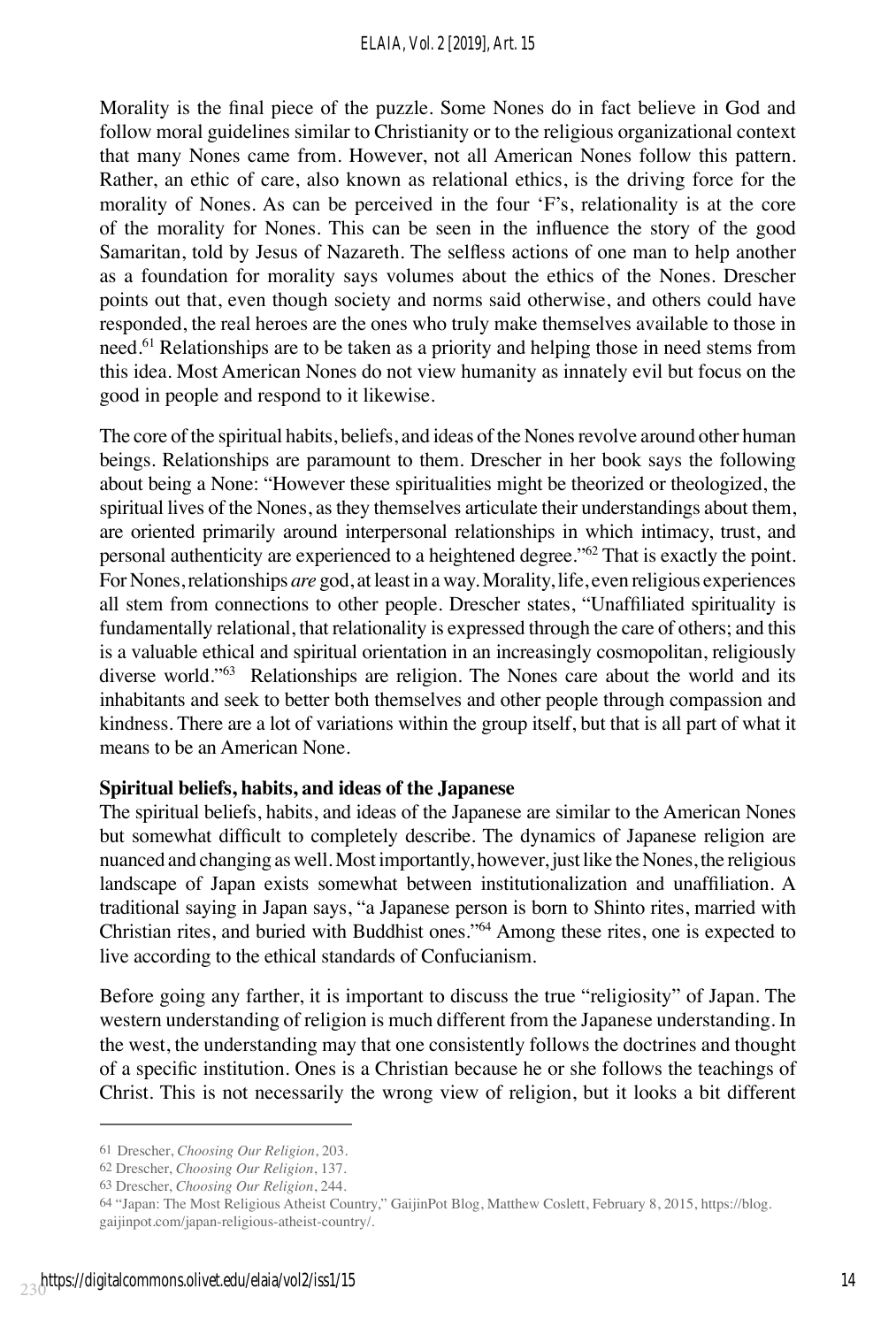for Japanese Nationals. Religion is not seen as such a detachable thing from life. "For [the Japanese] practices such as those of shrine festivals, temple rites, Buddhist funerals, or New Years are considered 'natural,' just part of being Japanese. They go along with growing up in a Japanese family and being part of a Japanese community.<sup>765</sup> Religion is not absent, it is considered holistically. It is more integrated in life. The meaning may be more cultural, but this does not separate it from its religious meaning or significance.

Along with this idea is the Japanese concept of "synthesized religion." What is meant by this is that both Buddhism and Shintoism, along with Confucian cultural values, coexist together. Ellwood explains that "new religions can be added, 'stacked up," without necessarily displacing the predecessor. In such ways as this, the experienced history of a culture's religion bears its own message."66 This "synthesization" is an important aspect of Japanese religion. The integration of religion into culture is a vital, if not *the key component*, that needs to be remembered when discussing the context of Japanese religion.

Confucianism in Japan is not like a normal religion. In Japan, "it seems that religionists can preach and practice a variety of doctrines and methods of worship so long as they inculcate Confucian virtues; get outside that frame, and they may find themselves in serious trouble."67 Although Ellwood is talking about "new religions" in Japan, it is a good starting point. Confucianism is not an organized, doctrinal, and spiritual religion like Christianity or even Buddhism. It is much more of a practical religion that permeates daily life through its ethical philosophy. This is precisely why it is discussed in this project. The goal is to catch a glimpse of quotidian spirituality of the Japanese Nationals, and if Confucianism contributes to that even a little bit, it is worth discussing.

The core values of Confucius, although they have grown and adapted since the founding philosopher's death, are based upon society. Humans are innately social creatures. We all have family, at least to some extent, and interact with other social beings. Confucius believed that humans' true nature came from relationships. Once those were extended to a society, he believed the community at large began to speak into human nature. Thus, loyalty and social obligations to one's relationships were expected from citizens and inhabitants. Those relationships could then be extended to society as a whole.<sup>68</sup> Filial piety is one of the greatest examples of this philosophy. Even to this day, this ethic can be observed. It is the duty of the oldest son to take care of his parents in their old age. Sons are also expected to bring honor to their family name. This sentiment, honor, has a remarkable impact in Confucian thought,<sup>69</sup> and the moral implications of living out of duty and service for others rather than for oneself are easy to see with respect to the benefits to

<sup>65</sup> Ellwood, *Introducing Japanese Religion*, 19-20.

<sup>66</sup> Ellwood, *Introducing Japanese Religion*, 18.

<sup>67</sup> Ellwood, *Introducing Japanese Religion*, 9.

<sup>68</sup> Ellwood, *Introducing Japanese Religion*, 15-16.

<sup>69</sup> The ideas of honor and respect have been debated for a while. The western ideas of respect and honor are not quite the same as the eastern ideas. Ultimately, it may be best to describe them with their opposites, guilt and shame. Respect is earned and if lost, causing guilt, it is not entirely impossible to gain back more. Honor is not really "gained," at least not it the whole sense of the word. Honor may be able to be "regained" by an act that society considers honorable, but it is not exactly accrued over a person's lifetime like respect. Japan is a shame-based society, so public consequences come with inappropriate actions. This leads into the Bushido idea of Honor and why *seppuku*, or honorable suicide, was considered somewhat of a redemption of the person and family name. There is much more nuance and others have written more than what is swiftly described here.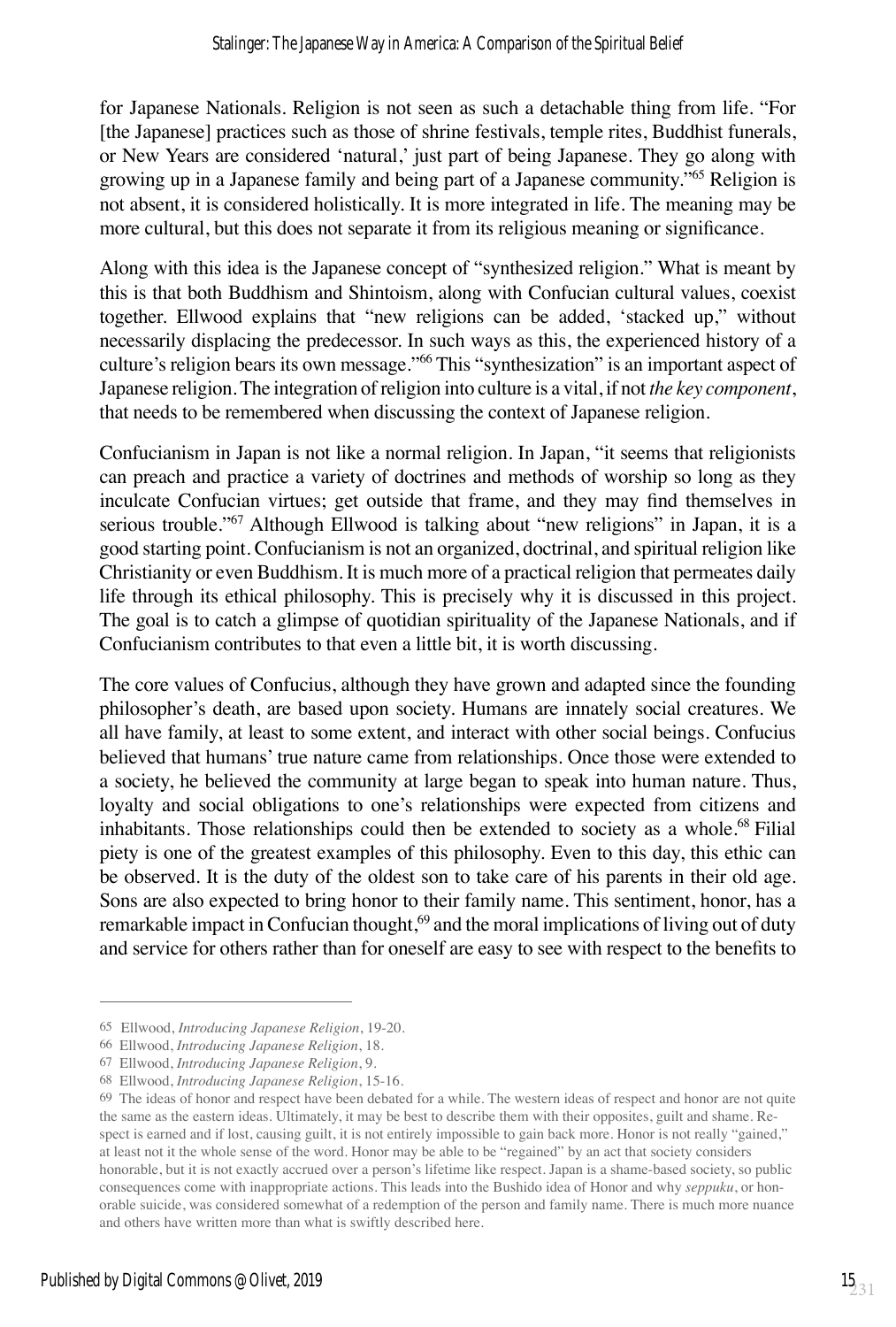society. This showed itself in government too. While governments could become corrupt, ideally the monarch or ruler would work with his advisors, or people of the ruled class, to create a better society. The ruler, in the view of Confucius, should be one with virtue and circumspect.70

Confucianism came to Japan around the same time Buddhism did.<sup>71</sup> The difference is that while one is more social and political in nature, the other is a full-fledged religion with its spiritual experiences that lead to the understandings of the universe. This is not to say these do not exist in Confucianism, but Buddhism is much more than a simple philosophy; it is a way of experiencing the divine and attaining enlightenment.<sup>72</sup> While there are many different types of Buddhism in Japan, the ones that will be focused on here will be the Jodo School and the Jodo Shin Sect of Amida Buddhism. These are Pure Land and True Pure Land Buddhism respectively. Along with these two sects, Zen Buddhism will also be the subject of some study. These sects were specifically chosen due their origin and explicit effects in Japan itself.

Pure Land Buddhism was founded by Honen Shonin, a teacher who began preaching Amida Buddhism in 1175 CE. For a long time, Buddhism was an elite religion. Attaining enlightenment, at least originally, meant spending a lot of time meditating, and for the normal farmer or intense laborer, such time did not exist. Honen Shonin, or Shonin-sensei, held that anybody could be reborn into "The Pure Land" regardless of whether they were monk or peasant. The way to do this was to recite the *nembutsu*, an absolute incantation that did not require meditation or work, only faith. The *nembutsu* is simply the recitation of the Buddha Amida's name in faith that through his mercy one will be saved and brought into the Pure Land by Amida's merit. Ultimately, Shonin-sensei made Amida Buddhism a "by faith alone" religion.<sup>73</sup>

Shonin had a promising pupil named Shinran who took Pure Land Buddhism a step further. True Pure Land Buddhism (Jodo Shin school) holds that the recitation of Amida's name is not mandatory. Rather, Shinran presented the truly shocking idea that Amida gifted faith to those who believed in his name. Even if one did not say out loud the name of Amida, as long as the person had faith and gratitude for that gift of faith, that person would be saved by Amida.<sup>74</sup> The revolutionary ideas of Shonin and Shinran for the Japanese have changed the understanding of faith in that time for many people.

A key difference of True Pure Land Buddhism from Pure Land Buddhism is that, although there is assurance of faith in this life, true enlightenment does not occur until the next life when one is in the Pure Land.<sup>75</sup> The original teachings of Buddha were that the goal of this life was enlightenment and that anybody could attain it. The difficulty came into how

<sup>70</sup> Varley, *Japanese Culture*, 20.

<sup>71</sup> Ellwood, *Introducing Japanese Religion*, 93-95.

<sup>72</sup> It has been argued that Buddhism is not a true religion and more of a philosophy of life. While many of the topics in this project lie in the ether between definitions, Buddhism is absolutely a religion to the same degree that Christianity is. This will be especially obvious when talking about, in Bunce's words "Amida Buddhism" as faith will be a major emphasis of the sect. Nevertheless, this distinction is important to separate Buddhism from the misunderstanding that it is simply another Confucianism.

<sup>73</sup> William Bunce, *Religions in Japan: Buddhism, Shinto, Christianity* (Rutland: Charles E. Tuttle Company, 1955), 80.

<sup>74</sup> Bunce, *Religions in Japan*, 83-84.

<sup>75</sup> Bunce, *Religions in Japan*, 85.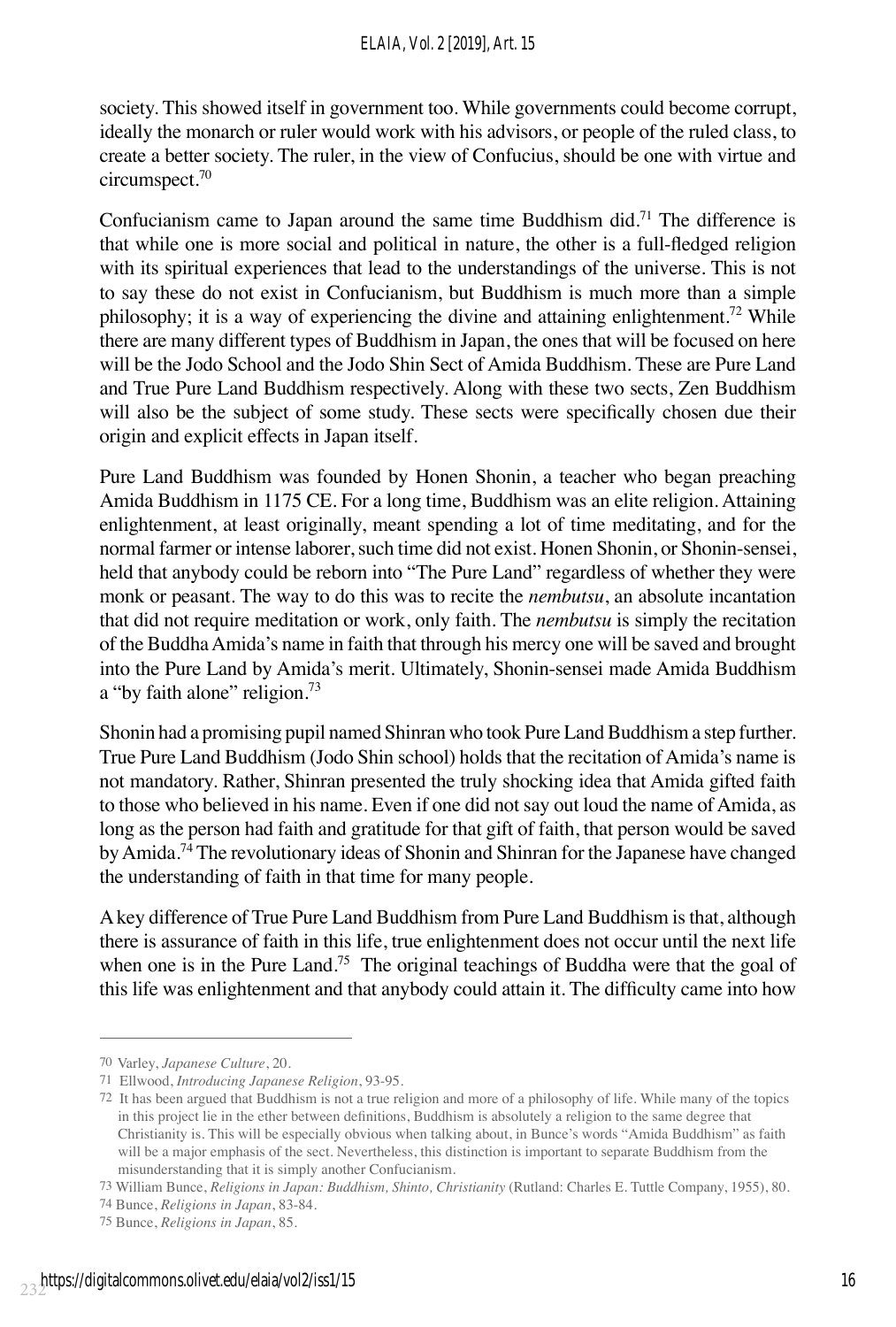one attains enlightenment since many did not have time for meditating. Thus, this sect in the Mahayana branch of Buddhism sought to redeem those who could not meditate all the time and lived a normal daily life.

While the concept of the Pure Land sounds a lot like heaven, it is in fact not the same thing. The Pure Land is rather a place where one remains in enlightenment in *order* to enter nirvana. While it is indeed described as a type heaven, with all sort of various music and jewels among the sublime spirit of the Buddha, the goal of the Pure Land is not to remain there forever but rather to grant a place for people to achieve nirvana than spend all their earthly life chasing after a seemingly impossible goal for most.<sup>76</sup>

Zen Buddhism is much different from the two other sects mentioned. The goal of Zen Buddhism is "transmitting Buddha's mind directly to the mind of believers."77 In Zen Buddhism, the practices that are most prevalent are silent meditation and abstract contemplation. The truth is not something from scripture to be passed down orally. Rather, it was believed the meditators had to be transmitted the knowledge from the Buddha. The problem was that even when they had achieved this knowledge, there was no real way to convey it. This can be best seen in the *koan*. A *koan* is an abstract riddle that practitioners of Zen are expected to master. Acolytes are given these riddles by their masters and are expected to meditate on them for days, weeks, months, or however long it might take to solve them. These riddles are extremely difficult, and it would be surprising to find someone who could complete their riddle in a day. One example of *koan* would be "what does a clap with one hand sound like?" The paradoxical abstract riddles are, in Zen thought, one of the gateways to understanding the mind of the Buddha.<sup>78</sup> In addition to religious thinking, Zen Buddhism has contributed to politics, architecture, theatre, ethics, and the daily life of the Japanese.79

The third, but most innately Japanese religion to discuss is Shintoism. To start, it may be prudent to tell another story. Amaterasu, the sun goddess, was deeply offended by her brother Susanoo, the god of storms, and hid in a cave. Since the sun goddess was hiding in a cave, the sunlight had gone out, and there was no light in the world. The rest of the *kami* (gods) got together and deliberated amongst themselves until a solution came about. The goddess of dance, Uzume, started to dance and the rest of the *kami* that were present began to laugh. Amaterasu, curious about the cause of this revelry, poked her head out of the cave and, by seeing her beauty reflected in a mirror, gradually left the safety of the cave. Thus, light was returned to the sky and the heavens.<sup>80</sup>

While there is no clear hierarchy of gods, Amaterasu is an important one. She, along with Susanoo and Tsukiyomi, the moon goddess, was born from the body of the bathing Izanagi, who is credited for the creation of the Japanese people. To this day, it is believed the emperor is descended from the blood-related line of Amaterasu. This is an extreme honor and therefore the emperor is implicated in many religious rites in Shinto.<sup>81</sup> This

<sup>76</sup> Ellwood, *Introducing Japanese Religion*, 35-37. 80 Ellwood, *Introducing Japanese Religion*, 74-75.

<sup>78</sup> Ellwood, *Introducing Japanese Religion*, 144-145.

<sup>79</sup> Bunce, *Religions in Japan*, 90.

<sup>77</sup> Bunce, *Religions in Japan*, 88. 81 Ellwood, *Introducing Japanese Religion*, 74-75.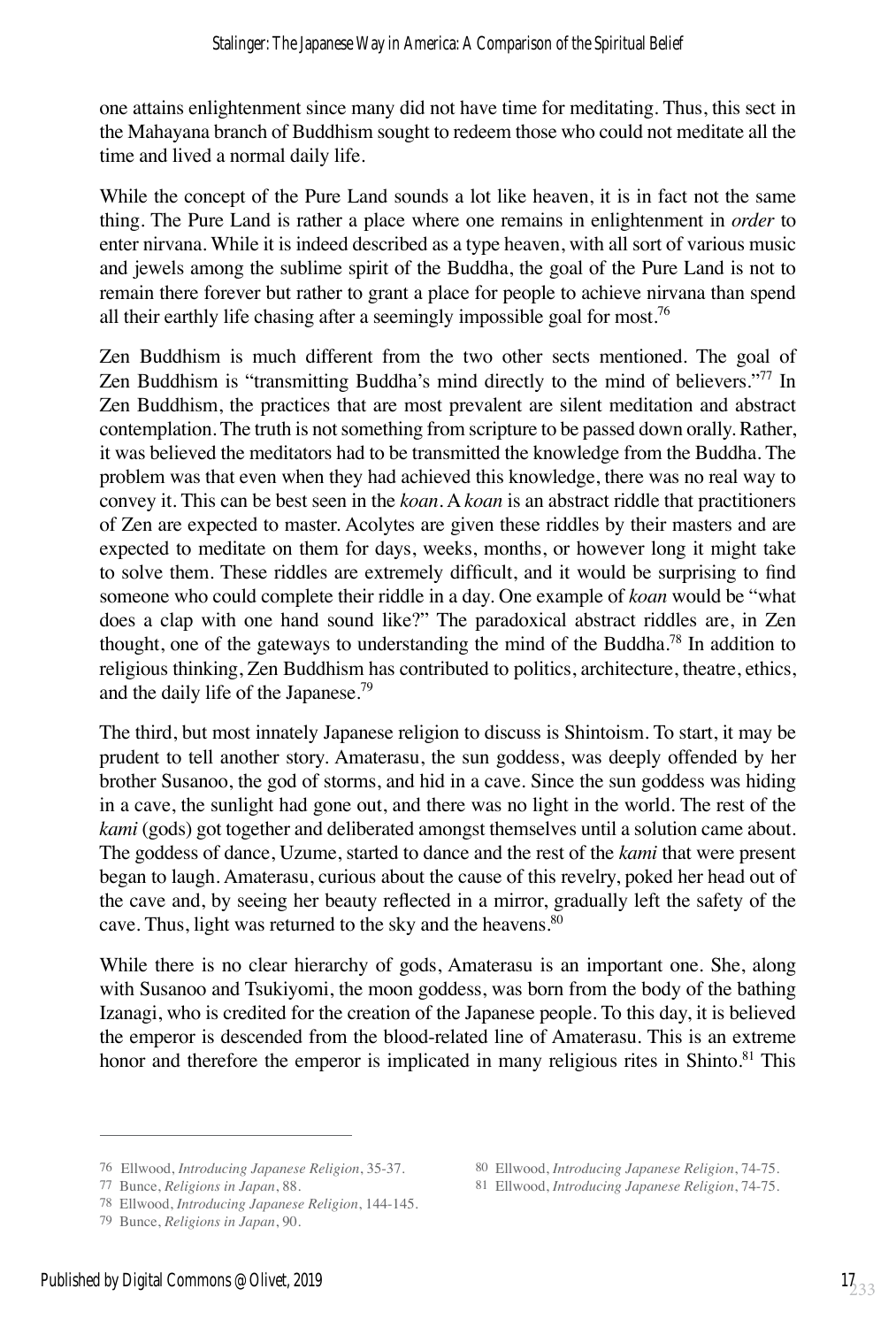makes Shinto different from both Confucianism and Buddhism. There are a multitude of festivals for various gods or goddesses that are different from village to village. Some villages have multiple shrines in the area that people take care of, so this possibly means multiple deities. These *kami* are related to life and vitality, even marriage, rather than death, which is related to Buddhism.<sup>82</sup> The emphasis on the joys of this life are ultimately the prevailing ideas of Shinto. Life is a joyous occasion, indeed, and the parties that surround this knowledge create a very unique culture and religion.

The final topic to mention is the importance of cleanliness versus uncleanliness. Shrines, in Japan, are designed with a *torii*, or gate, at the front, designating that the shrine is separate from the common world. Inside the compound, there is a cleansing station. This station is used to wash one's hands, face, and even sometimes the insides of one's mouth. This is a symbolic cleansing as water is considered purgative of uncleanliness. This can even be seen in normal Japanese homes or living spaces. Many Japanese have separate slippers for the bathroom than for the rest of the house. While there is a practical application for this, the spiritual aspect of cleanliness versus uncleanliness is an important note.

The Japanese vary widely in their religious understandings. There are indeed zealous Buddhist monks and traditional Shinto believers. Even today some still faithfully hold to the original teachings of Confucius. Yet, most Japanese hold to a combination of all those. Shinto is optimistic about this life but says little about the next. Buddhism is hopeful about the next life but talks mostly in terms of suffering in this one. This interesting dynamic between multiple belief systems affects everyday life for the Japanese and show that there is much to explore with reference of the religious landscape of Japan.

# COMPARISON OF THE AMERICAN NONES AND JAPANESE NATIONALS

#### **Introduction**

At this point in the project the question is, "How are the spiritualities of the American Nones and the Japanese Nationals similar or different?" This section will attempt to answer that question using four different concepts of Sacred Space, Time, Nature, and Human Experience. In addition, this project attempts to answer this question through the lens of another question: "What does it mean to be human?" Before answering this question, a brief introduction to the context of this methodology will be discussed.

Mircea Eliade, author of *The Sacred and The Profane: The Nature of Religion*, discusses four different aspects of sacredness that religions have in common. Eliade himself works with less popular religions and more primitive or older ones. One example of these groups would be the Achilpa, an Arunta tribe from Australia. Another example would be a Native American tribe called the Kwakiutl. Both of these people groups have a distinct religious system from any of the world's major religions. But this also means they have a unique perspective from the lens of "what does it mean to be human?" This allows him to truly get at the core of the issue of what is sacred and what is profane. While the Japanese and the Nones are sophisticated and culturally diverse, the ideas of Eliade still, arguably, apply to these spiritual understandings of the world as well.<sup>83</sup>

<sup>82</sup> Varley, *Japanese Culture*, 9.

<sup>83</sup> Eliade, *The Sacred and the Profane*.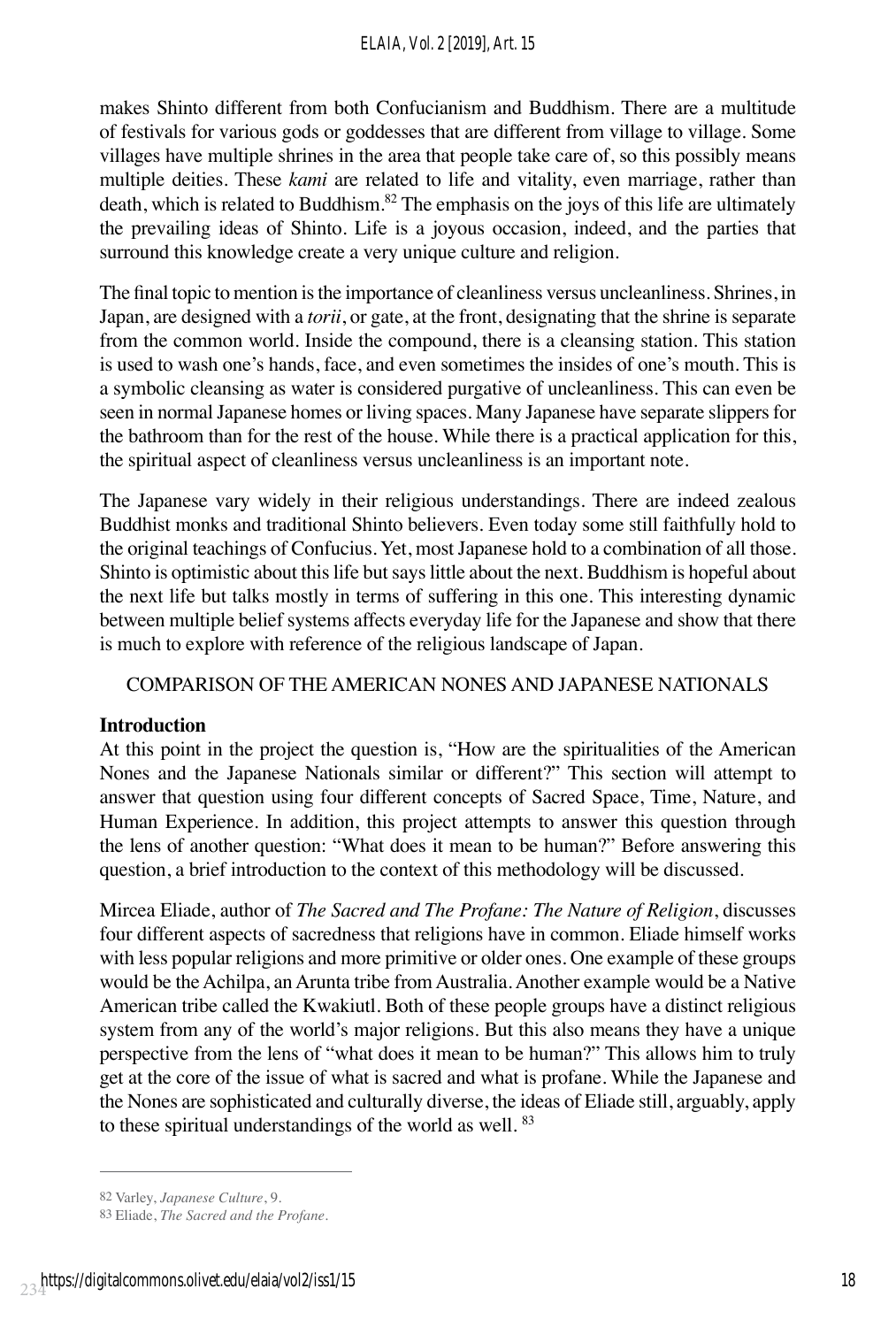First, it is important to know what exactly the four areas are in which Eliade finds similarities among religious systems. Sacred Space is the first one. This is simply a place that is set apart from the profane. This can be done in many ways. Some religions construct buildings, while others prepare a shrine. Still others wrap a rope around a place that is considered sacred. The key idea here is that the space that is considered sacred is completely, whether truly physically or symbolically, set apart from the outside world, the profane world.<sup>84</sup> The profane world is simply that which is not sacred. It does not necessarily have to be evil or malevolent. Normal, everyday items are part of the profane world. Pots, pans, televisions, roads, houses, and even tire swings are all examples of items from the profane world. While that doesn't mean these objects cannot be sacred, they are more or less a part of daily life rather than distinctly set apart by theophanies.

The second aspect is Sacred Time. Sacred Time is a moment in existence that has significant meaning or a measure of awe that is then considered to be sacred. Sacred Time is not mundane like the rest of life that is filled with work or play. Instead, these moments are special. They can be celebrations or memorials. They can be happy or sad times. Whatever the case may be, they are celebrated in a way that separates them from the rest of time. This separation can be obvious, or it can be a blurry gradient rather than a thick line. One such example may be Christmas in Japan. While Christmas was originally introduced as a Christian holiday, it has become extremely commercialized. There is still an aspect of sacred time as the common event of being with a special someone over this holiday is held by the public consciousness of the culture. It may not be a complete connection to the birth of Christ like it would be in Christianity, thus slightly blurred, but the longing for a person to be with is succinctly present. Sacred Time can also be combined with Sacred Space to create a special moment that occurs at a special place on the planet.<sup>85</sup>

The third and fourth aspects are a bit different from the first two. The third aspect is the Sacredness of Nature. This will become clearer later in this paper but for now, it can be described as the power of nature. A mountain, valley, or a volcano are great examples. A windstorm or a bolt of lightning are also evidence of the sacredness of Nature. These are all examples of the power of nature, and while that is an aspect of the sacredness of Nature, there is much more to it than just raw elemental power.<sup>86</sup> Nature is related to the sacred in symbols. Water is given purifying capabilities in Christianity, Shintoism, and Buddhism. Mother earth yields food that sustains humanity and allows them to continue to survive. This is not the end to the symbol of the mother, however. Eliade states: "In a number of languages man is called the earthborn. It is believed that children 'come' from the depths of the earth, from caverns, caves, ravines, but also from ponds, springs, rivers."87 Mother earth then does not just mean a natural symbol of provision, but also origin.

Finally, there is the sacredness of life and human existence. Life and death are very interesting topics within religions, even still to this day. This power of life, this sanctified living, is one aspect of sacredness that all humans witness on this planet. Religions have various creation stories of humanity. Some talk of a single creating God, still others say a karmic force simply birthed man into existence in this universe. Life and human existence

<sup>85</sup> Eliade, *The Sacred and the Profane*, 68-72. 87 Eliade, *The Sacred and the Profane*, 140.

<sup>84</sup> Eliade, *The Sacred and the Profane*, 62-65. 86 Eliade, *The Sacred and the Profane*, 116-118.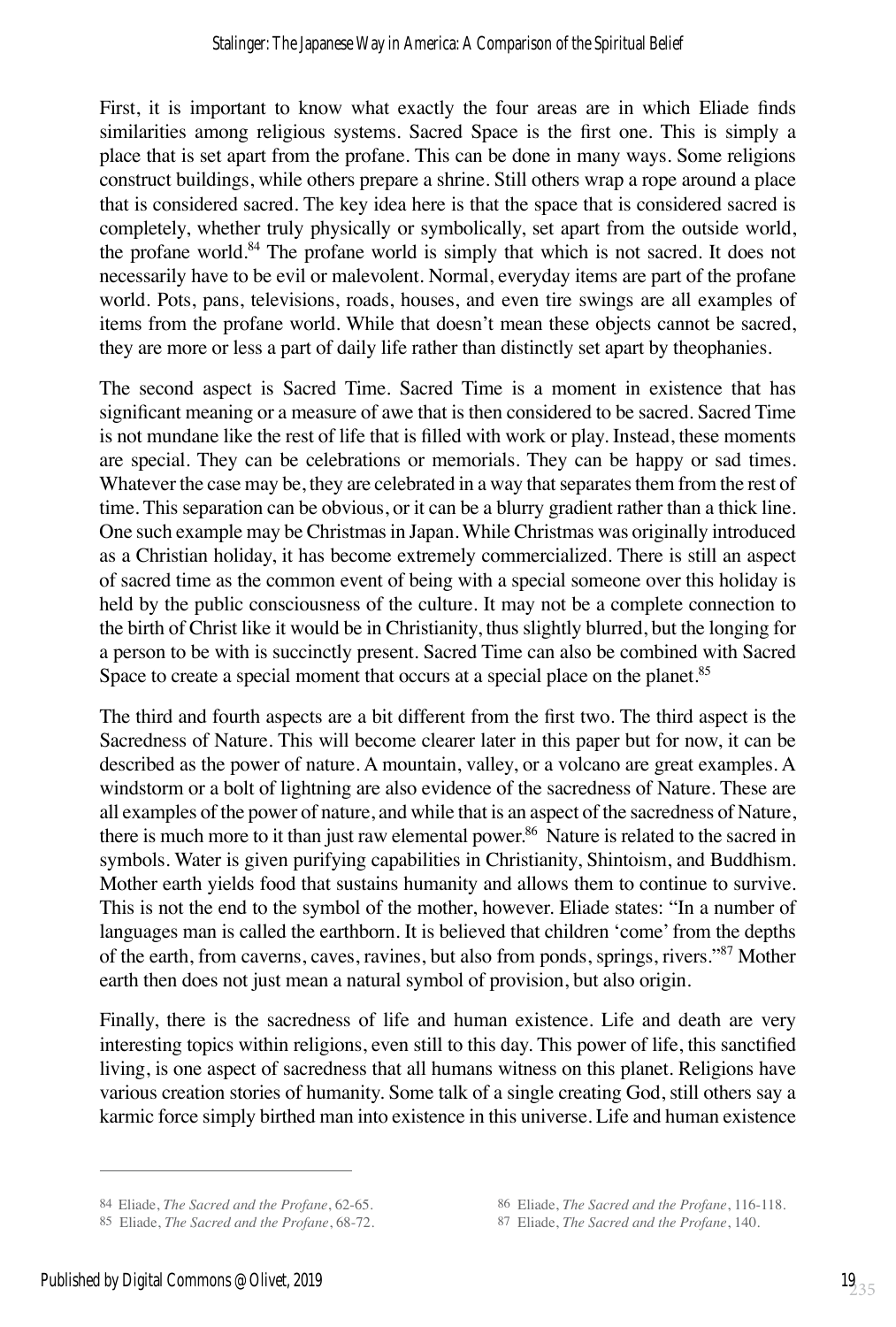are sacred things within themselves which is a vastly different reality than the profanity and danger of death.<sup>88</sup> Each one will be discussed in detail, but it is important to notice the fluidity of each category.

As previously mentioned, a sacred time and a sacred place can be combined into something much more awe-inspiring. However, nature and sanctified life can also be implemented into this sacred moment. A brilliant example of this is the creation of the world. At a sacred time, in a sacred place, nature and life are at once created. This act is almost holy in comparison with all other things. Another example would be the birth of Jesus Christ or the Buddha. This event is a sacred moment in a sacred place that brings forth a savior figure that will lead humanity to salvation and ease the suffering of profane existence. This sanctified life is remembered in a sacred place annually at a sacred time. It is important to remember though that these aspects of the sacred all affect each other in many ways.

The following four categories will be used to compare and contrast these two spiritual realms of thought from the Japanese Nationals and the American Nones. Each category will include examples from the Japanese and then examples of the American Nones with reference to the specific category in question. Following this, a conclusion will be drawn from these examples to show how similar or different these two groups truly are. The context in the preceding chapters were meant to introduce the separate worlds. Now that these doors have been opened, these worlds can be explored in a deeper way and yield specific examples of how both the Japanese Nationals and American Nones view the world. The results shown from these comparisons will be examined from the perspective of the question, "What does it mean to be human?" Since the categories are so broad, as are the subjects of comparisons, for the sake of space, only a few examples will be used at most for the categories.

#### **Sacred space**

Sacred space, most simply, would be a place like a shrine or holy monument. It is a space where a spiritual experience has or can occur. The sacred is felt and experienced as a reality in a physical location. Perhaps even a relic would be a good example. This can be seen in the spiritualities of both the Japanese Nationals and the American Nones.

Sacred space can easily be seen in the architecture of the Japanese. Upon visiting a Shinto shrine, a person will first see a Torii. This gate is a physical object that, along with a rope with paper (in some places this rope is more symbolic or replaced with a fence), separates the shrine from the rest of the space around it. After walking into this sacred space, a cleansing area is given to sojourners so that they may cleanse their hands and mouths before worshipping the deity that is enshrined at this shrine. After cleansing oneself with water, that person would approach the main worship hall. However, the key thing to note here is that the holy item that is enshrined is not within the worship hall itself. Instead, this sacred item, belonging either to a deity or to a deified human, is kept behind the main hall. This keeps it far away from the eyes of the worshippers who have come to pay offerings and request wishes from the enshrined god. Here, it is evident in multiple places that the sacredness of this space is separated from the profane. Firstly, there is a physical barrier between the outside and inside. The normal world is no place to keep a holy relic, thus a

<sup>88</sup> Eliade, *The Sacred and the Profane,* 162-179.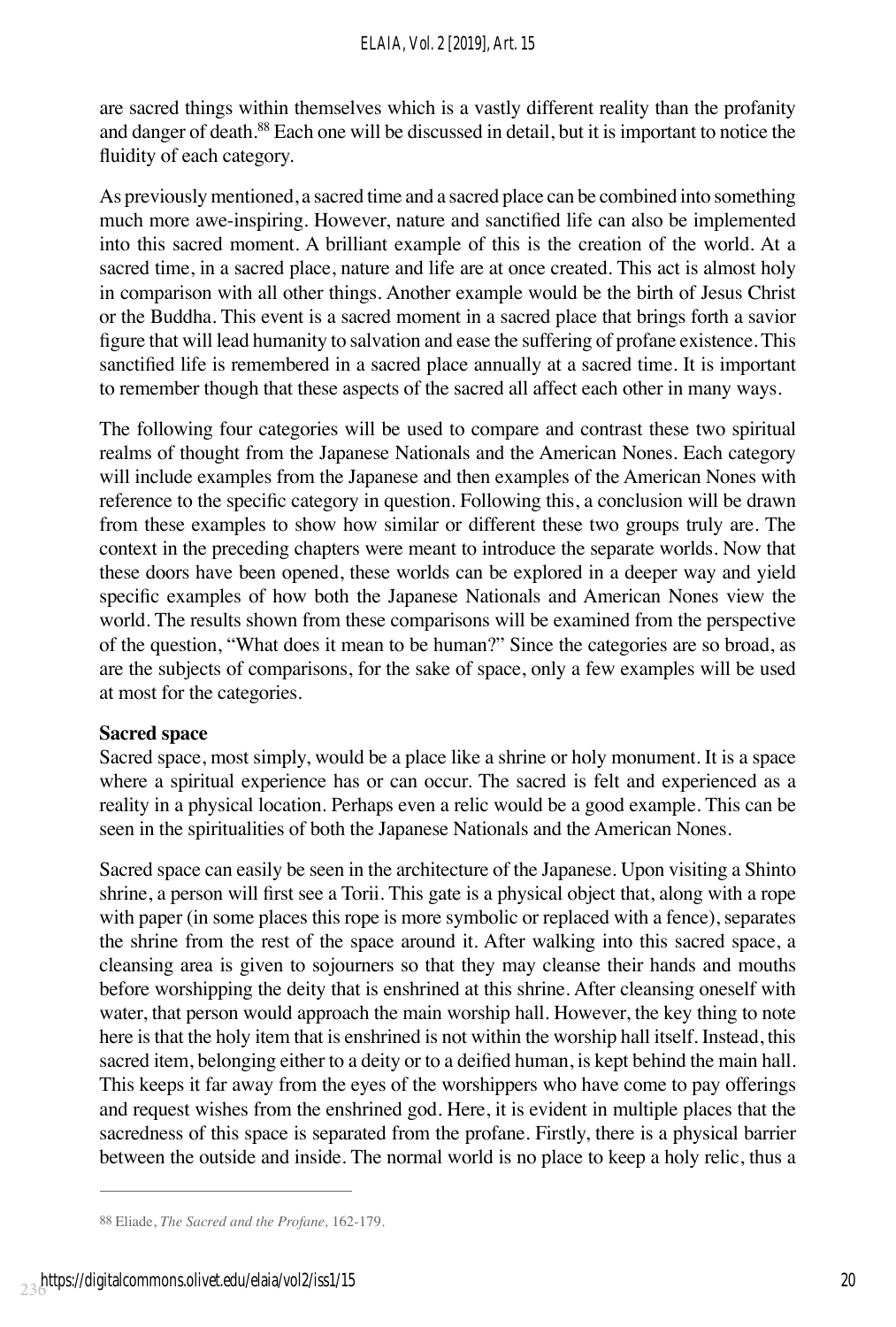sacred dimensional plane is required to house the item. Even more so this item is kept in an enclosed building behind the main worship area. Instead of it being cheaply displayed like a trophy, there is another separation between the follower and the holy item. In this way, even their eyes are not shown the sacred item. The washing of hands and mouth is not entirely a sacred space issue in itself, but because of the space set apart from the world, it is tantamount that a person who wishes to worship cleanses himself of the ungodliness that he brings in from the profane world.

This is seen in a more pragmatic sense too. Upon entering a Japanese home, one will immediately notice the "Genkan" or the foyer. This entrance place is where one takes off his or her shoes before stepping into the inner sanctuary of the house. While this does indeed keep dirt and grime from being stepped into the soft carpet, it is also reminiscent of entering a sacred and safe citadel where one is set apart from the dangers of the outside world. This is also seen in Japanese hotel rooms. A person is granted slippers with which to walk around the room. There are also slippers that one is expected to use in the restroom. Even if the restroom is only big enough for a single person to go in and is cleaned multiple times a week, it is still understood that one will wear these special shoes when using the bathroom. Even within a house, one must deal with the sacred and the profane. Here the profane is the bathroom which is considered "unclean." While this is practical, it is most certainly not only that. Even if the bathroom is cleaned and scientifically without germs, the association is still there. The threshold between the floor outside the bathroom and the tile within the water closet is a Torii of its own kind. While not a literal gate for the gods, it separates the entrance of the sacred and the profane.<sup>89</sup>

In contrast, Sacred space is a bit different for the American Nones. There are no shrines or churches for the Nones specifically. This is because places are dedicated to being sacred spaces by the Nones themselves. The process is much more subjective and based on the experiences of individual Nones rather than objective criteria. Theophanies, or experiences of "god," for the Nones are much more versed in daily lives. Places may be sacred because of memories or because they yield spiritual peace. With this in mind, many Nones may see their own homes as sacred. There is security or protection in such a place.<sup>90</sup> The house is where one lays him or herself to rest, it is where meals are cooked, laundry is done, and life, just in general, is lived. It can be seen as a reprieve from work, school, society, or any other outside forces. Since relationships and daily life are so important, the house might be the best example of a sacred place for the Nones.

A labyrinth may also evoke spiritual experiences for some Nones, thus causing it to be a sacred space. However, there is a softening of the boundary between sacred and profane for the Nones making this is a more personal experience and therefore no true of every None. Other examples may be real church buildings or synagogues. Still other Nones might find a gym or a library to be a sacred place. Many places in this world can yield a peaceful presence to a person. Some Nones may have places they considered sacred within nature though that will be addressed later on in the corresponding category. The core of what makes a place sacred for the Nones is not if it is aesthetically pleasing or if it is unique. With the Nones, the sacred intersects with the mundane making everyday objects or things

<sup>89</sup> Ellwood, *Introducing Japanese Religion*, 28-31.

<sup>90</sup> Drescher, *Choosing our Religion*, 155.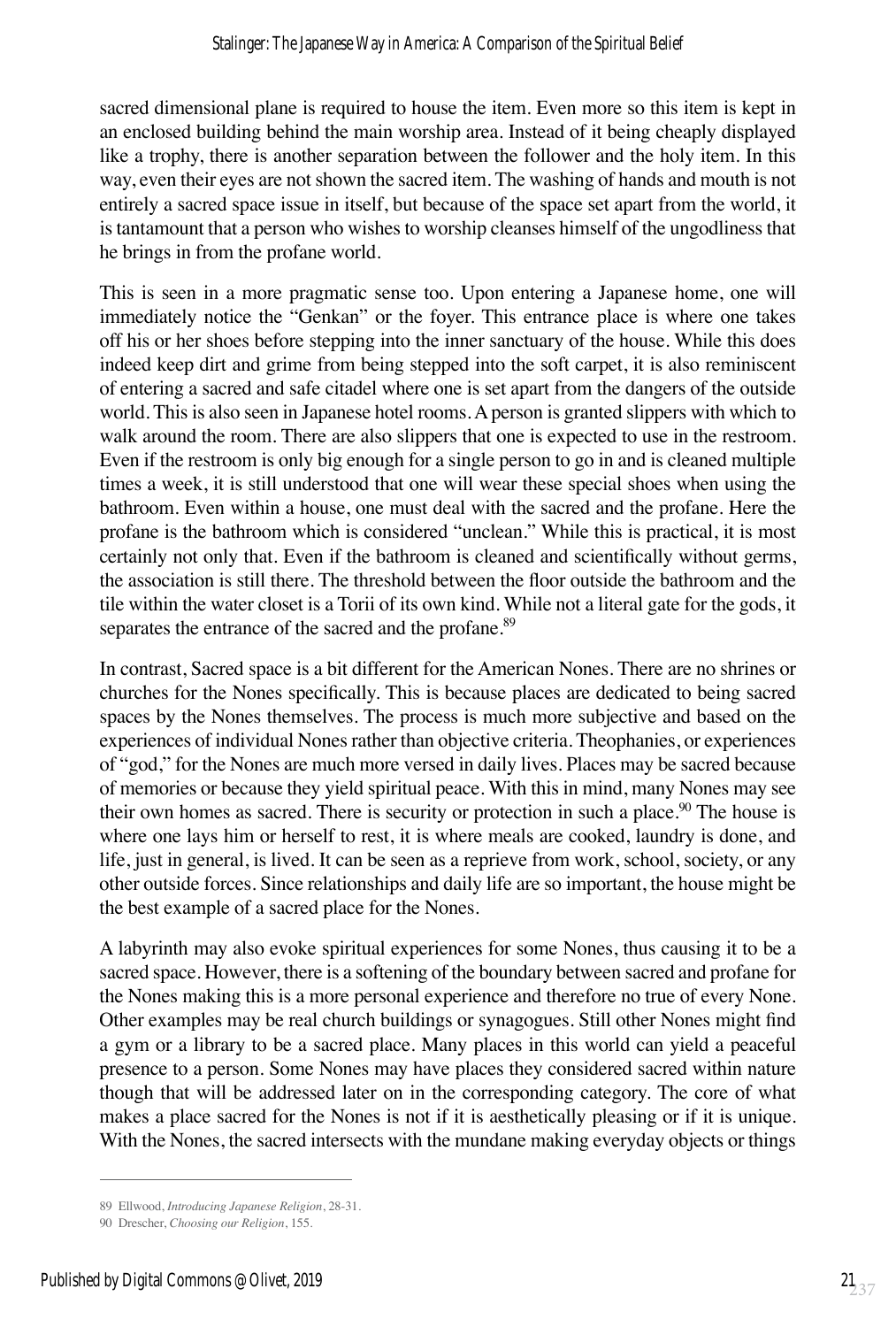into relics and sanctuaries. What makes a sanctuary sacred? Is it because of the stainedglass windows or the wooden pews? It is because of the atmosphere or "vibe" that it puts off? Most likely, it is because of a theophany (a spiritual encounter); there is a presence of the sacred there that puts the place on the map.

In conclusion, there is a distinct difference between the Japanese Nationals and American Nones with respect to sacred space. One of the most contrasting differences between the Japanese Nationals and the American Nones is cleanliness. The concept of clean and unclean is more of a pragmatic issue for the Nones, and there are no consistent holy places to generalize. Likewise, some Japanese Nationals may find a difficult time seeing how a simple house is the sacred building equivalent to a shrine. This does not mean there are no similarities. Some Nones would indeed find the shrines of Japan capable of being the place of a religious experience. But sacred spaces for the Nones may be more about memories or relationships than about truly holy sites. Relationships are not unique to the Nones, as those are definitely aspects of Japanese religious systems as well. The key difference is that many Japanese Nationals may go to actual shrines, churches, or sacred places that are designated as such by an institutionalized religion. For the Nones, that demarcation is a lot more fluid. With respect to Sacred Space, there is not much that is very similar between the American Nones and the Japanese Nationals.

## **Sacred time**

Sacred time is the second topic that will be compared. Just as above, after a few examples have been given for Japanese Nationals and American Nones, a conclusion about the similarities or differences between the groups will be given. Time is sacred in this context because mythic time, such as the creation of the world or the time when the gods and titans fought for control, is reversible. That is, the time of the present is fundamentally related to the ancient time when important events occurred. As previously mentioned, the creation of the universe is an excellent example of this.

The Japanese have many festivals that are celebrated throughout the year. It is most likely the case that if one village is not celebrating, then another somewhere is instead. "Matsuri" or festivals occur all year round. One excellent example of this is a celebration of the new year's inception. New Year's Day is a celebration of that mythic time relating back to creation because the world is reborn. The old world of the previous year has been lost to the annals of history and this new world of the present has taken its place. The world has been "recreated" in a way by breathing life into a "dying" year that creates a whole new world of opportunities. This time is sacred because it is fundamentally related to the creation of the universe. This rebirth of the whole world at the beginning of the year repeats the creation of the universe and thus is cause for celebration.<sup>91</sup>

A good example of sacred time in Japanese culture is also New Year's Day. Many people will go to a shrine on this day to show their respects to a deity as well as draw a fortune for the coming year. There is an interesting relationship between fortune and future on this sacred day. All throughout the year normal time where one must work or complete other tasks of life's fortune is considered a part of daily life. However, because the world is considered as being reborn, many go to seek a pleasing fortune for their future. The

<sup>91</sup> Eliade, *The Sacred and the Profane*, 95, 104-105.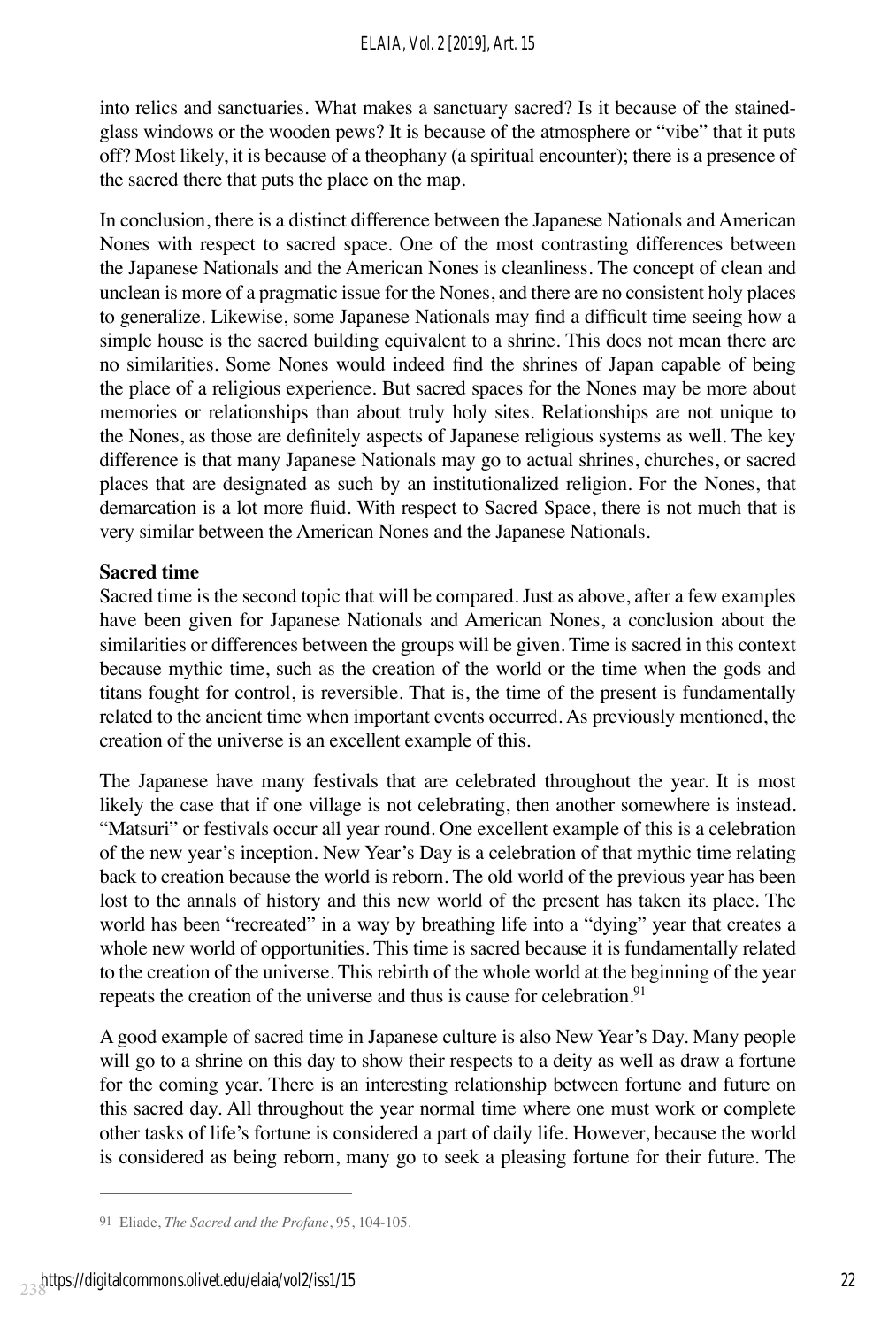rebirth of the world is a symbolic rebirth of their own fortune. The shrine-goer is granted the opportunity to have a rebound in luck and wishes. Thus, it is perceived that heading to a shrine on this day grants a wish more power to come true. Fortune and Future become entangled in the same web and the sacred time adds to the sacredness of positive luck and the profanity that comes with negative condemnations by fortune. This rebirth of the world also brings closer the world of the gods, similar to Halloween in which the spirit world and the physical world comes close. The New Year's celebration is significant as it allows the gods to be in proximity to the realm of humans. This can be seen in the presence of the *namahage* in various Japanese New Year's traditions. These are ogres who come to villages to take away naughty children. In an interesting juxtaposition to Santa Claus, adults dress up as these ogres to keep children in line with the ethical norms. Instead of being good to receive a reward, the *namahage* provide incentive for children to be good to avoid punishment. While these are simply dressed up adults, the characters are very real to the children with various dances and activities that include them. This time is remembering a mythological one that has an ethical basis for the present.<sup>92</sup> Mythic time then becomes a reality in the present through these traditions.

Sacred time for the American Nones can be related to holidays and celebrations, just like the Japanese. However, Nones are more open than simply holidays and celebrations.<sup>93</sup> One example that Drescher used was the celebrations of Wednesday at one of the interviewee's homes. In order to further community and solidarity with family and the neighborhood, a celebration on Wednesdays occurred with food, drink, and merry socialization. This Wednesday could also be considered sacred time.<sup>94</sup> Time spent talking, helping, instructing, or listening to other people could also be considered sacred time as well. While this is just one example, it shows that relational ethics are important to the Nones. These types of events may be the foundation of sacred time for the Nones rather than just plain holidays. This isn't to say holidays have no importance, as holidays are good reasons to get together with family. The distinction is that the holiday is not what is most important, but rather the "get together with the family" is the key motivator.

Mythic time is a bit different too, since not all Nones believe in the creation story in Genesis or in a creation story at all. Some believe there was a large bang that created all things in the universe while others believe something entirely different. This does not make mythic time irrelevant to the lives of the American Nones, but, similar to the cleanliness issue, daily life is focused more on the pragmatic side of things than mythic ones. Mythic events may still be encountered, like in the New Year's example, but these are not very common due to a lack of ancient mythology to draw from.

In conclusion, both these groups are about equally similar and different. The New Year's celebration is still just as important to the American Nones culturally as it is for the Japanese. Thus, there are more similarities with respect to New Year's than there are differences. Nevertheless, the mythology of the Japanese and the incredible abundance of

<sup>92</sup> Ellwood, *Introducing Japanese Religion*, 48-49.

<sup>93</sup> By open, it is meant that there is more fluidity or less structure in the lives of some Nones as to what, specifically, is considered sacred time. Holidays, in general, are the easiest to see the connections as most holidays (literally, holy day) can be easily traced back to the origin event. For the Nones, not all holidays are meaningful in the same way, and some Nones may even find days more sacred than others regardless of whether they are holidays or not. This is not exclusive to the Nones by any means, but as a general rule, sacred time is more attached to daily life than specific, planned holidays.

<sup>94</sup> Drescher, *Choosing our Religion*, 143.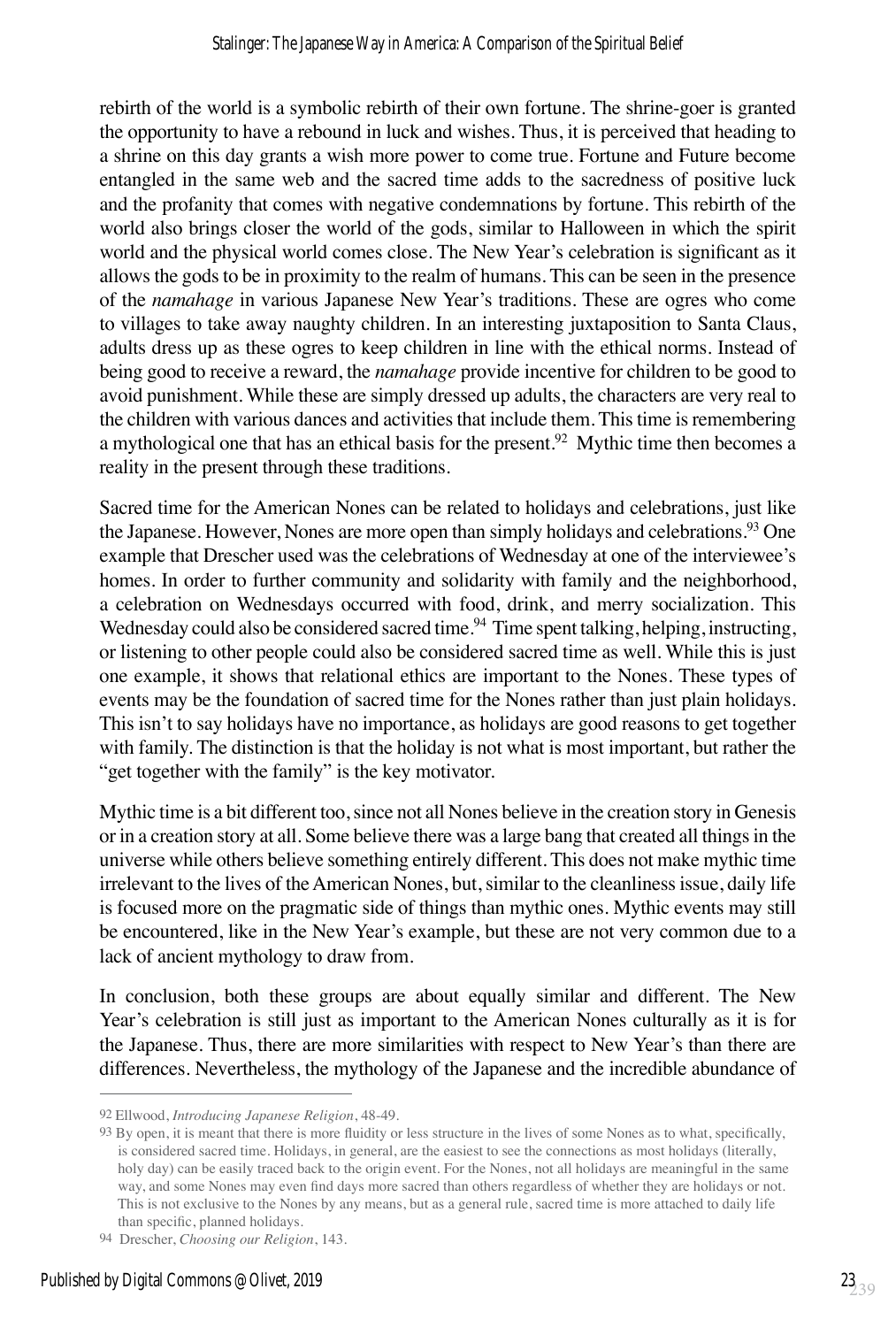festivals that the Japanese Nationals have make these two groups a bit different in practice. For the Japanese Nationals, myths become related to the present world. For the American Nones, while not impossible, myths are less likely to lead the way in sacred time as much as relationships are. While these differences are great, the emphasis on relationships is still extremely important for both groups. Communities in both Japan and America come together to celebrate victories or milestones. Both Japanese Nationals and American Nones show that relationships in these events are important and shouldn't be ignored.

## **Sacredness of nature**

The sacredness of nature will be compared next with respect to both groups. Nature is unbridled and unpredictable. This supposed chaos is intriguing yet dangerous. However, there are also patterns and consistencies within nature that give it a sense of calm and soothing embrace. This mysterious aspect of nature may be worshipped or seen as something to be feared. Even to this day nature is unpredictable. Many technologies have come about in which one may try to predict the patterns within nature to keep those on this planet safe, but these instruments and tools are not all-knowing. Storms are unpredictable, and the United Nations has understood this well. It is against international law to conduct experiments for weather control for the purpose of war.<sup>95</sup> This shows just how much power nature has with respect to humans. Volcanos spit forth fire that can destroy cities. Earthquakes break open the very ground humans build homes upon and tsunamis destroys pillars of civilization without any difficulty. This power is mysterious but awe-inspiring. Thus, a sacredness of Nature is understood by many people groups. Whether it is dangerous or whether it is helpful, nature is still considered home.

In Japan this perhaps is shown no better than by Mount Fuji itself. Colloquially known under the title "Fuji-san," this volcano is quite large. It stands 3,776 meters above sea level and is quite a trial to climb.<sup>96</sup> This tribulation though is very rewarding, as the top of the mountain yields a beautiful sight of the sunrise. Something interesting to note is the various Torii (gates) that one passes to get to the top of the mountain. There are multiple Torii on the top, and there are even shrines at the top for the spirit of the mountain. This titan that reaches into the sky is thus home to mountain spirits and evokes spiritual awe in people. This spiritual awe has attracted pilgrims from all over, regardless of religious background. In the past, many have climbed the mountain to be spiritually renewed and to feel connected with the earth.<sup>97</sup> This is a perfect example of the sacredness of nature for the Japanese people.

Mount Inari is also an excellent example of this. The mountain is not even close to the height of Fuji but is nonetheless high enough to give a comprehensive view of Kyoto City and the surrounding mountains of the area. This mountain is famous for the one thousand Torii gates around the mountain to the top. These gates are built in such a way that they give the feeling of being transported to another world. The beauty of the nature around the shrine is a very part of the shrine itself. This is also evidenced by the two metal temples, Ginkaku-ji and Kinkaku-ji. The Kinkaku-ji is a gold temple that, while impressive itself, is greatly enhanced by the beautiful gardens that surround it. The same can be said of the silver Ginkaku-ji. In both areas, the temple is magnificent, but the nature around it

<sup>95</sup> "Environmental Modification Convention." U.S. Department of State. https://www.state.gov/t/isn/4783.htm

<sup>96 &</sup>quot;Mount Fuji." National Geographic Society. November 09, 2012. https://www.nationalgeographic.org/media/

mount-fuji/ 97 Ellwood, *Introducing Japanese Religion*, 169.

 $_{24}$ https://digitalcommons.olivet.edu/elaia/vol2/iss1/15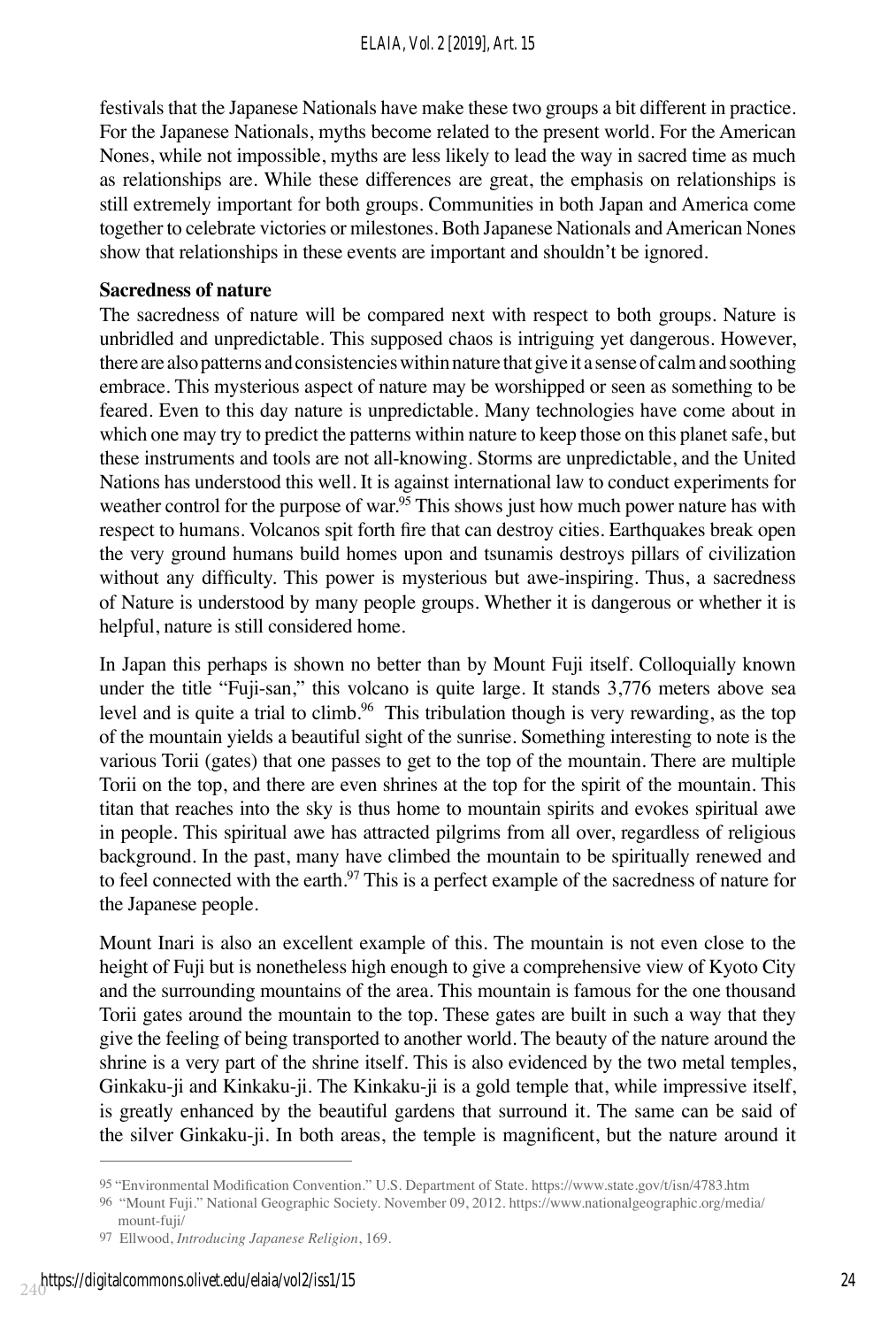is what enhances the feeling of greatness. Truly, it could almost be argued that nature is the focus of the area rather than the temples themselves. Even when visiting them, one walks around the temples in very little time in comparison with the amount of time one traverses the beauty of the surrounding hills and gardens. This natural beauty is beloved by the Japanese.<sup>98</sup> These gardens are important though. Elwood explains that "these gardens, like so much Japanese art combining both aesthetic and spiritual meaning, are neither raw nature norhuman geometry, but rather like minimalist abstractions of nature."<sup>99</sup> These gardens are meant to serve as a means of reaching the Buddha. The meditator would focus on these gardens and, after penetrating to the essence of this sacredness of nature, would experience the wisdom of the Buddha in all of its glory.<sup>100</sup>

Many cities, including Tokyo, are excellent examples of a synthetization of nature and modernity. Instead of simply leveling the whole area and building many tall skyscrapers, there are many trees and parks within cities that are notably given a lot of care. The cohabitation of man and nature in Japanese cities is evidence just how much the Japanese have an intuition of the sacred aspect of Mother Earth.

The Japanese show much of their appreciation for the earth through artistry and skilled painting. "The Japanese … have never dealt with nature in their art in the universalistic sense of trying to discern any grand order or structure; much less have they tried to associate the ideal of order in human society with the harmonies of nature."101 Landscapes and completely natural scenery are preferred. The gentle but fierce beauty of the ocean's waves are looked on with admiration. Raw sincerity was nature of the artist's brush when depicting nature.102 This love of the natural or worn beauty of things can be considered another piece of the celebration of the sacredness of nature.

In comparison to the Japanese, the sacredness of nature can also be observed in the American Nones. The Nones have the same appreciation of nature and many, as mentioned previously in this project, enjoy meditating in natural areas or taking walks in nature. There is a connection between the spiritual experience of the None and the presence of nature. There may be a connectedness or a mysterious bond that forms. Gardening is a good example of this. Although seasonal, gardening is an example of an everyday experience in which Nones come into contact with nature by, literally, "getting their hands dirty."

This can also be seen in one of the four F's. Cats and dogs are good examples of nature in the daily lives of American Nones. Other pets are also the objects of connections and interactions that may hold meaning for some Nones.103 These pets are alive and interact with their human owners or companions in unique ways. They are not robots or "husks" without souls. They have life to which humans can also relate. If it can be said this way, there is a type of sacredness in interacting with the world around us. Nature is part of the relational connectivity that one can see in the Nones.

Between both the Japanese and the American Nones, there are quite a few similarities. It cannot be understated that both groups can see nature as holding something important and the connection humans have to the earth, our home. Both Japanese and American Nones

98 Varley, *Japanese Culture, 121-122.* 101 Varley, *Japanese Culture, 132.*

<sup>99</sup> Ellwood, *Introducing Japanese Religion*, 154.

<sup>100</sup> Ellwood, *Introducing Japanese Religion, 154.* 103 Drescher, *Choosing our Religion, 140-142.*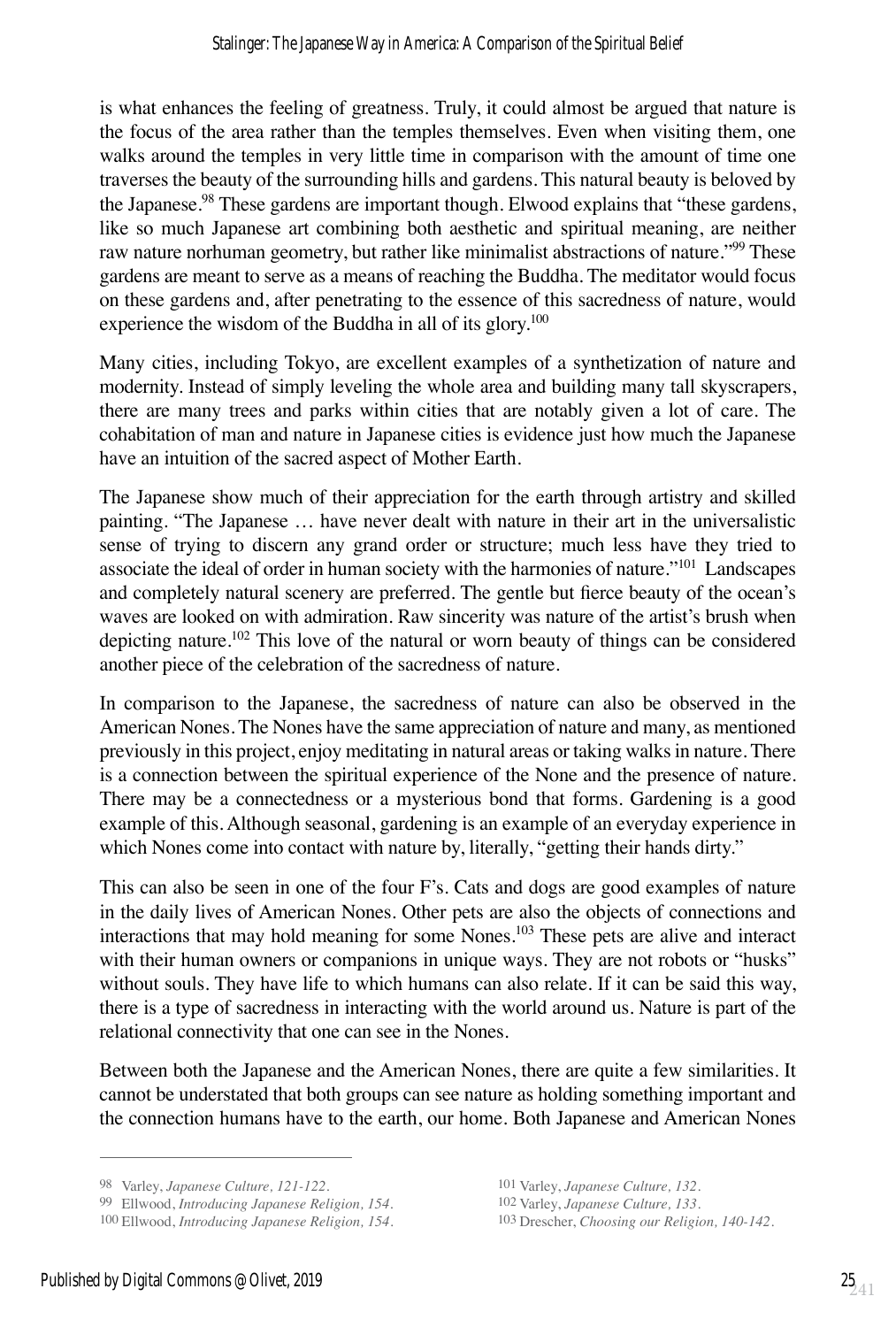care for the Earth, and the political issues that surround that category are topics about which many feel passionate. With regards to political policies and the environment, 68% of unaffiliated believers, 77% of atheists and 79% of agnostics believe the government should have stricter environmental protection laws according to the results of a Pew survey.<sup>104</sup> The embrace of Mother nature can be seen in cities, villages, and everywhere in between. The difficulty in America is sometimes seeing that beauty in major cities. The silent, and sometimes not so silent, beauty of nature can easily be forgotten in urban, quick-paced societies, but both the American Nones and many Japanese remember Mother Earth fondly. That connection has meaning for everyday life and even can shape a person's worldview.

#### **Sacredness of human existence**

As with many definitions, the knowledge of life is due to the knowledge of death. A hot drink is hot because it is not cold. There is an understanding of the concept of cold then as not hot. The knowledge of the word comes from not just knowing the word but its opposite as well. The same thing can be said of life. A being who is alive is thus a being who is not dead. Likewise, a person who is dead is thus not alive. This is why death, at such a young age, is difficult to grasp, since life is all that is known. Because death is profane, life is sacred. Negation of the opposite is not the only way to look at death. Death is not just "not alive" but rather can be seen as an absence of life. However, even this absence of life shows how important the sacredness of life can be, since life has now left the body as opposed to death inhabiting it. Eliade sees that, "for religious man, death does not put a final end to life. Death is but another modality of human existence."<sup>105</sup>

Death is a transition from this world into the next, the afterlife. This can be seen in general but can also be seen in rituals. Many rituals have an initiatory death that leads to a "resurrection" or "renewal" of a person. There is a new birth that takes place. Death is profane but is overcome by a transformation of being. Once the person is reborn, they may experience new things or have a new perspective on the world. Wisdom may be given that was previously inaccessible<sup>106</sup> Death plays an important role in religious symbolism, making its prevalence in this world something that must be discussed in religions.

In Japanese culture, there is an understanding that death is unclean and those who work with the dead are sometimes ostracized by the living due to their line of work since they are in close proximity to the profane. These are the Burakumin, literally the "hamlet people" and include such vocations as undertakers, sanitary workers, and even those who simply work with leather.<sup>107</sup> Here the idea of cleanliness is brought up again. However, this time it is not a separation of space, such as physically separating clean from unclean, but of life and death. Rites of passage are excellent examples too. As a person continues to live, he or she grows older. These rites are milestones that everyone goes through. The sacredness of life is fully shown by the celebration of the rites of passing from one era to another.

<sup>104</sup> Baker and Smith, *American Secularism*, 178-179.

<sup>105</sup> Eliade, *The Sacred and the Profane*, 148.

<sup>106</sup> Eliade, *The Sacred and the Profane*, 198-201.

<sup>107 &</sup>quot;Japan's Hidden Caste of Untouchables," *BBC News*, October 23, 2015. https://www.bbc.com/news/world asia-34615972.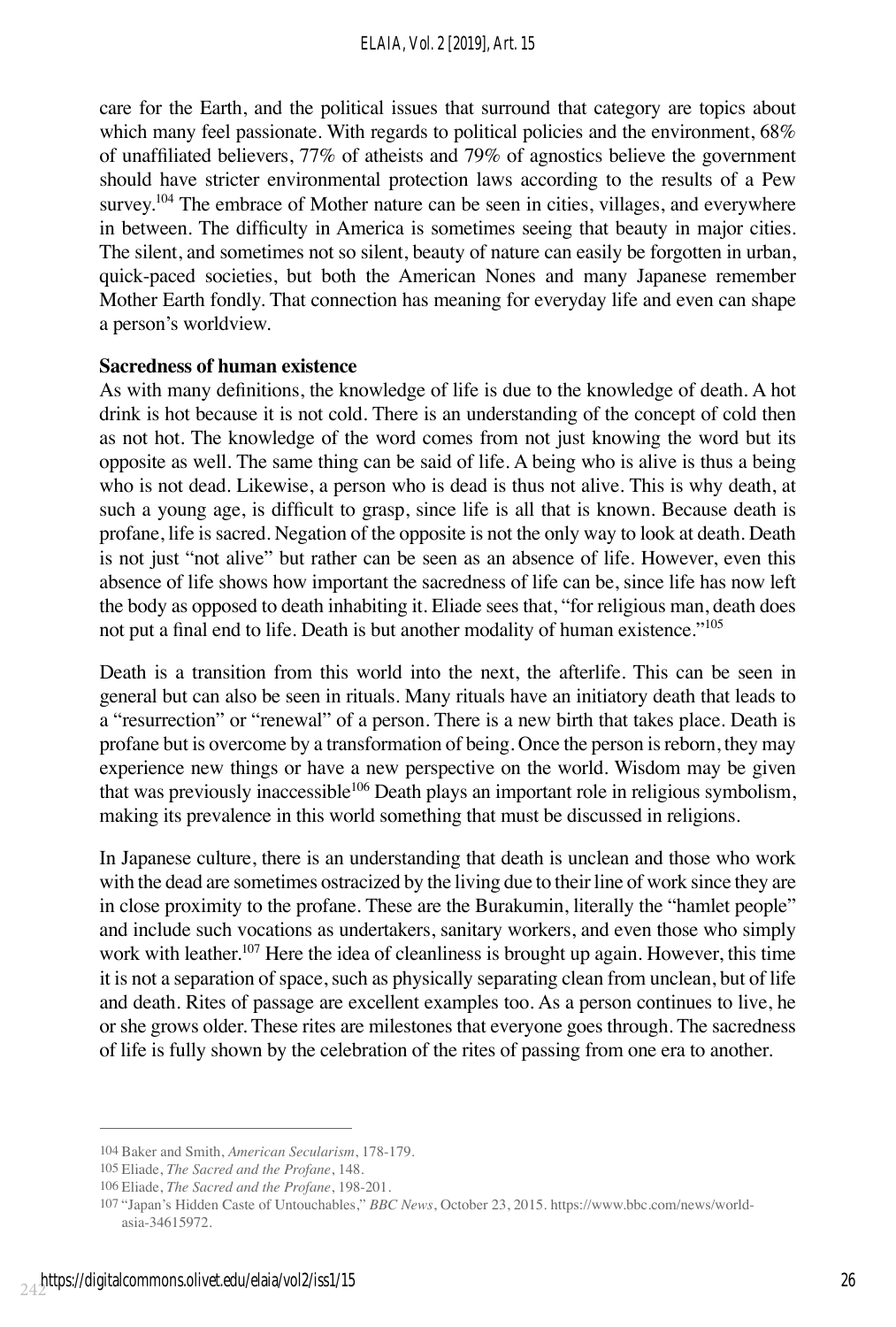An excellent example of a rite of passage within the understanding of the sacredness of life is the coming of age ceremony in Japan. In January every year, any person who has turned twenty in the previous year takes a part of the coming of age ceremony. This is not a smallscale celebration, however: this includes everyone who can attend and includes many events and activities that celebrate the passing of the era of adolescence into adulthood. In Kyoto, many girls who are skilled in the art of the "Yumi" (A Japanese bow) proceed to the Sanjusangen-do temple the day before the celebration. These young maidens participate in an archery tournament to commemorate their passing into adulthood. This is just one example of the activities that occur to celebrate the coming of age of a human being in Japan.<sup>108</sup> The coming of age ceremonies are held all around Japan and include celebration of the transition of children to adults when they turn twenty. This new stage of life includes things like legally being able to drink alcohol, drive automobiles, and gamble. Men usually dress up in suits and women dress up in attractive *kimono*<sup>109</sup> and after many pictures and public celebrations, there are usually private after parties. The whole day is a celebration of life and the joys of becoming an adult. While there is no magical transition, the event still holds meaning for those in attendance and those who watch.<sup>110</sup> The sacred can be found in this celebration of life and growth. Human experience can be seen on full display during these celebrations.

Marriage is another example of celebration of life. This is quite interesting, as in Japanese culture a standard Shinto wedding involves the wife symbolically dying to her old family and becoming a part of the husband's family. Although this celebrates the sacredness of another passing from one segment of life to another, it includes the ritual of dying to an old family and being reborn into a new one. Sometimes a woman is even removed from her family tree and added to her husband's tree, in order to finalize the symbolic death to her old family. This celebration though is still considered a special event and celebration of the union of two people, albeit usually in a more secular manner. As a variation it is interesting to note that many wedding chapels have cropped up in the past few decades. Western weddings have become fairly popular in the recent years and although they are not the same as the Christian weddings they are based upon, they still account for a celebration of life.111

Of course, marriage, life, and death are all things that are a part of the daily lives of American Nones. Some will hold traditional Christian or religious funerals, but this is of course not required. Each None will have his or her own way of dealing with the spiritual aspect of death. The same can be said of life and marriage. While some have traditionally religious weddings, many Nones choose to have private, non-religious ceremonies to save money or not make a big deal about it. The same is true of Japanese. Although there is a separation between religion and marriage, the spiritual sacredness of that experience still holds meaning. Other personal reasons may account for such a decision as well. Fewer people in general are getting married in contemporary society. Divorces and cohabitation

<sup>108</sup> "Kyoto's 400 Year Old Archery Competition," Japan Talk, July 31, 2015.

https://www.japan-talk.com/jt/new/kyotos-400-year-old-archery-competition.

<sup>109</sup> A kimono is a Japanese-style of "dress" that is a staple at many celebrations. It is layered and usually tied with an obi, or a sash that will keep the kimono closed and in place. There is no direct western equivalent, but it can be used in both formal and informal ceremonies.

<sup>110</sup> Alicia Joy, "Everything You Need To Know About Japan's Coming Of Age Day," *Culture Trip*, December 28, 2016. https://theculturetrip.com/asia/japan/articles/everything-you-need-to-know-about-japans-coming-of-age-day/.

<sup>111</sup> Ellwood, *Introducing Japanese Religion*, 68-69.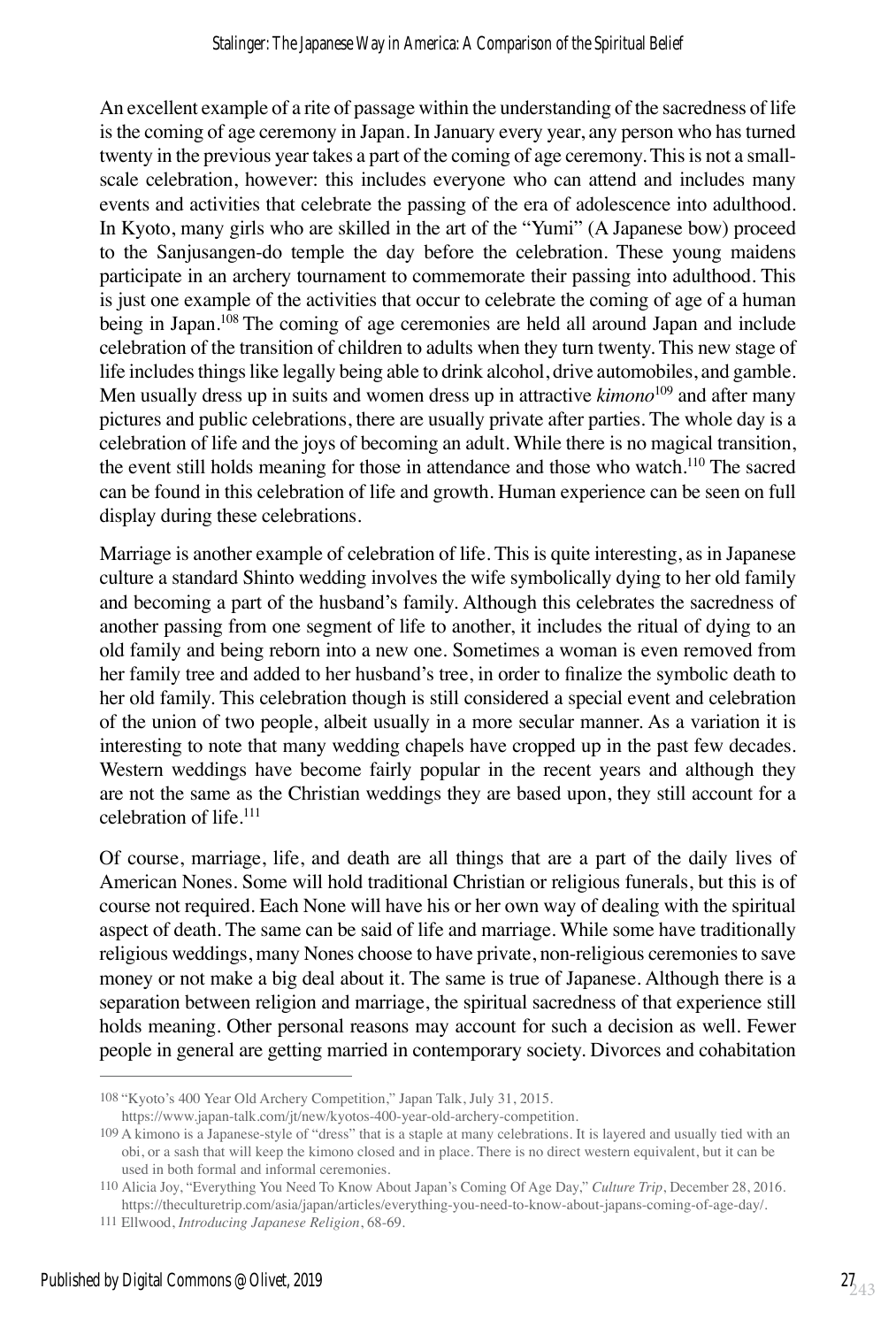are climbing as well, making marriage an experience that not every None may go through or even desire.112 It is also true that some American Nones have chosen not to get married or are single. For Nones, the real sacredness of humanity comes in the relationships and social contact that occur on a daily basis.

This is also true of the Japanese and is where the closest similarities between each group occurs. Both Japanese Nationals and American Nones have a focus on relationship with others as a sacred experience. The influence of Confucianism for the Japanese Nationals and the relational ethics for the American Nones are possibly the greatest explanations for this occurrence. The care for one's fellow human as not a religious maxim, but more of a spiritual posture. This does not mean that the religions of Japan or the spiritual lives of the American Nones are the same. But the focus on others and their well-being is an important part of the daily spiritual lives of both the Nones and the Japanese. This makes this similarity very interesting and very important. This is important because relationships become the basis of spiritual reality, to some extent, for both the American Nones and the Japanese Nationals.

## **Ethics**

Before wrapping up, there is one more area in which I would like to compare these two groups that lies outside of Eliade's four areas of sacred and profane. A comparison of ethics, with respect to the Japanese Nationals and American Nones, would be extremely interesting with reference to both groups. Much of the ethical practices of the Japanese come from Confucianism and Buddhism. The collective aspect affects it as well and can be seen in the Confucian concept of *ren*, or love for one's fellow man. From this ethic, a Confucian rule known as the silver rule (because it focuses on negatives, not positives) has come into the present time. The rules states, "whatever you do not want to happen unto you, do not treat others in that way." Linguistically this is the negative version of the golden rule that many American Nones cite as one foundation for their ethical systems. The golden rule states: "do unto others as you would have them do unto you." This similarity is extraordinary. Both the Japanese and American Nones have a basis in ethics that are worlds apart yet have come to almost exactly verbatim conclusions of what relational ethics looks like.

It should be mentioned, however, that there is a difference between treating someone how one would desire to be treated and refraining from doing harmful things because one does not desire those harmful things to be inflicted upon oneself. This difference is philosophically important. While these two rules are linguistically related, their implications may lead to different results. People do not love others because they don't wish to be hated, the opposite of both hate and love is apathy, or a lack of passionate emotions. Thus, if there is to be a true similarity, there needs to be a bit more to this than two rules plated in precious metals.

Linda Woodhead looked at the "no religion" population in Britain and, while the United Kingdom is not the same as the United States, she brings an insight into the ethical norms of the Nones that may bring this comparison into a clearer light. Woodhead states: "Ethically, the normality of 'no religion' is evident in the non-negotiable view that all human beings have a duty and a right to fulfil their own potential and help others to do the same."<sup>113</sup> Both groups do not just look at a golden or silver rule but also look at social

<sup>112</sup> Baker and Smith, *American Secularism*, 68.

<sup>113</sup> Linda Woodhead. "The Rise of 'no Religion' in Britain: The Emergence of a New Cultural Majority." *British Academy Lectures*, 2015-16 (January 2016).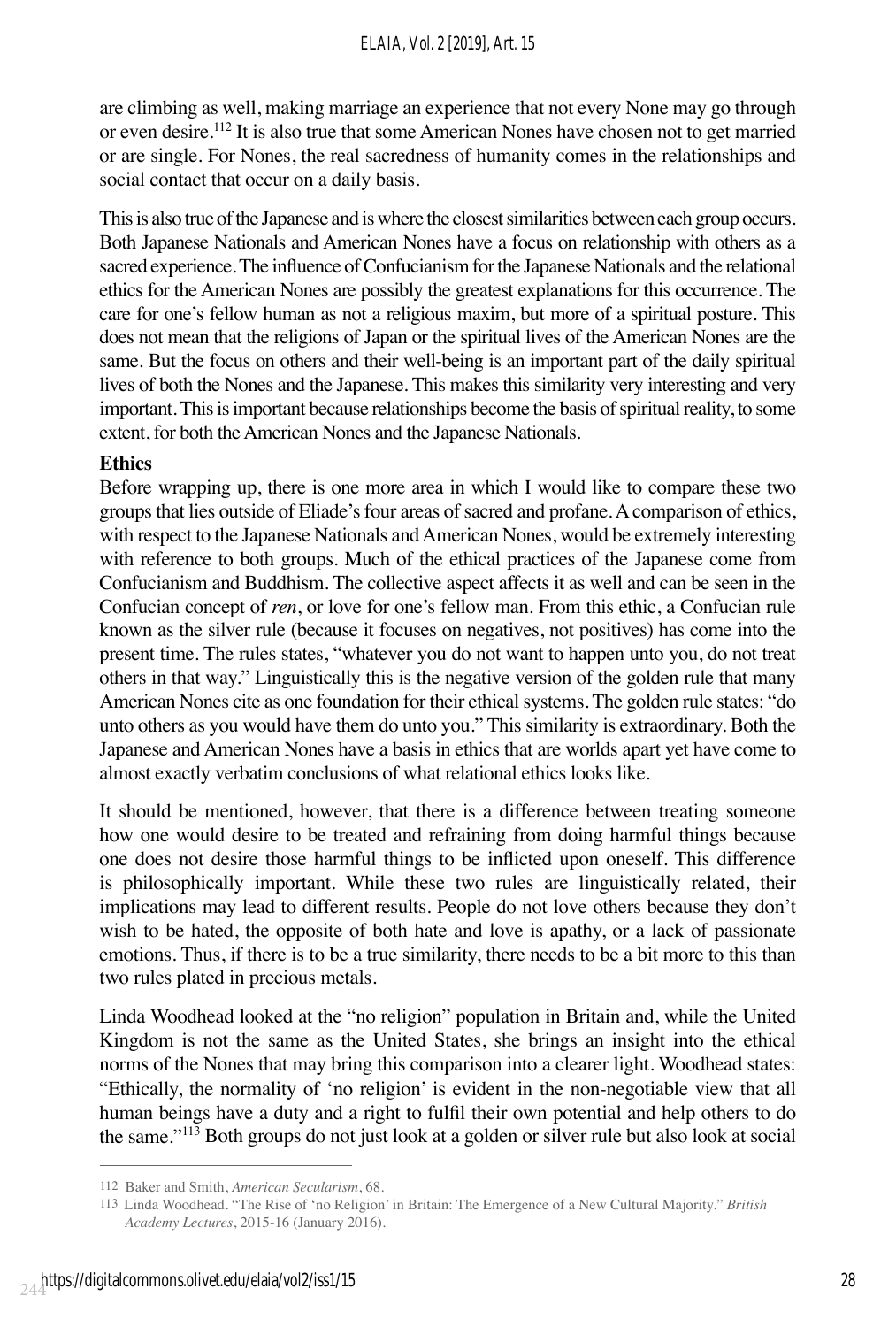censure as well. As explored early, *Shudan Ishiki*, or group consciousness, looks to the betterment of the group, not just the individual. A person has a social duty to act morally for the betterment of the group.<sup>114</sup> Social obligation plays a big role as well, then, for the ethical norms of both groups.

This similarity transcends both time and space. The ethics of Jesus and the ethics of Confucius have passed on to groups that are only now somewhat related to them. This adds even more weight to the similarity already seen between each group with respect to relationships. The silver and golden rules are related, but with idea of social obligation and ren involved, there is an ethical context to these two rules. The ethics of these two groups come from somewhat sacred and religious backgrounds along within the community that each group is immersed.

## **Conclusion**

The earlier comparisons show that there are three specific areas in which the Japanese Nationals and American Nones are similar. Relationships, the sacredness of nature, and ethical understandings are all extremely similar across these two groups. These are not the only similarities, and there are plenty of differences as well, because neither of these groups are completely unlike the other.

There is not much evidence that there is a significant similarity between the Japanese Nationals and the American Nones when it comes to the ideas of sacred space or sacred time. Because of the nature of both spiritual systems, sacred space is understood in different ways, and sacred time does not hold the same meaning for each group. This does not mean that there are no connections among these things, as each group applies Eliade's concepts in different ways. This difference is noticeable and therefore there is no real similarities to conclude.

On the other hand, both Japanese Nationals and American Nones see the sacred in human (and sometimes not-so-human) relationships. The sacredness of human life comes to a head in which relationships become the theophanies themselves. These relationships even affect their ethics. While not identical, each group has similar ethical rules that are demarcated by the obligation these groups feel to their personal and global communities. Relationships are the most significant similarities as both groups have a heightened focus on the importance of social capital and connections.

Nature also has its role to play in these spiritualities as well. The connection between humans and nature is a mythic one that goes back to the origin of humanity. Spiritual experiences have a relationship to nature. As shown earlier, there is a focus on being in nature in the temples of Shintoism and Buddhism and the spiritual experiences of the Nones.

There is also a similarity between these groups in the understanding of religion in general. The American Nones incorporate different aspects of spiritualities in their lives that they have experienced. This is not just an arbitrary "pick-and-choose" type of spirituality. The intersection of multiple faiths come together with experience to produce a personal conglomeration of ideas in the spiritualities of the Nones that is practical in daily life and based in social relationships. For the Japanese, religions have built on each other over

<sup>114</sup> Roger Davies and Osamu Ikeno, *The Japanese Mind,* 195-198.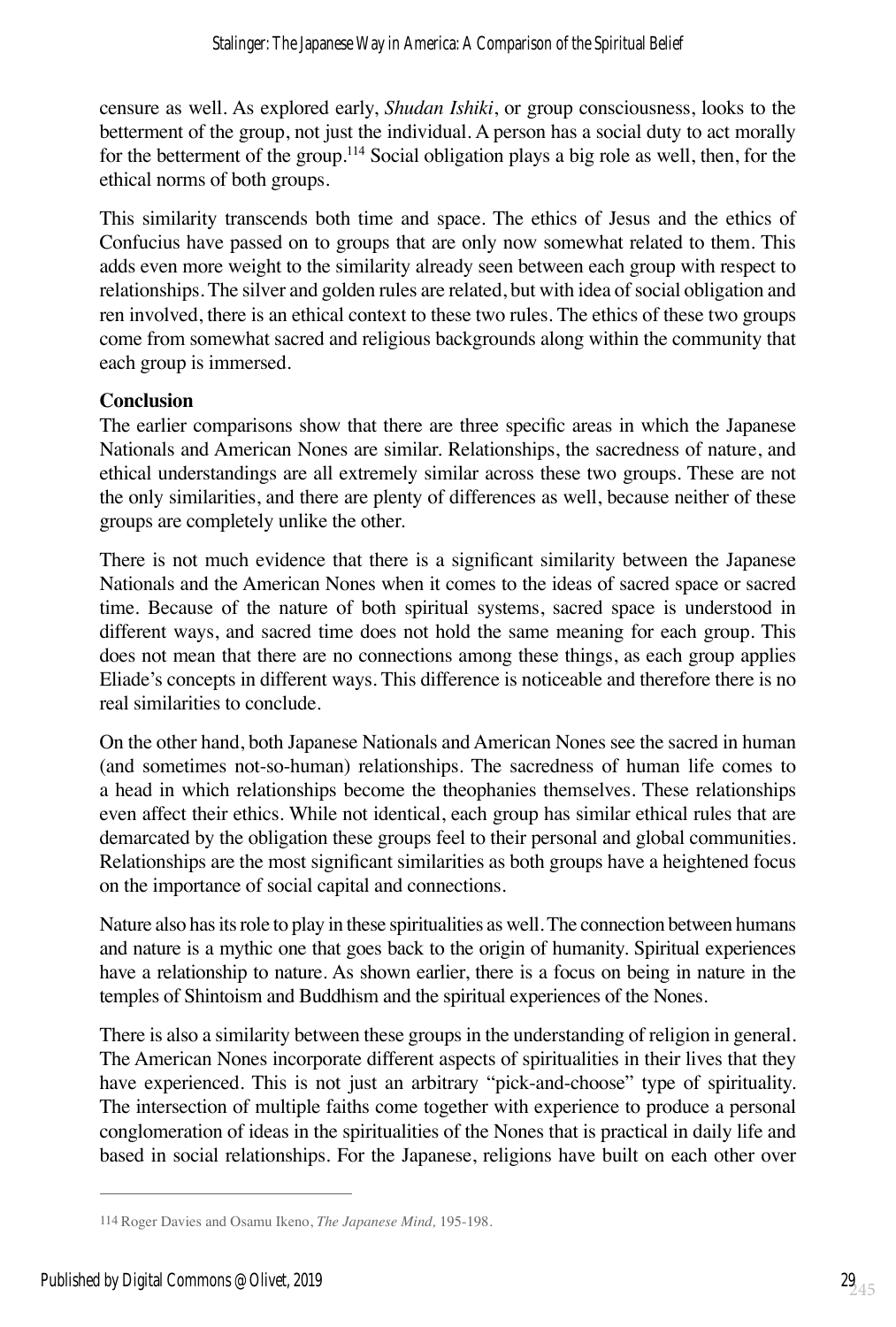time. New religions do not replace the old ones but rather build on top of them. This is what makes Japanese Religions so interesting to study "In this special country, as religious history rolls along down the centuries, new "layers" of religion are added one on top of the other, but the old—even the oldest forms—seem never quite to disappear."<sup>115</sup> Both groups seem to build upon older religious traditions to form a unique and personalized spiritual world. One that is individuated but still addresses the sacred.

The similarities of the American Nones and Japanese Nationals are seen in relationships, nature, and ethics. These three aspects pervade the quotidian experiences of both groups, making them very important to observe. With these similarities in mind, the next section will look at the possible reason for these similarities while trying to find part of the essence of humanness in daily life.

# WHAT DOES IT MEAN THEN TO BE HUMAN?

What then does it mean to be human? What is the deeper meaning of these similarities and differences between the American Nones and the Japanese Nationals? These similarities have implications for human experience that will be discussed heavily in this section. From this discussion, some practical and theoretical applications will be given to conclude this project.

For the question of "what does it mean to be human?" the answer proposed in this project will be the following: to be human is to have an intuition for the spiritual. It does not seem to be the case that animals construct religions, cults, or other structured religious institutions. Humans have an intuition for the spiritual in the sense that humans can sense and experience the sacred and find it different from everyday life. The really interesting idea that is seen somewhat in the Japanese Nationals but a lot in the American Nones is the breakdown of this distinction between the sacred and the profane. The sacred can occur every day in mundane life. This blurring of the lines is quite important with reference to the understanding of the sacred then for both the Japanese and the Nones. There are similarities in the spiritualities of both groups in which this occurs. This means the dichotomous understanding that there is only an "in-group" and an "out-group," with respect to religion, is somewhat of a roadblock to understanding groups with a more holistic approach to spirituality.<sup>116</sup> The evidence for this spiritual intuition can be seen in the universality of religion and the spiritual experiences that occur outside religiously affiliated organizations.

This intuition for the spiritual should not be overlooked or glossed over. The possibility that people have an intuition for the supernatural has a good many logical consequences. For one, it means that spiritual experience is not just dedicated to one "right" religion. Some people may be more intuitive than others in this regard. Those who are more intuitive in the spiritual realm may become priests, presbyters, imams, rabbis, monks, teachers, or leaders in religious organizations. It would probably be safe to say that historical people like Mohammad, Moses, Jesus, Siddhartha, and Shinran are examples of people who

<sup>115</sup> Ellwood, *Introducing Japanese Religion*, 7.

<sup>116</sup> This is not to say that institutional religions are not holistic. Nor is it to say dichotomies are always useless. Membership in a church or institution arguably should indeed be a dichotomous thing. But spiritual experience is more fluid and dynamic and thus does not always fit neatly into categorized boxes. Not everyone has the same religious experience as shown by the American Nones.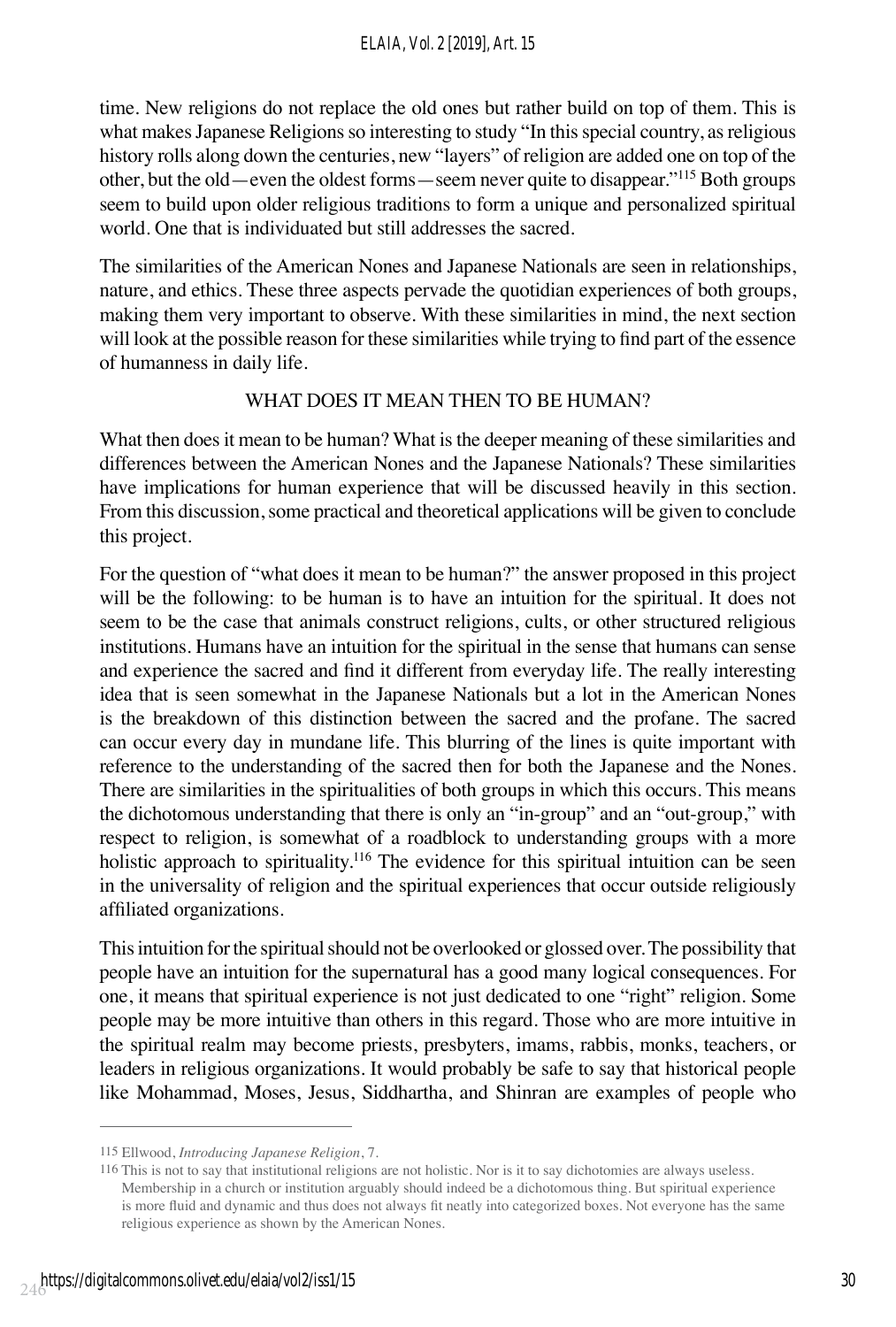have had an above average intuition for the spiritual. Assuming that such an intuition is normally distributed, then most people are in the average. This also means there are very few people with little intuition for the spiritual, and it could be argued every single person has at least some intuition for the spiritual. This means that *all* people have the ability to interact with the supernatural realm, at least to some degree.

This also would mean that the postulation that there is no such thing as a supernatural realm holds less sway. The goal of science is to observe the empirical realm, and while religion does not entirely deal with empiricism, it would be difficult to argue a biological basis for an "intuition of the sacred." It is understandable that some may feel there is no depth in concepts like God, karma, or magic, but the prevalence among people, even outside normalized religions, is a very good counterargument to this idea that would need to be addressed. Even with a more secular world, the intuition of the sacred and the profane does not seem to be dying out but rather changing and evolving.<sup>117</sup> This can be seen by the very fact that the spiritual lives of people are growing outside the boundaries of institutionalized religion. This growth cannot be so simply explained by either adherence to a specific tradition or the lasting effects of Christianity. There is something deeper at work that has just as much value in people's daily lives outside of the church as those within it. Job 32:8-9 says "But it is the spirit in man, the breath of the Almighty, that makes him understand. It is not the old who are wise, nor the aged who understand what is right."118 The context to this verse is that Elihu, who is younger than Job and his three friends, has found the prior conversation unsatisfactory. He has waited for his turn to speak and, in order to show he means well and has authority, he defends himself. He knows that he is young and not as wise as the other men. Nevertheless, he points out that there is something more important than age that lends itself in understanding. The "breath of the Almighty" is within all people. I think that the very intuition for the spiritual is what Elihu is referencing here. There is a deeper reality beyond human, empirical sense.

Humans are animals that have an intuition for the spiritual. Perhaps it could be seen as the desire to create meaning, perhaps it is simply delusional. But these arguments would state then that most, if not all people, are delusional and pathological liars. Spiritual experience is not dominated by one religion, and there are things that occur in this would that evoke awe. Ineffable experiences that simply cannot be described academically, or even verbally, are present all over the world. The unaffiliated, at least in the argument in this paper, are key to understanding this phenomenon. There is simply "more to it than meets the eye" and this is vital to understanding unaffiliated points of view and, arguably, humanity in general.

Some other conclusions may include things like creating relationships with the American Nones. Indeed, this is not a unique idea, but the devil is in the details. Seeker-sensitive churches may have good intentions, but just saying a church is "welcoming" does not mean people will suddenly come. Real relationship means pursuit of the other person. Just as Jesus leaves the ninety-nine sheep for the one lost lamb, so too ought the church pursue the Nones. The real focus, however, is not on relationships, but on relational experiences in everyday life. The church needs to meet the Nones in the mundane of quotidian existence. Daily life is considered sacred to many Nones, and that is the keystone in the archway of our bridge. The church cannot talk about relationship with a God who is "out there," as

<sup>117</sup> Baker and Smith, *American Secularism,* 216-217.

<sup>118</sup> *Holy Bible ESV* (Crossway Books, 2016).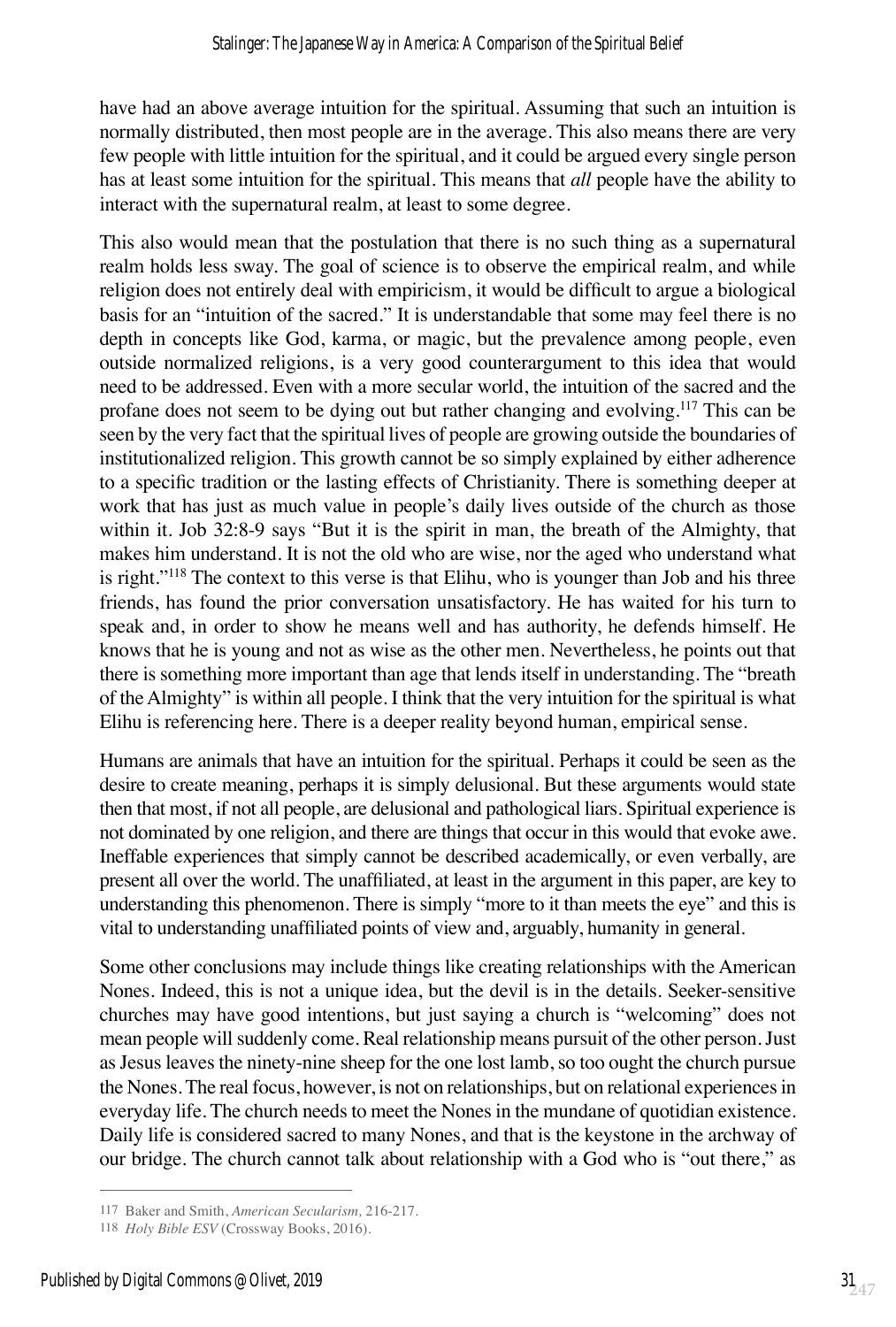such an impersonal God is of no interest to those who see relationships as sacred. Rather, the church needs to be intuitive as well and see God in everyday reality. The church needs to foster relationships with the Nones by showing them that the God we worship too is part of the everyday, not just on a Sunday.

Many people, in the present research, have begun sounding "alarm bells" in institutionalized religions. There is a general fear that people are leaving the church and promptly becoming either anti-church or anti-religious.<sup>119</sup> While it is true people are migrating out of the church in some ways, hopefully, this project has shown that such irreligiosity may not be the case. Another hope is that this project has shown the importance of qualitative research about this subject. While many Nones spoke of their disconnect from the church, their positive outlooks towards spirituality is a blessing that needs to be addressed as well as affirmed. There are bridges religious teachers can make to these unaffiliated. Although the purpose of this project is not to provide strategies to religions to attract converts, one example may be to follow some of the strategies of Japanese missionaries. Word of mouth from a friend is one of the most effective ways of spreading the gospel in Japan and many house churches and bible studies exist and are successful in creating disciples of Christ that honor God. Ethics may be a good way too. Appealing to the ethical values of the Nones and possibly showing that there are similarities and just what those similarities mean would be an excellent start as well. James Emery White in his book the *Rise of the Nones*<sup>120</sup> talks a lot more about strategies that church leaders can use to reach the Nones. His focus is on a "reimagining of the church." While discussing ecclesiology, White says that Christians need to reaffirm their own dedication to the church especially if that is what it takes to attract the Nones.<sup>121</sup> We must become "one, holy, catholic, apostolic" church that is united with Christ in being a compassionate light unto the world.<sup>122</sup>

The American Nones and Japanese Nationals have a similar view of relationships and sacredness. Even with all of the differences between the groups, ethical and religious matters emphasize interpersonal connections. This social web of relationships is the primary catalyst for many spiritual experiences. There can be an experience of the divine outside of other people, this is to be sure. However, the theophanies yielded by friends, family, and community have a life-changing impact on many members of both these groups. American Nones and Japanese Nationals connect with existence and daily experience on a social level. In a very real way, the sacred is seen primarily through other people in community. They have similar views of how religion changes. The evolution is careful, and never quite removes the old from the new. This new still witnesses the theophanies of relationships all while still addressing the sacred from the soul.

Prayerfully, this project has shone a light on the spiritual lives of both the American Nones and the Japanese Nationals. Both the Japanese Nationals and the American Nones are interestingly similar with respect to the sacredness of human life and of nature. There are also similarities within sacred space and sacred time, but there are of course differences as well. The goal of this project is not to equate these two groups as the same. In fact, some may find it difficult to see how applying spiritual experiences from one culture to another makes sense or is useful. The argument of this project is not that these groups are the same,

<sup>119</sup> Baker and Smith, *American Secularism*, 85-87. 121 White, *The Rise of the Nones,* 165.

<sup>120</sup> White, *The Rise of the Nones*. 122 White, *The Rise of the Nones,* 167-168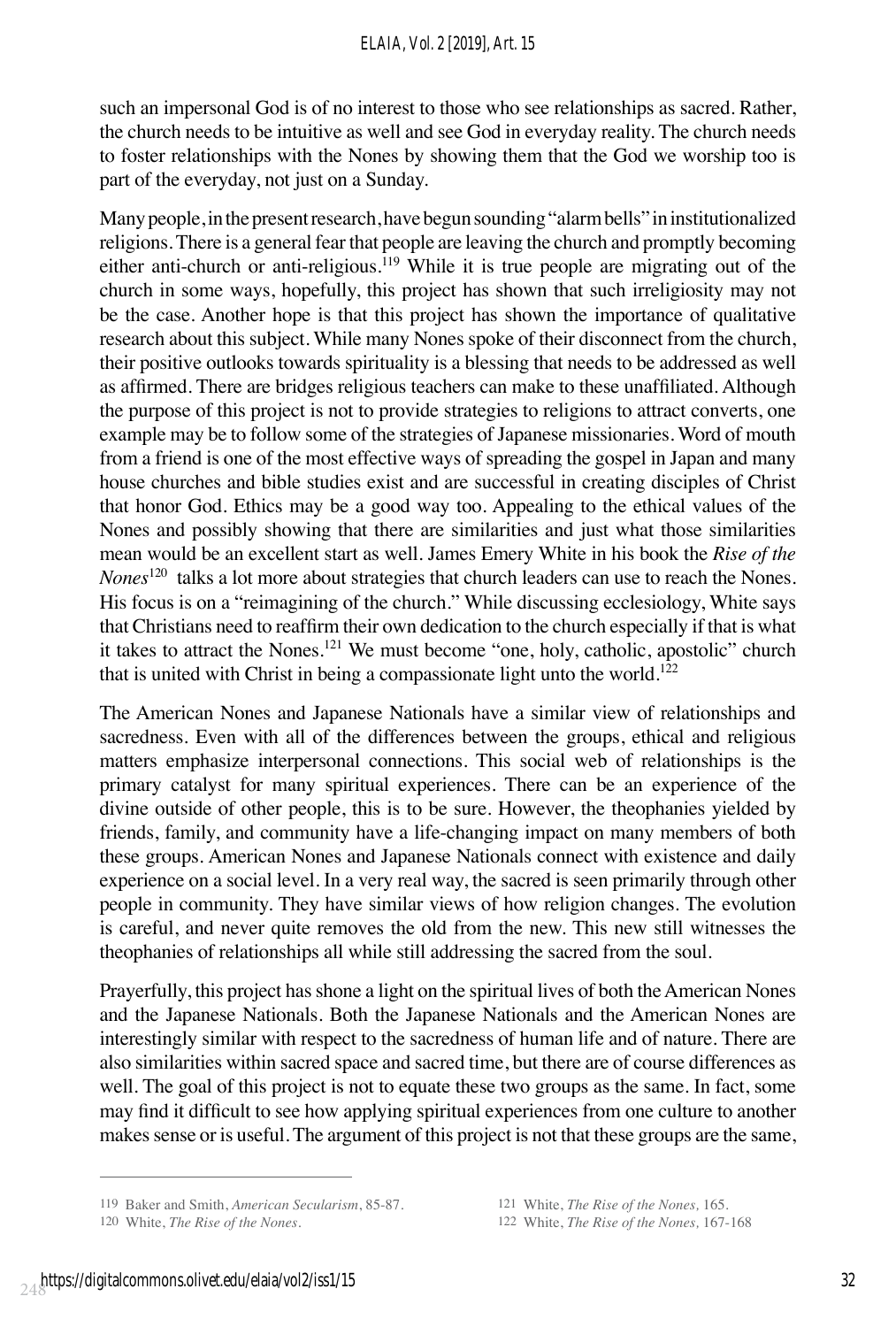but that the unaffiliated nature of the American Nones is not exactly new. The reported rise is actually somewhat of a consequence of the enlightenment and postmodernism. But similar things have been going on in Japan for quite a long time. There is a holistic understanding of religion and culture in Japan and indeed much of the Far East. While it may seem new to the west, it is not entirely new unto the world. Indeed, it almost seems as if there is a Japanese way of doing religion in America that is subtly growing. This Japanese way in America is extremely intriguing and may yield more results if truly studied more closely.

# BIBLIOGRAPHY

Baker, Joseph O., and Buster G. Smith. *American Secularism: Cultural Contours of Nonreligious Belief Systems.* New York, NY: New York University Press, 2015.

Baker, Joseph O., and Buster G. Smith. "The Nones: Social Characteristics of the Religiously Unaffiliated." *Social Forces* 87, no. 3 (March 01, 2009): 1251-263. doi:10.1353/sof.0.0181.

Bunce, William Kenneth. *Religions in Japan: Buddhism, Shinto, Christianity*. Rutland, VT: Charles E. Tuttle Company, 1955.

Coslett, Matthew. "Japan: The Most Religious Atheist Country." GaijinPot Blog. February 8, 2015. Accessed December 14, 2018. https://blog.gaijinpot.com/japan-religious-atheistcountry/.

Davies, Roger J., and Osamu Ikeno. The Japanese Mind: *Understanding Contemporary Japanese Culture.* Tokyo: Tuttle Publishing, 2002.

Drescher, Elizabeth. *Choosing Our Religion: The Spiritual Lives of Americas Nones.* New York, NY: Oxford University Press, 2016.

Drummond, Richard H. *A History of Christianity in Japan.* Grand Rapids, MI: W. B. Eerdmans, 1971.

Eliade, Mircea. *The Sacred and the Profane: The Nature of Religion.* San Diego, CA: Harcourt, Brace, 1987.

Ellwood, Robert S. *Introducing Japanese Religion*. Second ed. London: Routledge, 2016.

"Environmental Modification Convention." U.S. Department of State. Accessed December 14, 2018. https://www.state.gov/t/isn/4783.htm.

Fox, Robin. "Food and Eating: An Anthropological Perspective." 2014. Accessed March 29, 2019. http://www.sirc.org/publik/foxfood.pdf.

Fuller, Robert C. *Spiritual, but Not Religious: Understanding Unchurched America.*  Oxford: Oxford University Press, 2001.

*Holy Bible ESV*. Crossway Books, 2016.